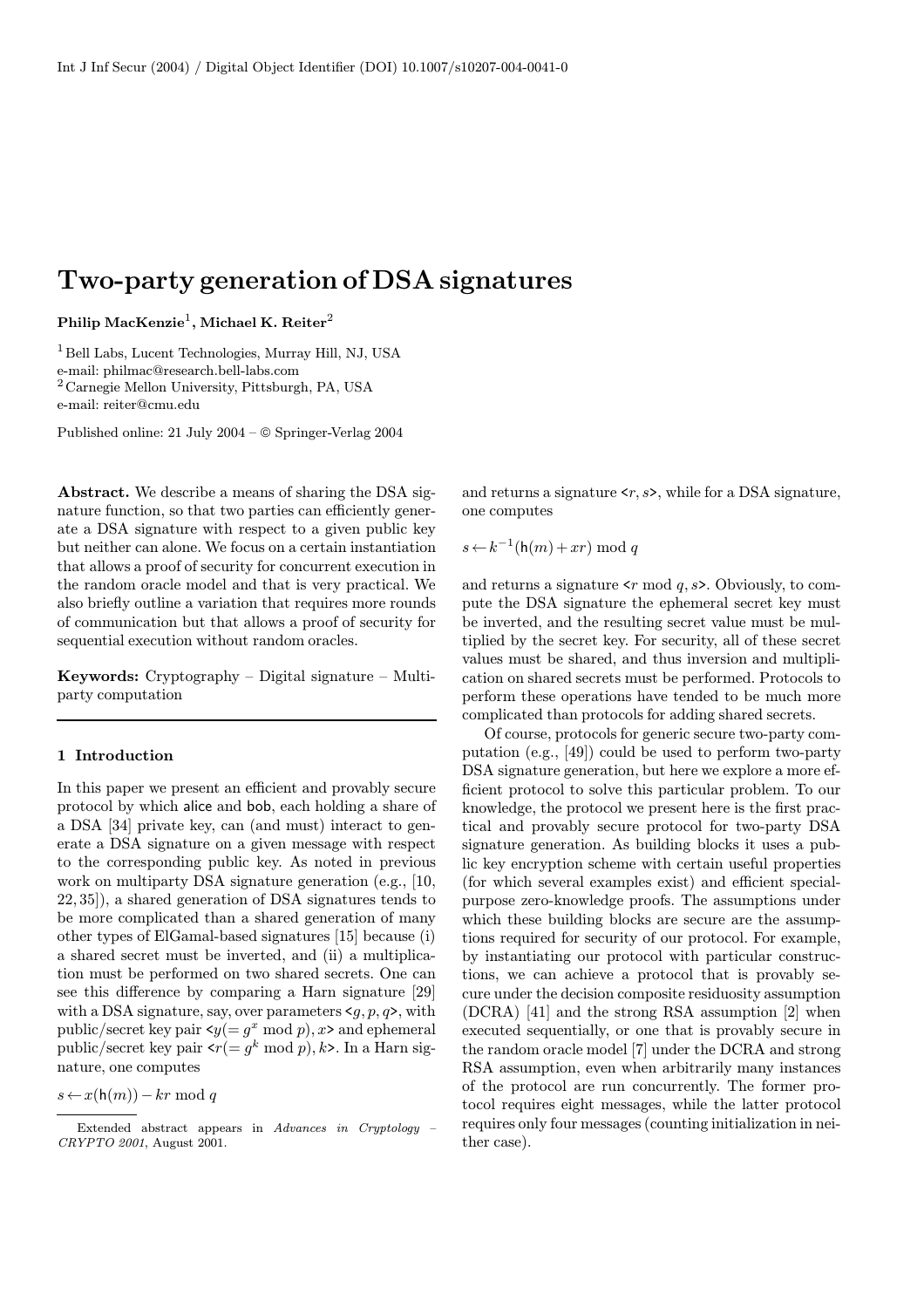Our interest in two-party DSA signature generation stems from our broader research into techniques by which a device that performs private key operations (signatures or decryptions) in networked applications, and whose local private key is activated with a password or PIN, can be immunized against offline dictionary attacks in case the device is captured [36, 37]. Briefly, we achieve this by involving a remote server in the device's private key computations, essentially sharing the cryptographic computation between the device and the server. Our original work showed how to accomplish this for the case of RSA functions or certain discrete-log-based functions other than DSA, using known techniques for sharing those functions between two parties. The important case of DSA signatures is enabled by the techniques of this paper. Given our practical goals, in this paper we focus on the most efficient (four message, random oracle) version of our protocol, which is quite suitable for use in the context of our system.

#### 2 Related work

Two-party generation of DSA signatures falls into the category of threshold signatures or, more broadly, threshold cryptography. Early work in the field is due to Boyd [6], Desmedt [12], Croft and Harris [8], Frankel [18], and Desmedt and Frankel [14]. Work in threshold cryptography for discrete-log based cryptosystems other than DSA is due to Desmedt and Frankel [14], Hwang [31], Pedersen [43], Harn [29], Park and Kurosawa [42], Herzberg et al. [30], Frankel et al. [19], and Jarecki and Lysyanskaya [32].

Several works have developed techniques directly for shared generation of DSA signatures. Langford [35] presents threshold DSA schemes ensuring unforgeability against one corrupt player out of  $n \geq 3$ , of t corrupt players out of n for arbitrary  $t < n$  under certain restrictions (see below), and of t corrupt players out of  $n \geq t^2 + t + 1$ . Cerecedo et al. [10] and Gennaro et al. [22] present threshold schemes that prevent t corrupt players out of  $n > 2t+1$  from forging, and thus require a majority of correct players. Both of these works further develop robust solutions, in which the t corrupted players cannot interfere with the other  $n-t$  signing a message, provided that stronger conditions on  $n$  and  $t$  are met (at least  $n \geq 3t + 1$ . However, since we consider the two-party case only, robustness is not a goal here.

The only previous proposal that can implement twoparty generation of DSA signatures is due to Langford [35, Sect. 5.1], which ensures unforgeability against t corrupt players out of n for an arbitrary  $t < n$ . This is achieved, however, by using a trusted center to precompute the ephemeral secret key k for each signature and to share  $k^{-1}$  mod q and  $k^{-1}x$  mod q among the n parties. That is, this solution circumvents the primary difficulties of sharing DSA signatures – inverting a shared secret and multiplying shared secrets, as discussed in Sect. 1 – by using a trusted center. Recognizing the significant drawbacks of a trusted center, Langford extends this solution by replacing the trusted center with three centers (that protect  $k^{-1}$  and  $k^{-1}x$  from any one) [35, Sect. 5.2], thereby precluding this solution from being used in the two-party case.

Though our motivating application naturally admits a trusted party for initializing the system (see [36]), our presentation here includes a distributed initialization protocol involving only alice and bob, and no trusted center. Since we are using random oracles in the signature protocol, we will describe an initialization protocol instantiated using random oracles. To achieve provable security, this initialization must be executed in a sequential manner before any signature protocols are executed, even though the signature protocols themselves may be executed concurrently with respect to each other.

# 3 Preliminaries

Security parameters. Let  $\kappa$  be the main cryptographic security parameter used for, e.g., hash functions and discrete log group orders; a reasonable value today may be  $\kappa = 160$ . We will also use  $\kappa' > \kappa$  as a secondary security parameter for public key modulus size; reasonable values today may be  $\kappa' = 1024$  or  $\kappa' = 2048$ . The value  $\kappa'$  is dependent on  $\kappa$  and is set so that known attacks on public key systems with modulus size  $\kappa'$  are at least as hard as known attacks on hash functions and other brute-force attacks on systems with main security parameter  $\kappa$ . We assume that an appropriate  $\kappa'$  can be computed from  $\kappa$ efficiently.

Signature schemes. A digital signature scheme is a triple  $(G<sub>S</sub>, S, V)$  of algorithms, the first two being probabilistic, and all running in expected polynomial time.  $G<sub>S</sub>$ takes as input  $1^{\kappa}$  and outputs a public key pair  $(pk, sk)$ , i.e.,  $(pk, sk) \leftarrow G_S(1^{\kappa})$ . S takes a message m and a secret key sk as input and outputs a signature  $\sigma$  for m, i.e.,  $\sigma \leftarrow S_{sk}(m)$ . V takes a message m, a public key pk, and a candidate signature  $\sigma'$  for m and returns the bit  $b = 1$  if  $\sigma'$  is a valid signature for m, and otherwise returns the bit b = 0. That is,  $b \leftarrow V_{pk}(m, \sigma')$ . Naturally, if  $\sigma \leftarrow S_{sk}(m)$ , then  $V_{pk}(m, \sigma) = 1$ .

DSA. The Digital Signature Algorithm [34] was proposed by NIST in April 1991 and in May 1994 was adopted as a standard digital signature scheme in the U.S. [17]. It is a variant of the ElGamal signature scheme [15] and is defined as follows, with  $\kappa = 160$ ,  $\kappa'$  set to a multiple of 64 between 512 and 1024, inclusive, and hash function  $h$  defined as SHA-1 [16].<sup>1</sup> Let " $z \stackrel{R}{\leftarrow} S$ " denote the assignment to z of an element of S

<sup>&</sup>lt;sup>1</sup> Although  $\kappa$  is fixed for the DSA standard, we will still use it as if it were a varying security parameter.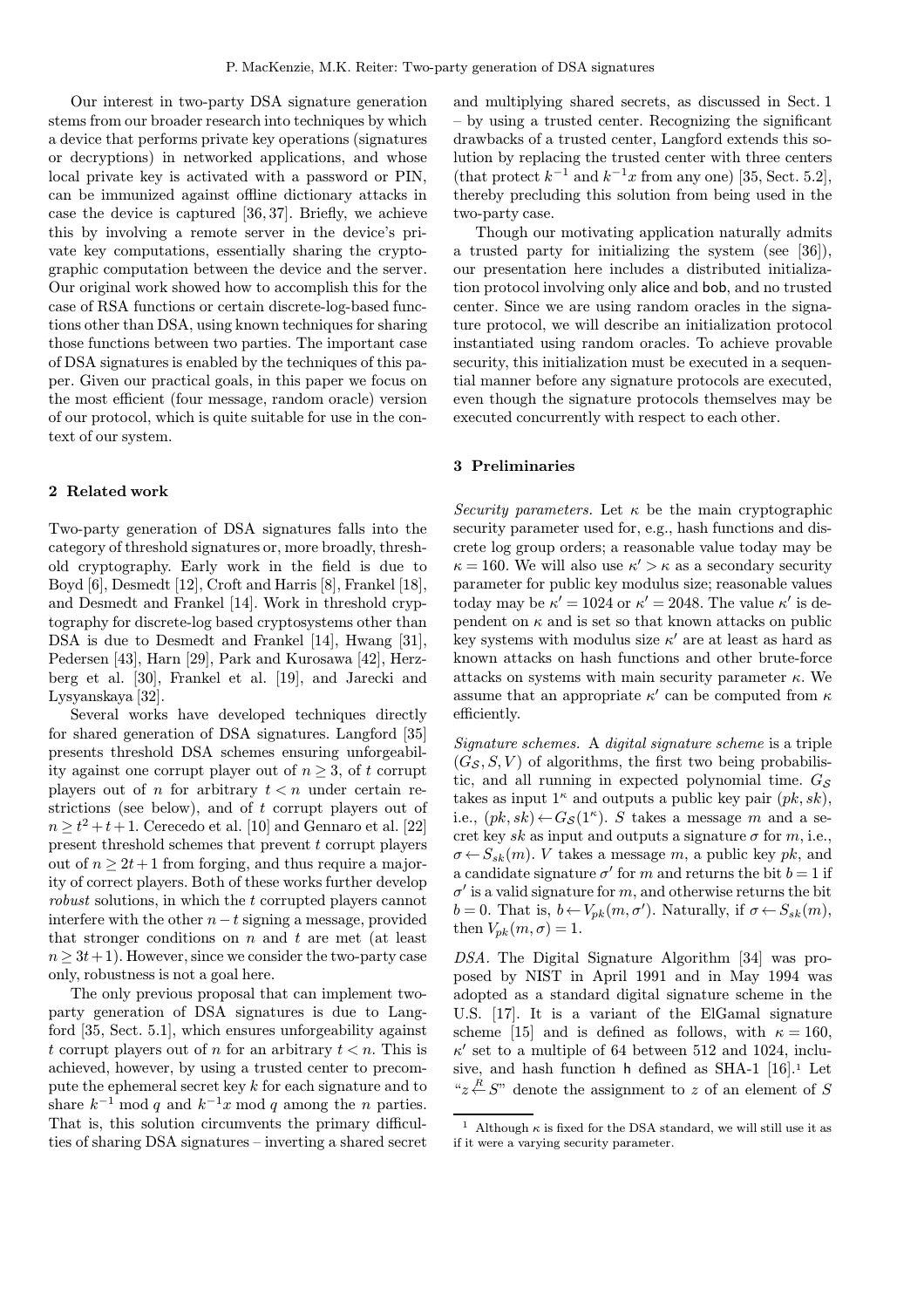selected uniformly at random. Let  $\equiv_q$  denote equivalence modulo q.

- $G_{\text{DSA}}(1^{\kappa})$ : Generate a  $\kappa$ -bit prime q and  $\kappa'$ -bit prime p such that q divides  $p-1$ . Then generate an element g of order q in  $\mathbb{Z}_p^*$ . The triple  $\langle g,p,q \rangle$  is public. Finally, generate  $x \stackrel{R}{\leftarrow} \mathbb{Z}_q$ and  $y \leftarrow g^x \mod p$ , and let  $\leq g, p, q, x > \text{and}$  $\langle q, p, q, y \rangle$  be the secret and public keys, respectively.
- $S_{\leq g,p,q,x>}(m)$ : Generate an ephemeral secret key  $k \stackrel{R}{\leftarrow} \mathbb{Z}_q$ and ephemeral public key  $r \leftarrow g^k \mod p$ . Compute  $s \leftarrow k^{-1}(\mathsf{h}(m) + xr) \mod q$ . Return  $\leq r \mod q$ , s> as the signature of m.

 $V_{\leq g, p, q, y>}$  $(m, \leq r', s$ >):

Return 1 if  $0 < r' < q$ ,  $0 < s < q$ , and  $r' \equiv_q (g^{\mathsf{h}(m)s^{-1}} y^{r's^{-1}} \mod p)$ , where  $s^{-1}$ is computed modulo q. Otherwise, return  $\Omega$ .

Zero-knowledge proofs. Our protocols employ a variety of noninteractive zero-knowledge (NIZK) proofs [4]. Here we define their security under the random oracle assumption. Our definitions for NIZK proofs are based on definitions from [3] and [13]. Notice, however, that we only require standard soundness, rather than simulation soundness [13].

For a relation R, let  $L_R = \{w : (w, v) \in R\}$  be the lan*guage* defined by the relation, and for all  $w \in L_R$ , let  $W_R(w) = \{v : (w, v) \in R\}$  be the *witness set* for w. For any NP language  $L$ , note that there is a natural witness relation R containing pairs  $(w, v)$ , where v is the witness for the membership of w in L, and that  $L_R = L$ . Recall that  $\kappa$  is a security parameter. Let  $\mathcal H$  be the set of all hash functions with  $\kappa$ -bit outputs.

Let  $\mathcal{X} = \{X_{\kappa}\}_{\kappa \geq 1}$  and  $\mathcal{Y} = \{Y_{\kappa}\}_{\kappa \geq 1}$  be two probability distribution ensembles. We define the distinguish*ing probability* of  $X$  and  $Y$  as  $\epsilon(\kappa) = \sum_{\alpha} |Pr(X_{\kappa} = \alpha) Pr(Y_{\kappa} = \alpha)|$ .

We denote by  $H$  the set of all functions hash from  ${0,1}^*$  to  ${0,1}^{\infty}$ .

- Zero-knowledge proofs: A noninteractive zeroknowledge proof system with initialization (NIZKPI system)  $\Psi$  for an NP language L, with witness relation R, is a tuple  $(\mathcal{I}, \mathcal{P}, \mathcal{V}, \mathsf{Sim})$ , where  $\mathcal I$  and  $\mathcal P$ are probabilistic polynomial-time algorithms,  $V$  is a deterministic polynomial-time algorithm, and Sim is a probabilistic polynomial-time protocol for performing initialization, answering hash queries and answering  $P$  queries, denoted by Siminit, Simhash, and Simprove, <sup>2</sup> respectively, satisfying:
	- 1. Completeness: For all  $(w, v) \in R$ , for all hash  $\in \mathcal{H}$ , for all  $I \leftarrow \mathcal{I}(1^{\kappa}), \mathcal{V}^{\mathsf{hash}}(I, w, \mathcal{P}^{\mathsf{hash}}(I, w, v))$  returns TRUE.

2. Soundness: There is a function  $\text{SERR}(\kappa, t, n_{\text{ro}})$ (soundness error) such that for all probabilistic adversaries  $A$  that run in time  $t$ , and make at most  $n_{\rm ro}$  hash queries,  $Pr[Expt_{A,\Psi}(\kappa)] \leq$  SERR $(\kappa, t, n_{\rm ro}),$ where experiment  $\mathsf{Expt}_{\mathcal{A},\Psi}(\kappa)$  is defined as follows:

| $\mathsf{Expt}_{\mathcal{A},\Psi}(\kappa):$                                          |
|--------------------------------------------------------------------------------------|
| hash $\stackrel{R}{\leftarrow} \mathcal{H}$                                          |
| $I \stackrel{R}{\leftarrow} \mathcal{I}(1^{\kappa})$                                 |
| $(w, \sigma) \leftarrow \mathcal{A}^{\mathsf{hash}}(I)$                              |
| Return TRUE iff $(w \notin L \wedge \mathcal{V}^{hash}(I, w, \sigma) = \text{TRUE})$ |

If this experiment returns TRUE for a certain  $\sigma$ , we call  $\sigma$  a fraudulent proof.

3. Unbounded statistical zero-knowledge: There is a function  $\text{SIMERR}(\kappa, n_{\text{ro}}, n_{\text{pr}})$  (simulation error) such that

$$
\max_{\mathcal{A}} |\Pr[\mathsf{Expt}'_{\mathcal{A},\Psi}(\kappa) = 1] - \Pr[\mathsf{Expt}'_{\mathcal{A},\Psi}(\kappa) = 1]|
$$
  

$$
\leq \text{SIMERR}(\kappa, n_{\text{ro}}, n_{\text{pr}}),
$$

where the maximum is over all (unbounded time) adversaries  $A$  that make at most  $n_{\rm ro}$  hash queries and  $n_{\text{pr}}$   $\mathcal{P}$  queries, and where experiments  $\mathsf{Expt}_{\mathcal{A},\Psi}^{\prime}(\kappa)$  and  $\mathsf{Expt}_{\mathcal{A},\Psi}^{\prime}(\kappa)$  are defined as follows:

| $\mathsf{Expt}'_{\mathcal{A},\Psi}(\kappa):$                                          | $\mathsf{Expt}_{{\mathcal A}.\Psi}''(\kappa)$ :                            |
|---------------------------------------------------------------------------------------|----------------------------------------------------------------------------|
| hash $\stackrel{R}{\leftarrow} \mathcal{H}$                                           | $I \stackrel{R}{\leftarrow}$ Siminit $(1^{\kappa})$                        |
| $I \stackrel{R}{\leftarrow} \mathcal{I}(1^{\kappa})$                                  | Return $\mathcal{A}^{\mathsf{Simhash}, \mathsf{Sim}'(I, \cdot, \cdot)}(I)$ |
| Return $\mathcal{A}^{\mathsf{hash}, \mathcal{P}^{\mathsf{hash}}(I, \cdot, \cdot)}(I)$ |                                                                            |

where  $\textsf{Sim}'(I, w, v) \stackrel{\text{def}}{=} \textsf{Simprove}(I, w)$  for  $(w, v)$  $\in R$ . If  $(w, v) \notin R$ , we may assume that both  $\mathcal{P}^{\mathsf{hash}}(I, w, v)$  and  $\mathsf{Sim}'(I, w, v)$  abort, though we do require that they halt in polynomial time irrespective of whether  $(w, v) \in R$ .

In our protocols, we denote a zero-knowledge proof that a predicate  $P$  holds on a given input  $w$  (i.e., that  $w$  is in the language of elements satisfying  $P$ ) by zkp $[P].^3$ 

Encryption schemes. An encryption scheme  $\mathcal E$  is a triple  $(G_{\mathcal{E}}, E, D)$  of algorithms, the first two being probabilistic, and all running in expected polynomial time.  $G_{\mathcal{E}}$  takes as input  $1^{\kappa}$  and outputs a public key pair  $(pk, sk)$ , i.e.,  $(pk, sk) \leftarrow G_{\mathcal{E}}(1^{\kappa})$ . E takes a public key pk and a message  $m$  as input and outputs an encryption  $c$  for  $m$ ; we denote this  $c \leftarrow E_{pk}(m)$ . D takes a ciphertext c and a secret key sk as input and returns either a message  $m$  such that  $c$ is a valid encryption of  $m$  under the corresponding public key, if such an m exists, and otherwise returns an arbitrary value.

We require the encryption scheme we use to be *match*able in the following sense: There exists an efficiently

<sup>2</sup> We may assume that Simhash is given a polynomial-size input and a polynomial-size output length, since it obviously could not output an infinite number of bits in polynomial time.

 $3$  The input w will be implicit in the definition of  $P$  and thus is not included separately in this notation.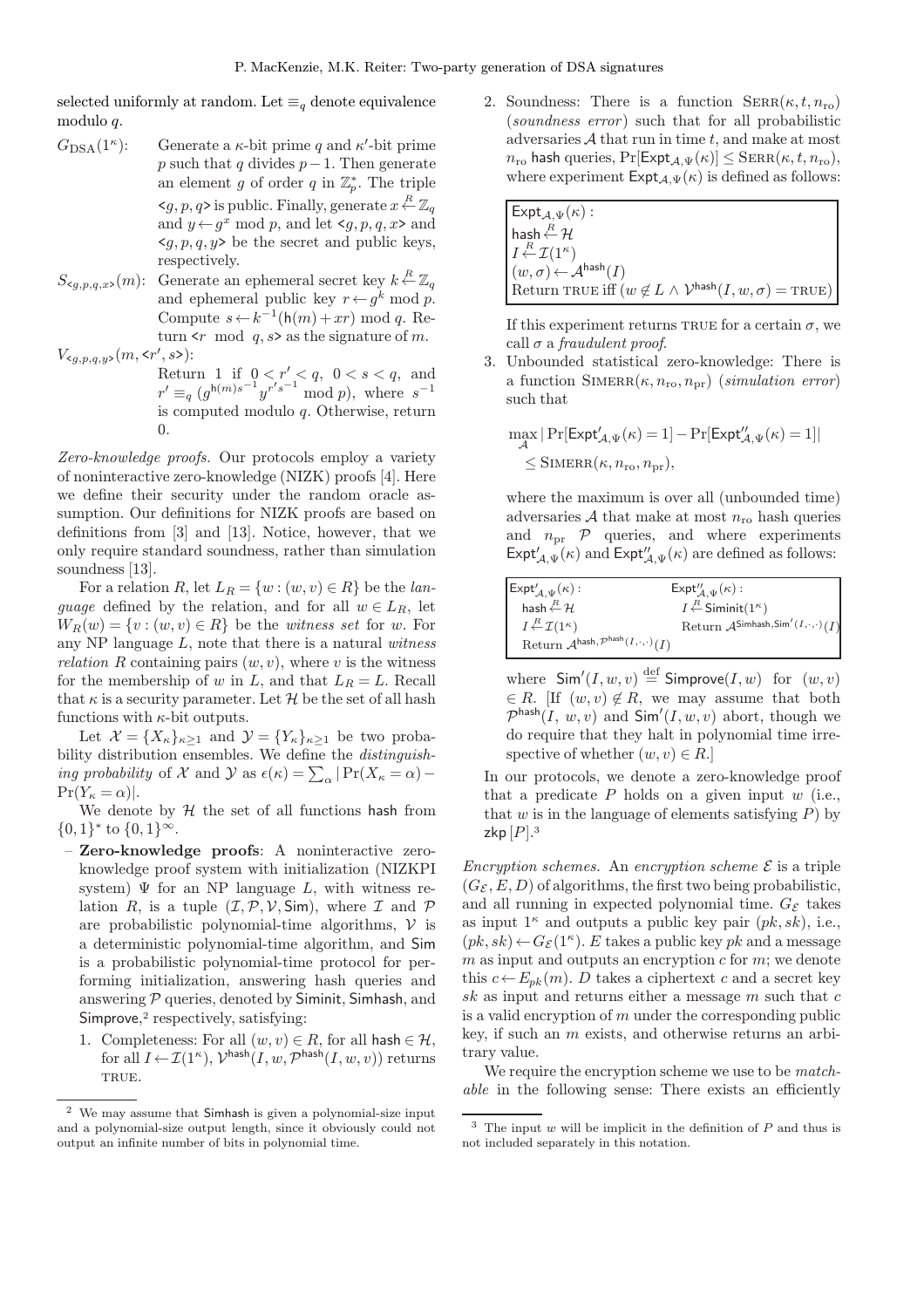computable predicate  $M(pk, sk)$  that returns 1 if and only if  $(pk, sk)$  could possibly be output from  $G_{\mathcal{E}}(1^{\kappa})$ .  $M(pk, sk)$  implies not only that sk is the matching private key for  $pk$ , but also that both are well formed according to the key generation algorithm. For the example cryptosystem we adopt here (described in Sect. 6.1), we describe how to implement a zero-knowledge proof of knowledge of sk such that  $M(pk, sk)$  holds for a public pk. This proof is required in the initialization protocol for our system (Sect. 4.1).

Our protocol additionally requires that encryption be semantically secure and have a certain additive homomorphic property. For any public key  $pk$  output from the  $G_{\mathcal{E}}$  function, let  $M_{pk}$  be the space of possible inputs to  $E_{pk}$  and  $C_{pk}$  the space of possible outputs of  $E_{pk}$ . Then we require that there exist an efficient implementation of an additional function  $+_{pk}: C_{pk} \times C_{pk} \rightarrow C_{pk}$  such that (written as an infix operator)

$$
m_1, m_2, m_1 + m_2 \in M_{pk} \Rightarrow
$$
  
\n
$$
D_{sk}(E_{pk}(m_1) +_{pk} E_{pk}(m_2)) = m_1 + m_2.
$$
 (1)

Examples of cryptosystems for which the function  $+_{pk}$  exists (with  $M_{pk} = [-v, v]$  for a certain value v) are due to Naccache and Stern [38], Okamoto and Uchiyama [40], and Paillier  $[41]$ .<sup>4</sup> Note that Eq.  $(1)$  further implies the existence of an efficient function  $\times_{pk} : C_{pk} \times M_{pk} \rightarrow C_{pk}$ such that

$$
m_1, m_2, m_1 m_2 \in M_{pk} \Rightarrow D_{sk}(E_{pk}(m_1) \times_{pk} m_2) = m_1 m_2.
$$
\n(2)

In addition, in our protocol, a party may be required to generate a noninteractive zero-knowledge proof of a certain predicate P involving decryptions of elements of  $C_{pk}$ , among other things. In Sect. 6.1, we show how these proofs can be accomplished if the Paillier cryptosystem is in use. We emphasize, however, that our use of the Paillier cryptosystem is only exemplary; the other cryptosystems cited above could equally well be used with our protocol.

System model. Our system includes two parties, alice and bob. Each must execute an initialization protocol (in a sequential manner) before any signature protocols are executed. After initialization, communication between alice and bob occurs in sessions (or signature protocol runs), one per message that they sign together. alice plays the role of session initiator in our signature protocol. We presume that each message is implicitly labeled with an identifier for the session to which it belongs. Multiple signing sessions can be executed concurrently.

The adversary in our protocol controls the network, inserting and manipulating communication as it chooses. In addition, it takes one of two forms: an alice-compromising adversary that has read access to the private storage of alice and a bob-compromising adversary that has read access to the private storage of bob. Without loss of generality, we assume that an alicecompromising adversary takes the place of alice in interactions with bob, and does so starting from the beginning of system execution. We make the analogous assumption for a bob-compromising adversary.

Informally, the goal of an alice-compromising adversary is to generate a signature on a message that bob did not cooperate to sign, either because he was not asked or because he refused. The goal of a bob-compromising adversary is analagous. Our protocol is secure if it ensures that any correctly signed message was generated with the cooperation of both alice and bob for that message. Our security goals do not include fairness (e.g., if one obtains a signature, then the other must as well) or robustness (e.g., if one misbehaves, then the other can prove this is the case to others).

We note that a proof of security in this two-party system extends to a proof of security in an  $n$ -party system in a natural way, assuming the adversary decides which parties to compromise before any session begins. The basic idea is to guess for which pair of parties the adversary forges a signature and focus the simulation proof on those two parties, running all other parties as in the real protocol. The only consequence is a factor of roughly  $n^2$  lost in the reduction argument from the security of the signature scheme.

# 4 S-DSA system

In this section we present a new system called S-DSA by which alice and bob can jointly create DSA signatures on messages.

#### 4.1 Initialization

Our signature protocol of Sect. 4.2 requires an initialization in which the following properties are achieved:

- I1. A DSA public key pair is generated  $(\leq g, p, q, y)$ ,  $\langle q, p, q, x \rangle$ .
- I2. The private key  $x$  is multiplicatively shared between alice and bob, so that alice holds a random private value  $x_1 \in \mathbb{Z}_q$  and bob holds a random private value  $x_2 \in \mathbb{Z}_q$  such that  $x \equiv_q x_1 x_2$ . Along with y,  $y_1 = g^{x_1} \bmod p$  and  $y_2 = g^{x_2} \bmod p$  are public.
- I3. alice holds the private key  $sk$  corresponding to a public encryption key  $pk$ , and there is another public encryption key  $pk'$  for which alice does not know the corresponding  $sk'$ .

Here we assume this initialization is performed by a trusted third party. However, since avoiding a trusted third party is preferable, in Appendix A we describe an initialization protocol for achieving the properties above.

Two comments about properties I2 and I3 are in order. Regarding I2, we use a multiplicative sharing of  $x$ 

<sup>4</sup> The cryptosystem of Benaloh [1] also has this additive homomorphic property and thus could also be used in our protocol. However, it would be less efficient for our purposes.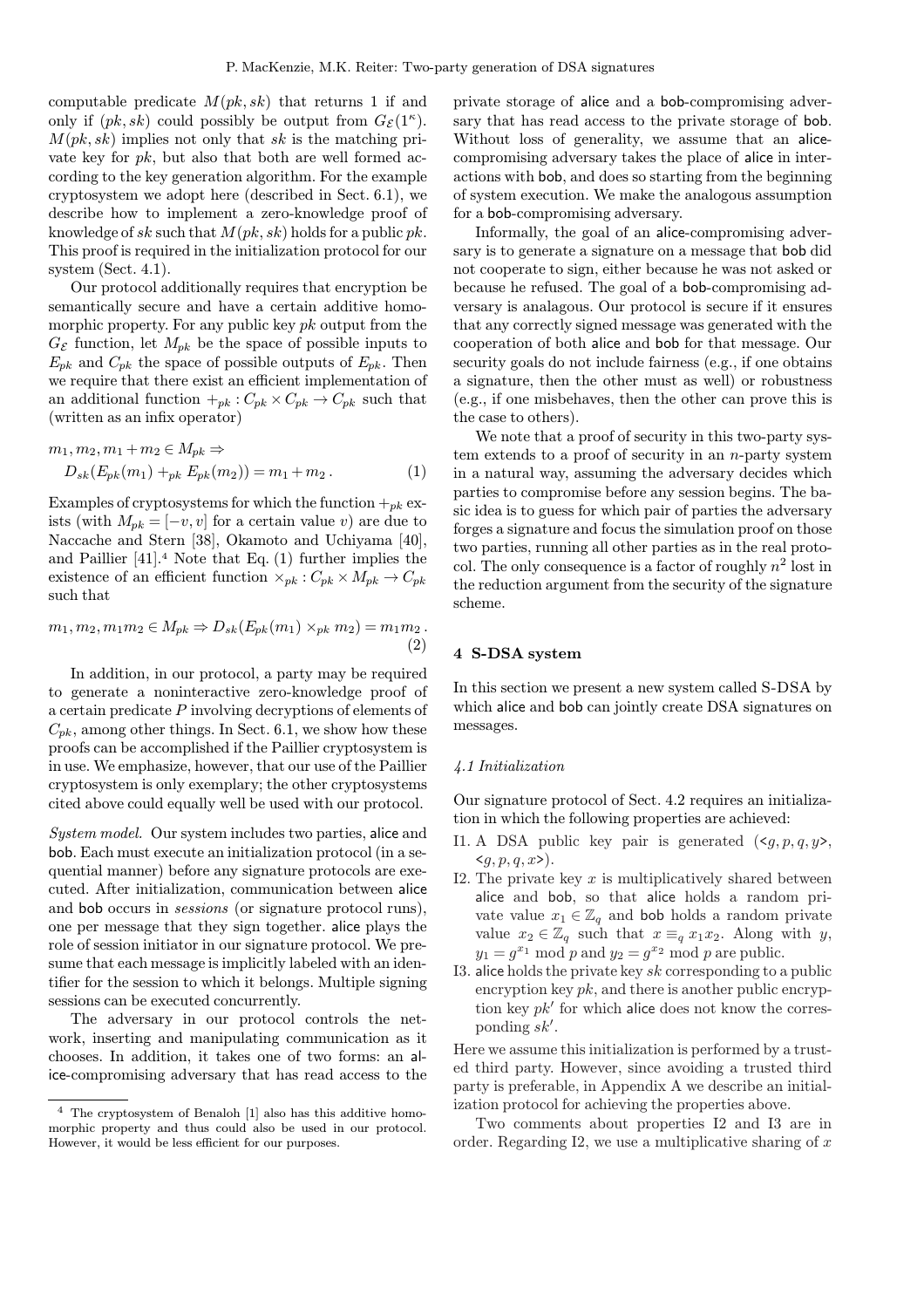to achieve greater efficiency than can be achieved by using either polynomial sharing or additive sharing. With multiplicative sharing of keys, inversion and multiplication of shared keys becomes trivial, but addition of shared keys becomes more complicated. For DSA, however, this approach seems to allow a much more efficient two-party protocol. Regarding I3, it is necessary for our particular zero-knowledge proof constructions described in Sect. 6

| alice                                                                                                                                                                                                                                                                                    | bob                                                                                                                                                                                                                                                                            |
|------------------------------------------------------------------------------------------------------------------------------------------------------------------------------------------------------------------------------------------------------------------------------------------|--------------------------------------------------------------------------------------------------------------------------------------------------------------------------------------------------------------------------------------------------------------------------------|
| $k_1 \stackrel{R}{\leftarrow} \mathbb{Z}_q$                                                                                                                                                                                                                                              |                                                                                                                                                                                                                                                                                |
| $z_1 \stackrel{R}{\leftarrow} (k_1)^{-1} \bmod q$                                                                                                                                                                                                                                        |                                                                                                                                                                                                                                                                                |
| $\alpha \leftarrow E_{pk}(z_1)$                                                                                                                                                                                                                                                          |                                                                                                                                                                                                                                                                                |
| $\zeta \leftarrow E_{pk}(x_1z_1 \mod q)$                                                                                                                                                                                                                                                 |                                                                                                                                                                                                                                                                                |
|                                                                                                                                                                                                                                                                                          |                                                                                                                                                                                                                                                                                |
| $\langle m, \alpha, \zeta \rangle$                                                                                                                                                                                                                                                       |                                                                                                                                                                                                                                                                                |
|                                                                                                                                                                                                                                                                                          |                                                                                                                                                                                                                                                                                |
|                                                                                                                                                                                                                                                                                          | abort if $(\alpha \notin C_{pk} \lor \zeta \notin C_{pk})$                                                                                                                                                                                                                     |
|                                                                                                                                                                                                                                                                                          | $k_2 \overset{\kappa}{\leftarrow} \mathbb{Z}_q$                                                                                                                                                                                                                                |
|                                                                                                                                                                                                                                                                                          | $r_2 \leftarrow q^{\hat{k_2}} \mod p$                                                                                                                                                                                                                                          |
| $r_2$                                                                                                                                                                                                                                                                                    |                                                                                                                                                                                                                                                                                |
|                                                                                                                                                                                                                                                                                          |                                                                                                                                                                                                                                                                                |
|                                                                                                                                                                                                                                                                                          |                                                                                                                                                                                                                                                                                |
| abort if $((r_2)^q \not\equiv_p 1)$                                                                                                                                                                                                                                                      |                                                                                                                                                                                                                                                                                |
| $r \leftarrow (r_2)^{k_1} \mod p$                                                                                                                                                                                                                                                        |                                                                                                                                                                                                                                                                                |
|                                                                                                                                                                                                                                                                                          |                                                                                                                                                                                                                                                                                |
|                                                                                                                                                                                                                                                                                          |                                                                                                                                                                                                                                                                                |
|                                                                                                                                                                                                                                                                                          |                                                                                                                                                                                                                                                                                |
| $\Pi \leftarrow \mathsf{zkp} \begin{bmatrix} \exists \eta_1, \eta_2: & \eta_1, \eta_2 \in [-q^3, q^3] \\ \wedge & r^{\eta_1} \equiv_p r_2 \\ \wedge & g^{\eta_2/\eta_1} \equiv_p y_1 \\ \wedge & D_{sk}(\alpha) \equiv_q \eta_1 \\ \wedge & D_{sk}(\zeta) \equiv_q \eta_2 \end{bmatrix}$ |                                                                                                                                                                                                                                                                                |
|                                                                                                                                                                                                                                                                                          |                                                                                                                                                                                                                                                                                |
| $\langle r, \Pi \rangle$                                                                                                                                                                                                                                                                 |                                                                                                                                                                                                                                                                                |
|                                                                                                                                                                                                                                                                                          |                                                                                                                                                                                                                                                                                |
|                                                                                                                                                                                                                                                                                          |                                                                                                                                                                                                                                                                                |
|                                                                                                                                                                                                                                                                                          | abort if $(r^q \not\equiv_p 1)$<br>abort if (Verifier( $\Pi$ ) = 0)                                                                                                                                                                                                            |
|                                                                                                                                                                                                                                                                                          | $m' \leftarrow h(m)$                                                                                                                                                                                                                                                           |
|                                                                                                                                                                                                                                                                                          | $r' \leftarrow (r \bmod p) \bmod q$                                                                                                                                                                                                                                            |
|                                                                                                                                                                                                                                                                                          | $z_2 \leftarrow (k_2)^{-1} \mod q$                                                                                                                                                                                                                                             |
|                                                                                                                                                                                                                                                                                          | $c \stackrel{R}{\leftarrow} \mathbb{Z}_{q^5}$                                                                                                                                                                                                                                  |
|                                                                                                                                                                                                                                                                                          |                                                                                                                                                                                                                                                                                |
|                                                                                                                                                                                                                                                                                          | $\mu \leftarrow (\alpha \times_{pk} m'z_2) +_{pk}$<br>$(\zeta \times_{pk} r'x_2z_2) +_{pk} E_{pk}(cq)$                                                                                                                                                                         |
|                                                                                                                                                                                                                                                                                          | $\mu' \leftarrow E_{pk'}(z_2)$                                                                                                                                                                                                                                                 |
|                                                                                                                                                                                                                                                                                          | $\begin{bmatrix}\n\exists \eta_1, \eta_2 : & \eta_1, \eta_2 \in [-q^3, q^3] \\ \wedge & (r_2)^{\eta_1} \equiv_p g \\ \wedge & \wedge^{\eta_2/\eta_1} - \wedge^{\eta_2} \n\end{bmatrix}$                                                                                        |
|                                                                                                                                                                                                                                                                                          |                                                                                                                                                                                                                                                                                |
|                                                                                                                                                                                                                                                                                          |                                                                                                                                                                                                                                                                                |
|                                                                                                                                                                                                                                                                                          |                                                                                                                                                                                                                                                                                |
|                                                                                                                                                                                                                                                                                          | $\Pi' \leftarrow \mathsf{zkp} \left[ \begin{array}{ccc} \wedge & g^{\eta_2/\eta_1} \equiv_p y_2 \\ \wedge & D_{sk'}(\mu') \equiv_q \eta_1 \\ \wedge & D_{sk}(\mu) \equiv_q D_{sk}((\alpha \times_{pk} m' \eta_1) \\ +_{pk} (\zeta \times_{pk} r' \eta_2)) \end{array} \right]$ |
|                                                                                                                                                                                                                                                                                          |                                                                                                                                                                                                                                                                                |
| $<\!\!\mu,\mu',\Pi'\!\!>$                                                                                                                                                                                                                                                                |                                                                                                                                                                                                                                                                                |
|                                                                                                                                                                                                                                                                                          |                                                                                                                                                                                                                                                                                |
|                                                                                                                                                                                                                                                                                          |                                                                                                                                                                                                                                                                                |
| abort if $(\mu \notin C_{pk} \lor \mu' \notin C_{pk'})$                                                                                                                                                                                                                                  |                                                                                                                                                                                                                                                                                |
| abort if (Verifier( $\Pi'$ ) = 0)<br>$s \leftarrow D_{sk}(\mu) \mod q$                                                                                                                                                                                                                   |                                                                                                                                                                                                                                                                                |
| publish $\langle r \bmod q, s \rangle$                                                                                                                                                                                                                                                   |                                                                                                                                                                                                                                                                                |
|                                                                                                                                                                                                                                                                                          |                                                                                                                                                                                                                                                                                |

Fig. 1. S-DSA shared signature protocol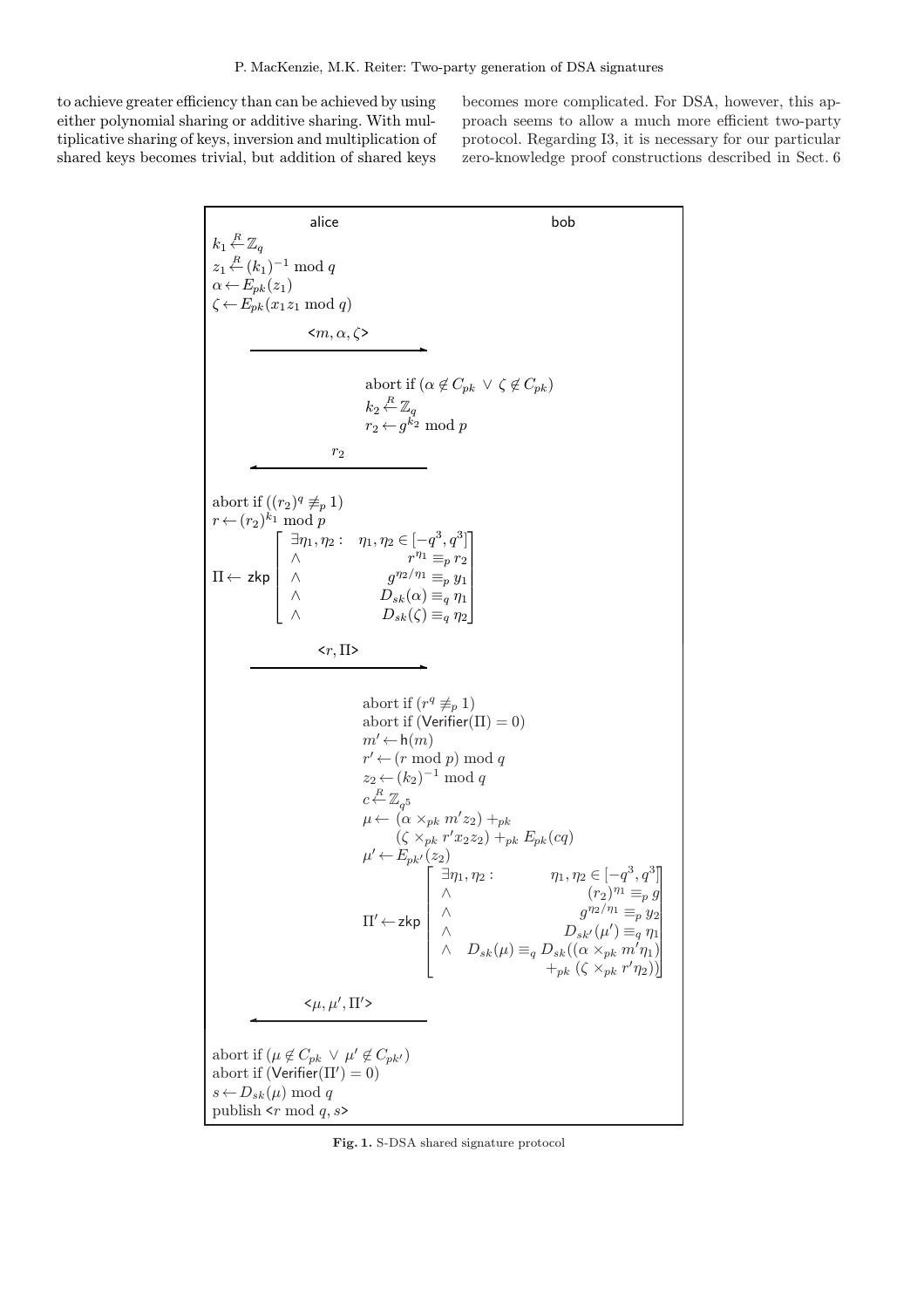that the range of  $M_{pk}$  be at least  $[-q^8, q^8]$  and the range of  $M_{pk'}$  be at least  $[-q^6, q^6]$ , although we believe a slightly tighter analysis would allow both to have a range of  $[-q^6, q^6].$ 

# 4.2 Signing protocol

The protocol by which alice and bob cooperate to generate signatures with respect to the public key  $\langle g, p, q, y \rangle$ is shown in Fig. 1. As input to this protocol alice receives the message  $m$  to be signed. bob receives no input (but receives m from alice in the first message).

At a high level, the protocol is broken into two "phases", each consisting of one message in each direction. The goal of the first phase is to establish an ephemeral private key  $k \in \mathbb{Z}_q$  and public key  $r = g^k \mod p$ , where k is shared as  $k = k_1 k_2 \mod q$ , with  $k_1$  a secret known by alice and  $k_2$  a secret known to bob. In addition, alice commits to  $(k_1)^{-1}$  mod q by sending its encryption  $\alpha$  under pk and to  $(k_1)^{-1}x_1 \mod q$  by sending its encryption  $\zeta$  under pk. In the second phase, bob uses these commitments together with  $+_{pk}$  and  $\times_{pk}$  to form the encryption of the s component of the signature under  $pk$  (without ever decrypting  $\alpha$ or ζ, which it cannot do).

More specifically, the protocol works as follows. Upon receiving m to sign, alice first computes its share  $k_1$  of the ephemeral private key for this signature, computes  $z_1 = (k_1)^{-1} \mod q$ , and encrypts both  $z_1$  and  $x_1z_1 \mod q$ under  $pk$ . alice's first message to bob consists of  $m$  and these ciphertexts,  $\alpha$  and  $\zeta$ . bob performs some simple consistency checks on  $\alpha$  and  $\zeta$  (though he cannot decrypt them, since he does not have  $sk$ ), generates his share  $k_2$  of the ephemeral private key, and returns his share  $r_2 = g^{k_2} \mod p$  of the ephemeral public key.

Once alice has received  $r_2$  from bob and performed simple consistency checks on it (e.g., to determine it has order q in  $\mathbb{Z}_p^*$ , she is able to compute the ephemeral public key  $r = (r_2)^{k_1} \mod p$ , which she sends to bob in the third message of the protocol. alice also sends a noninteractive zero-knowledge proof  $\Pi$  that there are values  $\eta_1$  $(= z_1)$  and  $\eta_2 (= x_1 z_1 \mod q)$  that are consistent with r,  $r_2, y_1, \alpha$ , and  $\zeta$  and that are in the range  $[-q^3, q^3]$ . This last fact is necessary so that bob's subsequent formation of (a ciphertext of) s does not leak information about his private values.

Upon receiving  $\langle r, \Pi \rangle$ , bob verifies  $\Pi$  and performs additional consistency checks on  $r$ . If these pass, then he proceeds to compute a ciphertext  $\mu$  of the value s (modulo q) for the signature, using the ciphertexts  $\alpha$ and  $\zeta$  received in the first message from alice; the values h(m),  $z_2 = (k_2)^{-1} \mod q$ , r mod q, and  $x_2$ ; and the special  $\times_{pk}$  and  $+_{pk}$  operators of the encryption scheme. In addition, bob uses  $+_{pk}$  to "blind" the plaintext value with a random, large multiple of  $q$ . So when alice later decrypts  $\mu$ , she statistically gains no information about bob's private values. In addition to returning  $\mu$ , bob computes and returns  $\mu' \leftarrow E_{pk'}(z_2)$  and a noninteractive zero-knowledge proof  $\Pi'$  that there are values  $\eta_1$  (=  $z_2$ ) and  $\eta_2$  (=  $x_2z_2 \mod p$ ) consistent with  $r_2, y_2, \mu$ , and  $\mu'$ and that are in the range  $[-q^3, q^3]$ . After receiving and checking these values, alice recovers  $s$  from  $\mu$  to complete the signature.

The noninteractive zero-knowledge proofs  $\Pi$  and  $\Pi'$ are assumed to satisfy the completeness, soundness, and zero-knowledge properties as defined in Sect. 3. The implementations of  $\Pi$  and  $\Pi'$  in Sect. 6 enforce these properties under reasonable assumptions. To instantiate this protocol without random oracles,  $\Pi$  and  $\Pi'$  would need to become interactive zero-knowledge protocols. It is not too difficult to construct four-move protocols for Π and Π , and by overlapping some messages, one can reduce the total number of moves in this instantiation of the S-DSA signature protocol to eight. For brevity, we omit the full description of this instantiation.

When the zero-knowledge proofs are implemented using random oracles, we can show that our protocol is secure even when multiple signing instances are executed concurrently. Perhaps the key technical aspect is that we only require proofs of language membership, which can be implemented using random oracles without requiring rewinding in the simulation proof. In particular, we avoid the need for any proofs of knowledge that would require rewinding in knowledge extractors for the simulation proof, even if random oracles are used. The need for rewinding (and, particularly, nested rewinding) causes many proofs of security to fail in the concurrent setting (e.g., [33]).

# 5 Security for S-DSA

In this section we provide a formal proof of security for the S-DSA system. We begin by defining security for signatures and encryption in Sect. 5.1 and for S-DSA in Sect. 5.2. We then state our theorems and proofs in Sect. 5.3.

#### 5.1 Security for DSA and encryption

Security for signature schemes. We specify existential unforgeability versus chosen message attacks [28] for a signature scheme  $S = (G_{\mathcal{S}}, S, V)$ . A forger  $\mathcal F$  is given pk, where  $(pk, sk) \leftarrow G_{\mathcal{S}}(1^{\kappa})$ , and tries to forge signatures with respect to  $pk$ . It is allowed to query a signature oracle (with respect to  $sk$ ) on messages of its choice. It succeeds if after this it can output a valid forgery  $(m, \sigma)$  such that  $V_{pk}(m, \sigma) = 1$ , where m was not one of the messages signed by the signature oracle. We say  $Succ_{\mathcal{S},\kappa}^{\text{eu-cma}}(\mathcal{F}) = \Pr(\mathcal{F} \text{ succeeds}), \text{ and } Succ_{\mathcal{S},\kappa}^{\text{eu-cma}}(t,u) =$  $\max_{\mathcal{F}} \left\{ \text{Succ}_{\mathcal{S},\kappa}^{\text{eu-cma}}(\mathcal{F}) \right\}$ , where the maximum is taken over all forgers of time complexity  $t$  that make  $u$  queries to the signature oracle.

Security for encryption schemes. We specify semantic security [27]. An attacker  $A$  is given  $pk$ , where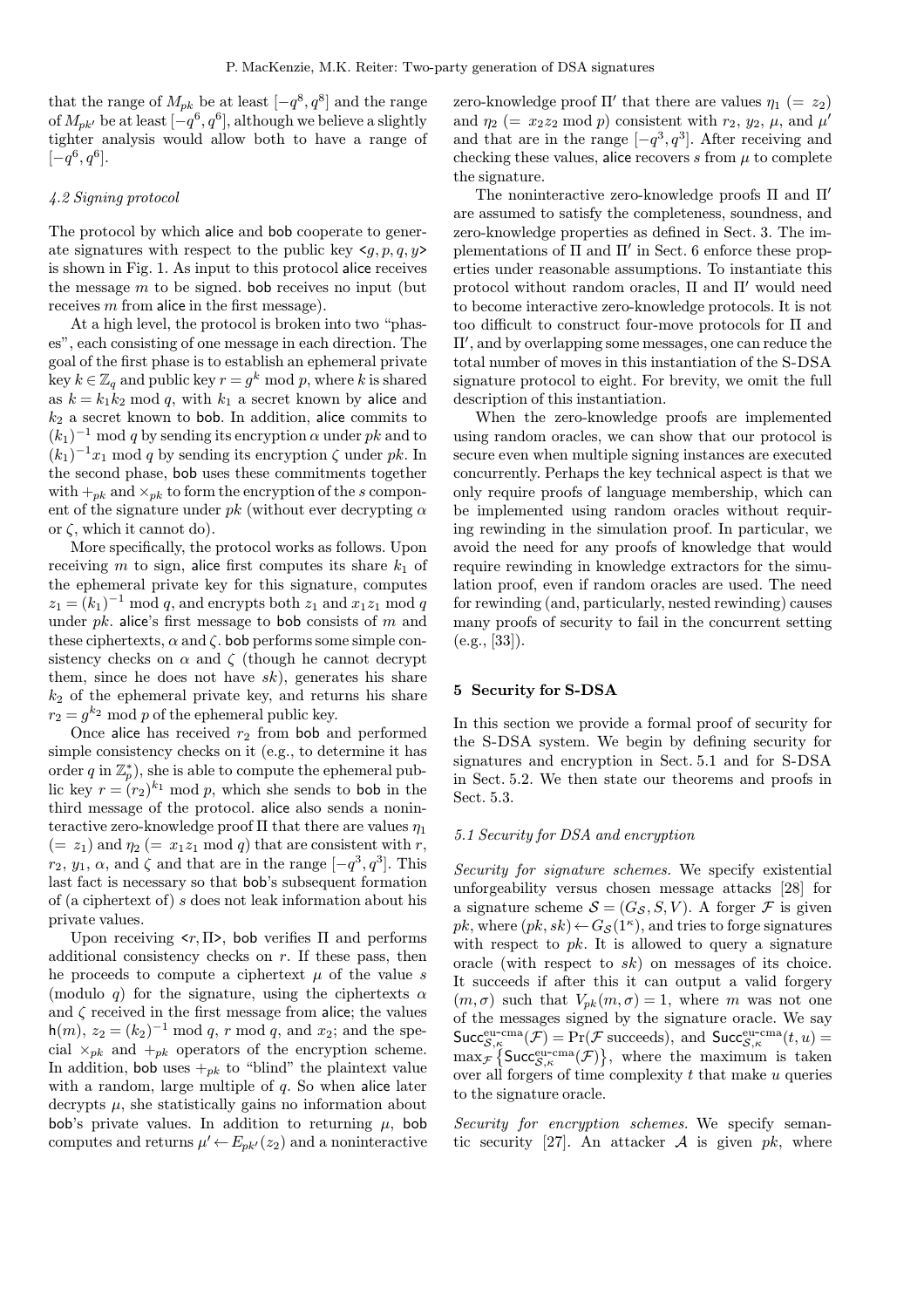$(pk, sk) \leftarrow G_{\mathcal{E}}(1^{\kappa})$ . A generates two equal-length strings  $X_0$  and  $X_1$  and sends these to a test oracle, which chooses  $b \stackrel{R}{\leftarrow} \{0,1\}$ , and returns  $Y = E_{pk}(X_b)$ . Finally, A outputs b' and succeeds if  $b' = b$ . Let  $\mathsf{Adv}^{\mathrm{ss}}_{\mathcal{E},\kappa}(\mathcal{A}) = 2$ .  $Pr(\mathcal{A} \text{ succeeds}) - 1.$  Note that this implies  $Adv_{\mathcal{E},\kappa}^{\text{ss}}(\mathcal{A}) =$  $Pr(A \text{ guesses } 1|b = 1) - Pr(A \text{ guesses } 1|b = 0).$  Let  $\mathsf{Adv}^{\mathrm{ss}}_{\mathcal{E},\kappa}(t) = \max_{\mathcal{A}} \left\{ \mathsf{Adv}^{\mathrm{ss}}_{\mathcal{E},\kappa}(\mathcal{A}) \right\}$ , where the maximum is taken over all adversaries of time complexity t.

#### 5.2 Security for S-DSA

Our security definition for S-DSA is similar to our security definition for signature schemes above, except that the signature oracle is replaced by an alice or bob oracle, as described below.

A forger  $\mathcal F$  begins with DSA parameters  $\langle q, p, q \rangle$ , the ability to invoke queries on alice or bob "oracles", and, as described in Sect. 3, entire control of the network between alice and bob.  $\mathcal F$  also receives the public key  $y$ , the public shares  $y_1$  of alice and the public share  $y_2$  of bob, and the public keys  $pk$  and  $pk'$  belonging to alice and bob, respectively. An alice-compromising forger also receives  $x_1$  and sk and thus has the ability to faithfully execute the protocol of alice, while a bob-compromising forger also receives  $x_2$  and sk' and thus has the ability to faithfully execute the protocol of bob. The goal of  $\mathcal F$  is to forge a signature with respect to  $\leq g, p, q, y$ . Instead of a signature oracle, there is an alice oracle or a bob oracle.

A bob-compromising  $\mathcal F$  may query alice by invoking  $aInv1(m)$ ,  $aInv2(r_2)$ , or  $aInv3(\langle \mu, \mu', \Pi' \rangle)$  for input parameters of  $\mathcal{F}$ 's choosing. The queries aInv1(m),  $aInv2(r_2)$ , and  $aInv3(\langle \mu, \mu', \Pi' \rangle)$  correspond to a request to initiate the protocol of Fig. 1 for message  $m$  and the first and second messages received ostensibly from bob in this protocol, respectively. (We assume that these invocations are also accompanied by a session identifier, which is left implicit.) These return outputs of the form  $\langle m, \alpha, \zeta \rangle$ ,  $\langle r, \Pi \rangle$  or a signature for the message m from the previous aInv1 query in the same session, respectively, or abort.

The queries  $bInv1(\langle m, \alpha, \zeta \rangle)$  and  $bInv2(\langle r, \Pi \rangle)$  are defined analogously for the bob oracle and can be invoked by an alice-compromising forger.

An alice-compromising forger  $\mathcal F$  succeeds if after invoking the bob oracle as it chooses it can output  $(m, \sigma)$ , where  $V_{\leq g, p, q, y\geq}(m, \sigma) = 1$  and m is not one of the messages sent to bob in a bInv1 query. Similarly, a bobcompromising forger  $\mathcal F$  succeeds if after invoking the alice oracle as it chooses it can output  $(m, \sigma)$ , where  $V_{\leq q, p, q, y>}(m, \sigma) = 1$  and m is not one of the messages sent to alice in an aInv1 query.

Let  $q_{\text{alice}}$  be the number of aInv1 queries to alice, which we take to be zero for an alice-compromising forger. Let  $q_{\text{bob}}$  be the number of  $bInv1$  queries; similarly, this is zero for a bob-compromising forger. Let  $q_{\text{hash}_{\Pi}}$  denote the number of queries to the random oracle associated with  $\Pi$ , and let  $q_{\text{hash}_{\Pi'}}$  denote the number of queries to the ran-

dom oracle associated with  $\Pi'$ . We say  $\mathsf{Succ}_{\mathsf{S-DSA},\kappa}^{\mathsf{eu-cma}}(\mathcal{F}) =$  $Pr(\mathcal{F} \text{ succeeds}).$ 

#### 5.3 Theorems

Here we state theorems and provide proofs that relate the probability with which a forger can break the S-DSA system to the probability that either DSA, the underlying encryption scheme, or the zero-knowledge proofs used in S-DSA can be broken. This implies that if DSA, the underlying encryption scheme, and the zero-knowledge proofs are secure, our system will be secure.

The idea behind each proof is to construct a series of systems  $S-DSA_0$ ,  $S-DSA_1$ , ..., related to  $S-DSA$ , with  $s\text{-}DSA_0 = s\text{-}DSA$ , and such that we eventually come to a system  $S-DSA_i$  such that breaking  $S-DSA_i$  implies breaking the original DSA signature scheme. We then show that for any attacker, the difference in the advantage of the attacker in breaking  $S-DSA_{i-1}$  and  $S-DSA_i$  is related to the probability of breaking the underlying encryption scheme or breaking the soundness of the zero-knowledge proof.

In the theorem statement below, let  $t_{\text{exp}}$  denote the time required for a modular exponentiation with an exponent and modulus of  $\kappa'$  bits.

**Theorem 1.** Fix an alice-compromising forger  $F$  that runs in time t. Then for  $t' = O(t+q_{\text{bob}}t_{\text{exp}})$ 

$$
\begin{aligned} \mathsf{Succ}_{\mathsf{S-DSA},\kappa}^{\mathrm{eu-cma}}(\mathcal{F})\\ \leq \mathsf{Succ}_{\mathsf{DSA},\kappa}^{\mathrm{eu-cma}}(t',q_{\mathsf{bob}}) + \mathsf{SERR}_{\Pi}(\kappa,t',q_{\mathsf{hash}_{\Pi}}) +\\ \mathsf{SIMERR}_{\Pi'}(\kappa,q_{\mathsf{hash}_{\Pi'}},q_{\mathsf{bob}}) + q_{\mathsf{bob}}\mathsf{Adv}_{\mathcal{E},\kappa}^{\mathsf{ss}}(t') + 8(2^{-\kappa}). \end{aligned}
$$

*Proof.* Let  $s$ -DSA<sub>1</sub> be the  $s$ -DSA<sub>0</sub> system, except that in response to a  $bInv2(\langle r, \Pi \rangle)$  query, run Sim to produce a simulated Π . Then

$$
\begin{aligned} &\mathsf{Succ}_{\mathsf{S-DSA}_0,\kappa}^{\mathrm{eu-cma}}(\mathcal{F}) \\ &\leq \mathsf{Succ}_{\mathsf{S-DSA}_1,\kappa}^{\mathrm{eu-cma}}(\mathcal{F}) + \mathsf{SIMERR}_{\Pi'}(\kappa,q_{\mathsf{hash}_{\Pi'}},q_{\mathsf{bob}}). \end{aligned}
$$

Let  $s$ -DSA<sub>2</sub> be the  $s$ -DSA<sub>1</sub> system, except that in response to a query  $bInv2(\langle r, \Pi \rangle)$ , set  $\mu' \leftarrow E_{pk'}(0)$ . Note that we still run  $Sim$  to produce a simulated  $\Pi'$ . Then

$$
\mathsf{Succ}_{\mathsf{S-DSA}_1,\kappa}^{\mathrm{eu-cma}}(\mathcal{F}) \leq \mathsf{Succ}_{\mathsf{S-DSA}_2,\kappa}^{\mathrm{eu-cma}}(\mathcal{F}) + q_{\mathsf{bob}}\mathsf{Adv}_{\mathcal{E},\kappa}^{\mathrm{ss}}(t').
$$

To see this, let  $D$  be an algorithm that takes a public key  $pk'$  and a test oracle as input, chooses  $j \stackrel{R}{\leftarrow} \{1, \ldots, q_{\text{bob}}\},$ and runs  $S-DSA_1$  using  $pk'$  as the public encryption key of bob, with the following modifications.  $D$  computes the first j −1 ciphertexts by bob under the key  $pk'$  as normal, i.e., as  $E_{pk'}(z_2)$ . D computes the j-th ciphertext using the response from the test oracle with inputs  $X_0 = 0$ and  $X_1 = z_2$ . D computes the remaining ciphertexts as  $E_{pk'}(0)$ . When the simulation completes,  $\mathcal{D}$  outputs 1 if  $F$  produces a forgery and 0 otherwise. Note that the case  $j = 1$  with the test oracle bit equal to 0 corresponds to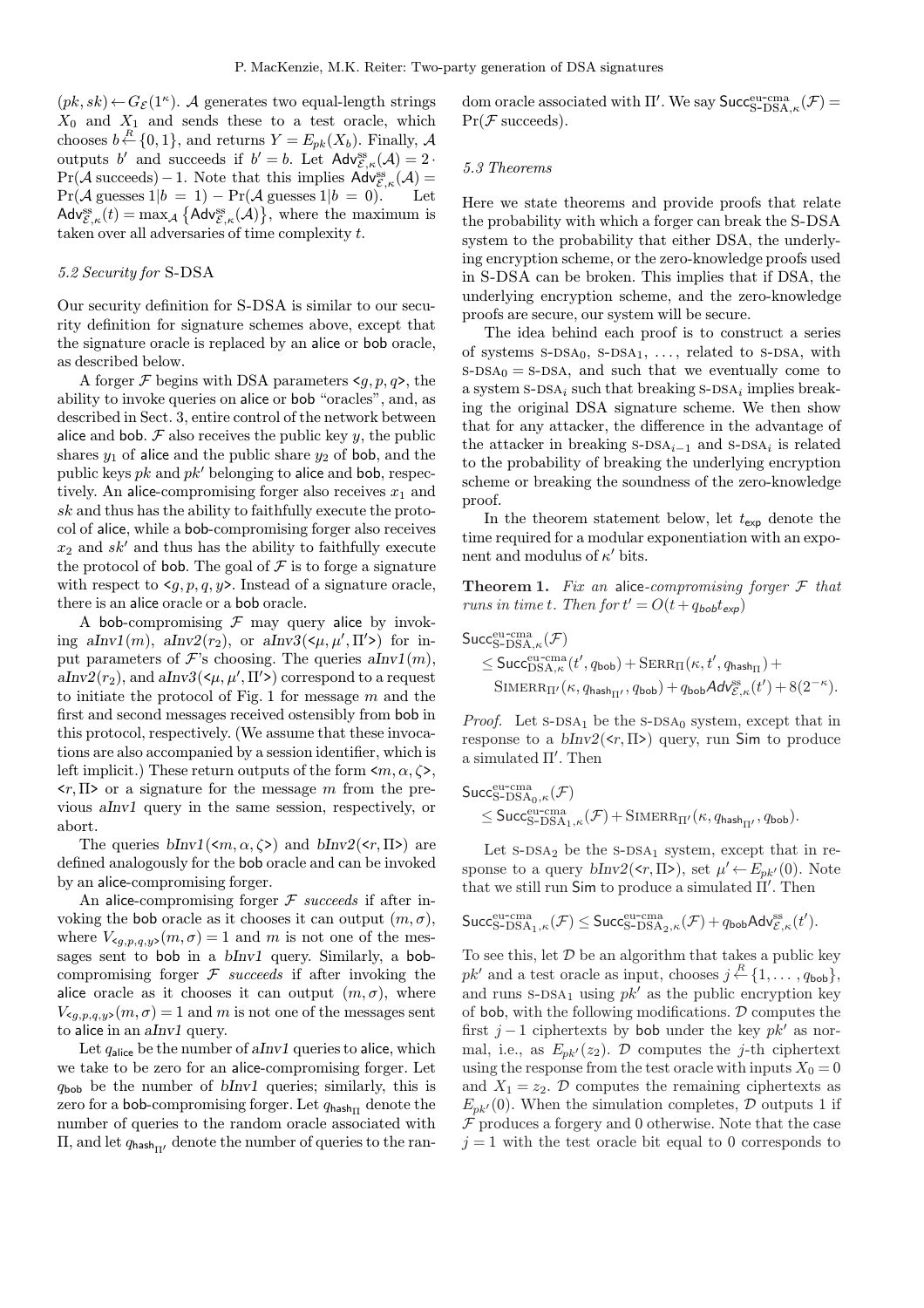s-DSA<sub>2</sub> and the case  $j = q_{\text{bob}}$  with the test oracle bit equal to 1 corresponds to s-DSA<sub>1</sub>. Let  $\mathcal{D}_i$  denote D conditioned on the choice of j and  $\mathcal{D}_{j,b}$  denote  $\mathcal{D}_j$  conditioned on the bit choice b of the test oracle. Let  $\overline{\mathcal{D}}_{j,b}$  denote the simulation run by  $\mathcal{D}_{i,b}$ . Then, noting that for  $1 \leq j \leq q_{\text{bob}} - 1$ ,  $\overline{\mathcal{D}}_{i,1}$  is perfectly indistinguishable from  $\overline{\mathcal{D}}_{i+1,0}$ , we have

$$
\begin{aligned} \mathsf{Adv}^{\mathrm{ss}}_{\mathcal{E},\kappa}(t') &\geq \mathsf{Adv}^{\mathrm{ss}}_{\mathcal{E},\kappa}(\mathcal{D}) \\ &= \frac{1}{q_{\mathsf{bob}}}\sum_{j=1}^{q_{\mathsf{bob}}} \mathsf{Adv}^{\mathrm{ss}}_{\mathcal{E},\kappa}(\mathcal{D}_{j}) \\ &= \frac{1}{q_{\mathsf{bob}}}\sum_{j=1}^{q_{\mathsf{bob}}} (\Pr(\mathcal{D}_{j} \text{ outputs } 1|b=1) \\ & - \Pr(\mathcal{D}_{j} \text{ outputs } 1|b=0)) \\ &= \frac{1}{q_{\mathsf{bob}}}\sum_{j=1}^{q_{\mathsf{bob}}} \left(\mathsf{Succ}^{\mathrm{eu-cma}}_{\overline{\mathcal{D}}_{j,1},\kappa}(\mathcal{F}) - \mathsf{Succ}^{\mathrm{eu-cma}}_{\overline{\mathcal{D}}_{j,0},\kappa}(\mathcal{F})\right) \\ &= \frac{1}{q_{\mathsf{bob}}}\left(\mathsf{Succ}^{\mathrm{eu-cma}}_{\mathrm{S-DSA}_{1},\kappa}(\mathcal{F}) - \mathsf{Succ}^{\mathrm{eu-cma}}_{\mathrm{S-DSA}_{2},\kappa}(\mathcal{F})\right). \end{aligned}
$$

Let  $s$ -DSA<sub>3</sub> be the  $s$ -DSA<sub>2</sub> system, except that in the initialization, the secret key  $sk$  corresponding to public key pk is recorded, and in response to a  $bInv2(\langle r, \Pi \rangle)$ query, if  $\Pi$  is a fraudulent proof (i.e., a valid proof for a string not satisfying the predicate),  $S-DSA<sub>3</sub>$  aborts. (Note that we assume simulating  $\Pi'$  has no effect on the soundness of Π. In our instantiations of these protocols, this will be true due to the fact that  $\Pi$  and  $\Pi'$  use different random oracles.) Then

$$
\begin{aligned} &\mathsf{Succ}_{\mathrm{S-DSA}_2,\kappa}^{\mathrm{eu-cma}}(\mathcal{F}) \\ &\leq \mathsf{Succ}_{\mathrm{S-DSA}_3,\kappa}^{\mathrm{eu-cma}}(\mathcal{F}) + \mathrm{SER}_{\Pi}(\kappa,t',q_{\mathsf{hash}_{\Pi}}). \end{aligned}
$$

Now we show that

$$
\mathsf{Succ}_{\mathsf{S-DSA}_3,\kappa}^{\mathrm{eu-cma}}(\mathcal{F})\leq \mathsf{Succ}_{\mathsf{DSA},\kappa}^{\mathrm{eu-cma}}(t',q_{\mathsf{bob}}) + 8(2^{-\kappa}).
$$

To see this, let  $D$  be an algorithm that takes a DSA public key  $\langle g, p, q, y \rangle$  generated by  $G_{\text{DSA}}(1^{\kappa})$  and its corresponding signature oracle and runs S-DSA<sub>3</sub> with the follow- $\mathcal{L}$  modifications. In the initialization,  $\mathcal D$  chooses  $x_1 \stackrel{R}{\leftarrow} \mathbb{Z}_q$ and computes  $y_1 \leftarrow q^{x_1} \mod p$  and  $y_2 \leftarrow y^{1/x_1} \mod p$ . In response to a  $bInv1(\langle m, \alpha, \zeta \rangle)$  query,  $\mathcal D$  computes  $z_1 \leftarrow D_{sk}(\alpha)$ . (Recall that D has stored the secret key sk from initialization in s-DSA<sub>3</sub>.) Then  $D$  queries the DSA signature oracle with m to get a signature  $\langle \hat{r}, \hat{s} \rangle$ , and computes  $r \leftarrow g^{h(m)s^{-1}} y^{\hat{r}s^{-1}} \mod p$ , where  $\hat{s}^{-1}$  is computed modulo q. Finally,  $D$  computes  $r_2 \leftarrow r^{z_1} \mod p$ and returns  $r_2$ . In response to a  $bInv2(\langle r, \Pi \rangle)$  query, D computes  $\mu$  by choosing  $c \stackrel{R}{\leftarrow} \mathbb{Z}_q$  and then setting  $\mu \leftarrow E_{pk}(\hat{s} + qc)$ . Note that the distinguishing probability of  $\mathcal{D}$  and S-DSA<sub>3</sub> is bounded by  $\frac{4}{q}$  due to the different way  $\mu$  is computed. While the plaintext would be equivalent modulo  $q$  in either case, the multiple of  $q$  comes from a slightly different range. In  $S-DSA_3$ ,  $\mu$  would be an encryption of  $\hat{s} + qc' + qc$  for some  $c' \in [-2q^4, 2q^4]$  and random  $c \in \mathbb{Z}_{q^5}$ . Thus the distinguishing probability is bounded by  $\frac{2(2q^4)}{q^5} = \frac{4}{q} \leq 8(2^{-\kappa}).$ 

**Theorem 2.** Fix a bob-compromising forger  $F$  that runs in time t. Then for  $t' = O(t+q_{\text{alice}}t_{\text{exp}})$ 

$$
\begin{aligned} \mathsf{Succ}_{\mathsf{S-DSA},\kappa}^{\mathsf{eu-cma}}(\mathcal{F})\\ \leq \mathsf{Succ}_{\mathsf{DSA},\kappa}^{\mathsf{eu-cma}}(t',q_{\mathsf{alice}}) + \mathsf{SER}_{\Pi'}(\kappa,t',q_{\mathsf{hash}_{\Pi'}}) +\\ \mathsf{SIMERR}_{\Pi}(\kappa,q_{\mathsf{hash}_{\Pi}},q_{\mathsf{alice}}) + 2q_{\mathsf{alice}}\mathsf{Adv}_{\mathcal{E},\kappa}^{\mathsf{ss}}(t'). \end{aligned}
$$

*Proof.* Let s-DSA<sub>1</sub> be the s-DSA<sub>0</sub> system, except that in response to a  $aInv2(r_2)$  query, run Sim to produce a simulated Π. Then

$$
\begin{aligned} &\mathsf{Succ}_{\mathsf{S-DSA}_0,\kappa}^{\mathrm{eu-cma}}(\mathcal{F})\\ &\leq \mathsf{Succ}_{\mathsf{S-DSA}_1,\kappa}^{\mathrm{eu-cma}}(\mathcal{F}) + \mathsf{SIMERR}_\Pi(\kappa,q_{\mathsf{hash}_\Pi},q_{\mathsf{alice}}). \end{aligned}
$$

Let  $s$ -DSA<sub>2</sub> be the  $s$ -DSA<sub>1</sub> system, except that in the initialization, the secret key  $sk'$  (corresponding to public key  $pk'$  and the DSA secret key  $\langle g, p, q, x \rangle$  are recorded. In response to an  $\frac{aI_n}{3}(\mu, \mu', \Pi')$  query corresponding to an aInv1(m) query, compute  $z_2 \leftarrow D_{sk'}(\mu'),$  $k_2 \leftarrow (z_2)^{-1} \mod q$ , and  $k \leftarrow k_1 k_2 \mod q$ . Then return  $\langle r \bmod q, s \rangle$ , where  $s = k^{-1}(h(m) + xr) \bmod q$ . As long as  $\Pi'$  is not a fraudulent proof (i.e., a valid proof for a string not satisfying the predicate), this response in  $S-DSA<sub>2</sub>$  is exactly the same as the response would be in s- $DSA_1$ . (Note that we assume simulating  $\Pi$  has no effect on the soundness of  $\Pi'$ . In our instantiations of these protocols, this will be true due to the fact that  $\Pi$  and  $\Pi'$  use different random oracles.) Then

$$
\begin{aligned} &\mathsf{Succ}_{\mathrm{S-DSA}_2,\kappa}^{\mathrm{eu-cma}}(\mathcal{F}) \\ &\leq \mathsf{Succ}_{\mathrm{S-DSA}_3,\kappa}^{\mathrm{eu-cma}}(\mathcal{F}) + \mathsf{SER}_{\Pi'}(\kappa,t',q_{\mathsf{hash}_{\Pi'}}). \end{aligned}
$$

Let  $s$ -DSA<sub>3</sub> be the  $s$ -DSA<sub>2</sub> system, except that, in response to an aInv1(m) query, set  $\alpha \leftarrow E_{pk}(0)$  and  $\zeta \leftarrow E_{pk}(0)$ . Note that we still run Sim to produce a simulated Π. Then

$$
\mathsf{Succ}_{\mathsf{S-DSA}_2,\kappa}^{\mathrm{eu-cma}}(\mathcal{F}) \leq \mathsf{Succ}_{\mathsf{S-DSA}_3,\kappa}^{\mathrm{eu-cma}}(\mathcal{F}) + 2q_{\mathsf{alice}}\mathsf{Adv}_{\mathcal{E},\kappa}^{\mathrm{ss}}(t').
$$

To see this, let  $D$  be an algorithm that takes a public key pk and a test oracle as input, chooses  $j \stackrel{R}{\leftarrow} \{1, \ldots, 2q_{\text{alice}}\},\$ and runs  $S-DSA<sub>2</sub>$  using pk as the public encryption key of alice, with the following modifications.  $D$  computes the first  $j-1$  ciphertexts by alice under the key pk as normal, i.e., as  $E_{pk}(z_1)$  and  $E_{pk}(x_1z_1 \mod q)$ . D computes the j-th ciphertext using the response from the test oracle with inputs  $X_0 = 0$  and either  $X_1 = z_1$  if j is odd or  $X_1 = x_1z_1 \mod q$  if j is even. D computes the remaining ciphertexts as  $E_{nk}(0)$ . When the simulation completes,  $\mathcal{D}$ outputs 1 if  $\mathcal F$  produces a forgery and 0 otherwise. Note that the case  $j = 1$  with the test oracle bit equal to 0 corresponds to s-DSA<sub>3</sub> and the case  $j = 2q_{\text{alice}}$  with the test oracle bit equal to 1 corresponds to s-DSA<sub>2</sub>. Let  $\mathcal{D}_i$  denote D conditioned on the choice of j and  $\mathcal{D}_{i,b}$  denote  $\mathcal{D}_i$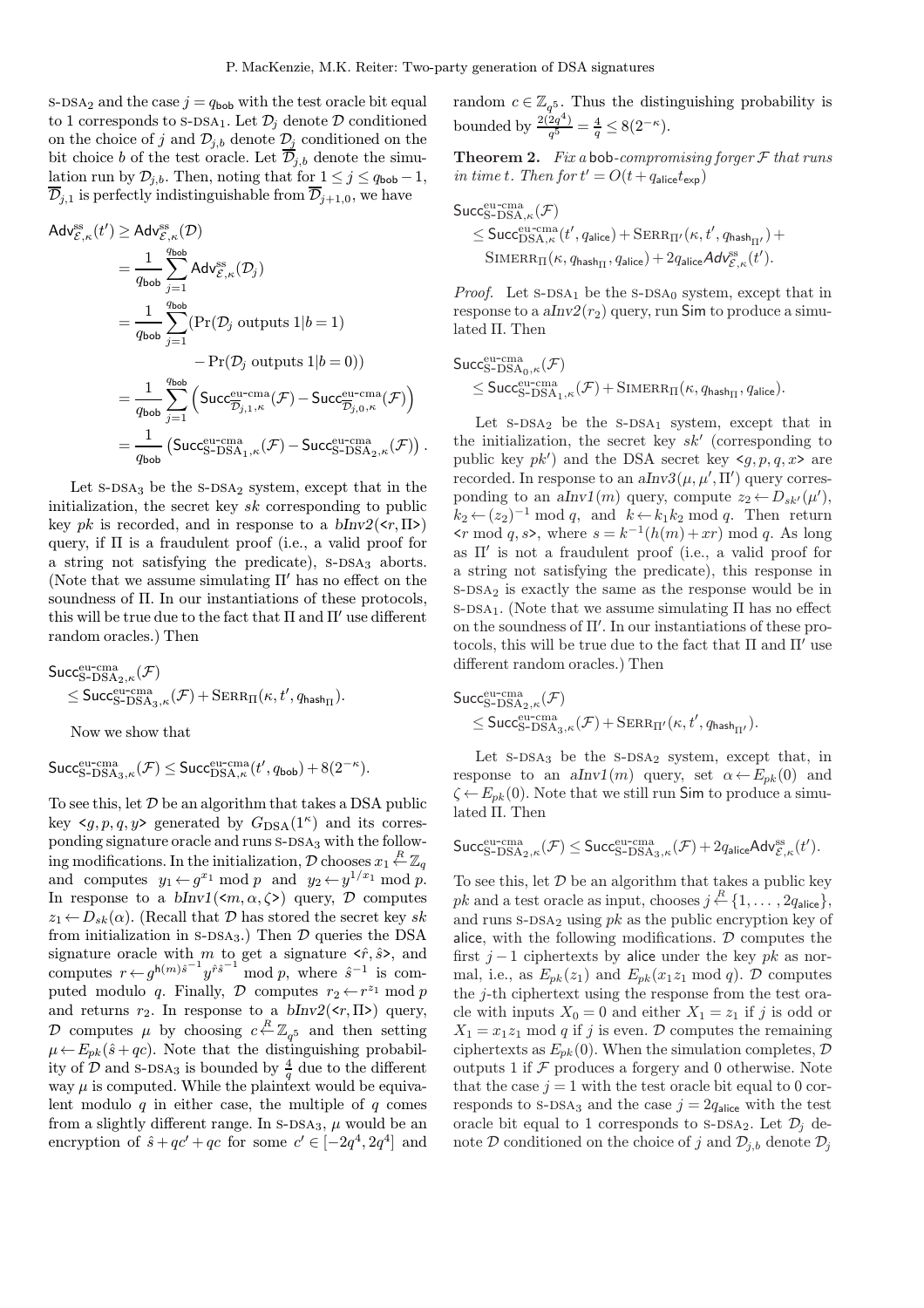conditioned on the bit choice b of the test oracle. Let  $\overline{\mathcal{D}}_{i,b}$ denote the simulation run by  $\mathcal{D}_{i,b}$ . Then noting that, for  $1 \leq j \leq 2q_{\text{alice}} - 1$ ,  $\overline{\mathcal{D}}_{j,1}$  is perfectly indistinguishable from  $\overline{\mathcal{D}}_{j+1,0}$ , we have

$$
\begin{aligned} &\mathsf{Adv}^{\mathsf{ss}}_{\mathcal{E},\kappa}(t')\\ &\geq \mathsf{Adv}^{\mathsf{ss}}_{\mathcal{E},\kappa}(\mathcal{D})\\ &=\frac{1}{2q_{\mathsf{alice}}}\sum_{j=1}^{2q_{\mathsf{alice}}}\mathsf{Adv}^{\mathsf{ss}}_{\mathcal{E},\kappa}(\mathcal{D}_{j})\\ &=\frac{1}{2q_{\mathsf{alice}}}\sum_{j=1}^{2q_{\mathsf{alice}}} \left(\Pr(\mathcal{D}_{j} \text{ outputs } 1 | b=1)\right.\\ &\quad \ -\Pr(\mathcal{D}_{j} \text{ outputs } 1 | b=0))\\ &=\frac{1}{2q_{\mathsf{alice}}}\sum_{j=1}^{2q_{\mathsf{alice}}}\left(\mathsf{Succ}^{\mathsf{eu-cma}}_{\overline{\mathcal{D}}_{j,1},\kappa}(\mathcal{F})-\mathsf{Succ}^{\mathsf{eu-cma}}_{\overline{\mathcal{D}}_{j,0},\kappa}(\mathcal{F})\right)\\ &=\frac{1}{2q_{\mathsf{alice}}}\left(\mathsf{Succ}^{\mathsf{eu-cma}}_{\mathsf{S-DSA}_{2},\kappa}(\mathcal{F})-\mathsf{Succ}^{\mathsf{eu-cma}}_{\mathsf{S-DSA}_{3},\kappa}(\mathcal{F})\right).\end{aligned}
$$

Now we show that

 $\mathsf{Succ}_{\mathsf{S-DSA}_3,\kappa}^{\mathsf{eu-cma}}(\mathcal{F}) \leq \mathsf{Succ}_{\mathsf{DSA},\kappa}^{\mathsf{eu-cma}}(t',q_{\mathsf{alice}}).$ 

To see this, let  $D$  be an algorithm that takes a DSA public key  $\langle g, p, q, y \rangle$  generated by  $G_{\text{DSA}}(1^{\kappa})$  and its corresponding signature oracle and runs  $S-DSA_3$  with the follow- $\mathcal{L}$  modifications. In the initialization,  $\mathcal D$  chooses  $x_2 \stackrel{R}{\leftarrow} \mathbb{Z}_q$ and computes  $y_2 \leftarrow g^{x_2} \mod p$  and  $y_1 \leftarrow y^{1/x_2} \mod p$ . In response to an aInv2( $r_2$ ) query (after an aInv1(m) query),  $D$  queries the DSA signature oracle with  $m$  to get a signature  $\langle \hat{r}, \hat{s} \rangle$  and computes  $r \leftarrow g^{h(m)\hat{s}^{-1}} y^{\hat{r}\hat{s}^{-1}}$  mod p, where  $\hat{s}^{-1}$  is computed modulo q. Then in response to an  $aInv3(\langle \mu, \mu', \Pi' \rangle)$  query,  $D$  returns  $\langle \hat{r}, \hat{s} \rangle$  (assuming alice would not abort). Note that  $D$  produces a view that is perfectly indistinguishable from  $s$ -DSA<sub>3</sub> as long as no  $\Pi'$  is fraudulent, and we have already added the probability of this to the success probability of the adversary.

#### 6 Proofs Π and Π

In this section we provide an example of how alice and bob can efficiently construct and verify the noninteractive zero-knowledge proofs  $\Pi$  and  $\Pi'$  of Fig. 1. The form of these proofs naturally depends on the encryption scheme  $(G_{\mathcal{E}}, E, D)$ , and the particular encryption scheme for which we detail  $\Pi$  and  $\Pi'$  here is that due to Paillier [41]. We reiterate, however, that our use of Paillier is merely exemplary, and similar proofs  $\Pi$  and  $\Pi'$  can be constructed with other cryptosystems satisfying the required properties (Sect. 3).

We caution the reader that from this point forward, our use of variables is not necessarily consistent with their prior use in the paper; rather, it is necessary to replace certain variables or reuse them for different purposes.

#### 6.1 The Paillier cryptosystem

A specific example of a cryptosystem that has the homomorphic properties required for our protocol is the first cryptosystem presented in [41]. It uses the facts that  $w^{\lambda(N)} \equiv_N 1$  and  $w^{N\lambda(N)} \equiv_{N^2} 1$  for any  $w \in \mathbb{Z}_{N^2}^*$ , where  $\lambda(N)$  is the Carmichael function of N. Let L be a function that takes input elements from the set  $\{u < N^2 | u \equiv$ 1 mod N} and returns  $L(u) = \frac{u-1}{N}$ . We then define the Paillier encryption scheme  $(G_{\text{Pai}}, E, D)$  as follows. This definition differs from that in [41] only in that we define the message space  $M_{pk}$  for public key  $pk = \langle N, g \rangle$  as  $M_{\leq N,g} = [-(N-1)/2, (N-1)/2]$  (versus  $\mathbb{Z}_N$  in [41]).

$$
G_{\text{Pai}}(1^{\kappa})
$$
: Compute  $\kappa'$ , choose random  $\kappa'/2$ -bit  
primes  $P, Q$ , set  $N = PQ$ , and choose an  
element  $g \in \mathbb{Z}_{N^2}^*$  such that the order of  
 $g$  is a multiple of  $N$  ([41]). Return the  
public key  $\langle N, g \rangle$  and the private key  
 $\langle N, g, \lambda(N) \rangle$ .

 $E \lt N, g \gt (m)$ : Select a random  $x \in \mathbb{Z}_N^*$  and return  $c =$  $g^m x^N \bmod N^2$ .

$$
D_{\langle N,g,\lambda(N)\rangle}(c): \text{ Compute } m = \frac{L(c^{\lambda(N)} \mod N^2)}{L(g^{\lambda(N)} \mod N^2)} \mod N.
$$
  
\nReturn  $m$  if  $m \leq (N-1)/2$ , otherwise  
\nreturn  $m - N$ .  
\n $c_1 +_{\langle N,g \rangle} c_2$ : Return  $c_1 c_2 \mod N^2$ .  
\n $c \times_{\langle N,g \rangle} m$ : Return  $c^m \mod N^2$ .

Paillier [41] shows that both  $c^{\lambda(N)}$  mod  $N^2$  and  $g^{\lambda(N)}$  mod  $N^2$  are elements of the form  $(1+N)^d \equiv_{N^2} 1+dN$ , and thus the L function can be easily computed for decryption. The security of this cryptosystem relies on the Decision Composite Residuosity Assumption, DCRA.

Note that we must include the initialization of the Paillier keys in the initialization of S-DSA. However, for the purposes of this section, these keys, along with the other parameters  $p, q$  in our system, are assumed to be public and fixed, and thus the language  $L$  is fixed. That is, the initialization of these parameters is not considered part of the initialization of  $\Pi$  and  $\Pi'$ , but simply part of the definition of  $\Pi$  and  $\Pi'$ .

#### 6.2 Strong RSA

Both Π and Π' rely on the Strong RSA problem, defined here. Let  $G_{\text{RSA}}$  be an RSA modulus generator, i.e., a probabilistic polynomial-time algorithm that takes as input  $1^{\kappa}$ , computes  $\kappa'$ , and produces a value  $N = PQ$ , where  $P = 2P' + 1$  and  $Q = 2Q' + 1$  are safe primes of length  $\kappa'/2$ . Let

$$
\begin{aligned} \text{Succ}_{\mathbf{M}-\text{RSA},\kappa}(\mathcal{A})\\ &= \Pr[(e \ge 2) \land (y \equiv_N x^e) : N \leftarrow G_{\text{RSA}}(1^{\kappa});\\ & y \stackrel{R}{\leftarrow} \mathbb{Z}_N^*;\\ & (x,e) \leftarrow \mathcal{A}(N,y)] \end{aligned}
$$

and let

$$
\mathsf{Succ}_{\mathbf{M}\text{-}\mathbf{RSA},\kappa}(t) = \max_{\mathcal{A}} \left\{\mathsf{Succ}_{\mathbf{M}\text{-}\mathbf{RSA},\kappa}(\mathcal{A})\right\},
$$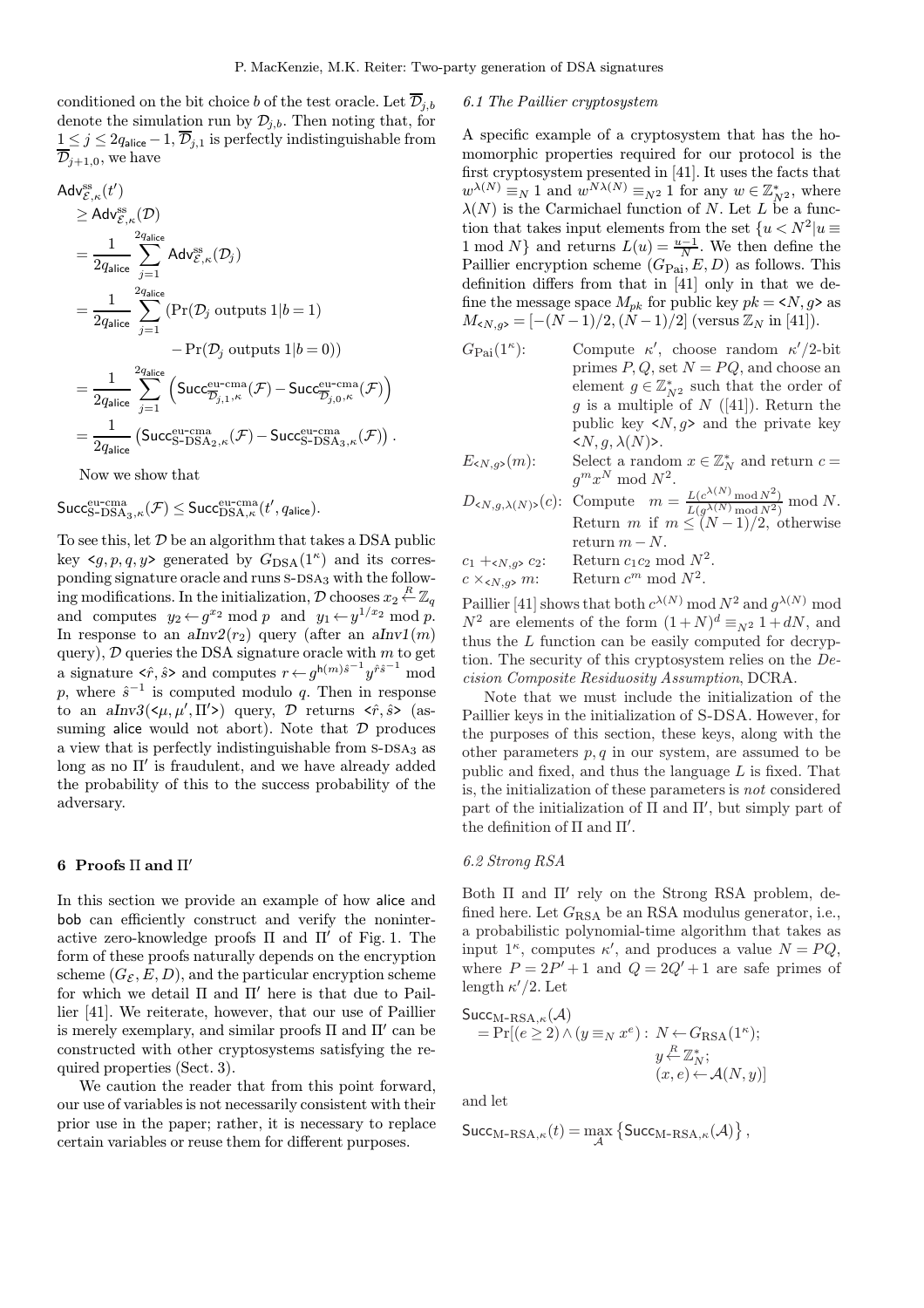where the maximum is taken over all adversaries of time complexity at most t.

The initialization  $\mathcal{I}(1^{\kappa})$  in each NIZKPI system consists of generating  $\tilde{N} = \tilde{P}\tilde{Q}$ , where  $\tilde{P} = 2\tilde{P}' + 1$  and  $\tilde{Q} =$  $\tilde{Q}'+1$  are safe primes of length  $\kappa'/2$ , a random  $h_2 \stackrel{R}{\leftarrow} \mathbb{Z}_{\tilde{N}}^*$ of order  $\tilde{P}'\tilde{Q}'$ , a random  $\chi \stackrel{R}{\leftarrow} \mathbb{Z}_{\tilde{P}'\tilde{Q}'}$ , and  $h_1 \leftarrow (h_2)^\chi$  $\text{mod }\tilde{N}$ . Note that we must include the initialization of these values in the initialization of S-DSA.

# 6.3 Proof Π

In this section we show how to efficiently implement the proof Π in our protocol when the Paillier cryptosystem is used.  $\Pi'$  is detailed in Sect. 6.4.

Note that  $\Pi$  uses random oracle hash and  $\Pi'$  uses a different random oracle hash'. By doing this, it is easy to see that simulations of Π proofs, even on strings not satisfying the predicate, could not be used to construct fraudulent  $\Pi'$  proofs. Both hash and hash' output elements in  $\mathbb{Z}_q$ .

Now consider the proof Π. Let  $p$  and  $q$  be as in a DSA public key,  $pk = \langle N, g \rangle$  a Paillier public key, and  $sk = \langle N, g, \lambda(N) \rangle$  the corresponding private key, where  $N>q^6$ . For public values c, d,  $w_1, w_2, m_1, m_2$ , we construct a zero-knowledge proof Π of:

$$
\begin{bmatrix}\n\exists x_1, x_2 : x_1, x_2 \in [-q^3, q^3] \\
\wedge & c^{x_1} \equiv_p w_1 \\
\wedge & d^{x_2/x_1} \equiv_p w_2 \\
\wedge & D_{sk}(m_1) = x_1 \\
\wedge & D_{sk}(m_2) = x_2\n\end{bmatrix} .
$$
\n(3)

The proof is constructed in Fig. 2, and its verification procedure is given in Fig. 3. We assume that  $c, d, w_1, w_2 \in \mathbb{Z}_p^*$ and are of order q, and that  $m_1, m_2 \in \mathbb{Z}_{N^2}^*$ . (The prover should verify this if necessary and abort if not true.) We assume the prover knows  $x_1, x_2 \in \mathbb{Z}_q$  and  $r_1, r_2 \in \mathbb{Z}_N^*$ such that  $c^{x_1} \equiv_p w_1, d^{x_2/x_1} \equiv_p w_2, m_1 \equiv_{N^2} g^{x_1}(r_1)^N$  and  $m_2 \equiv_{N^2} g^{x_2}(r_2)^N$ . The prover need not know  $sk$ , though a malicious prover might.

| $\alpha \stackrel{R}{\leftarrow} \mathbb{Z}_{q^3}$                                               | $\overline{\delta} \stackrel{R}{\leftarrow} \mathbb{Z}_{q^3}$                                      |
|--------------------------------------------------------------------------------------------------|----------------------------------------------------------------------------------------------------|
| $\beta \stackrel{R}{\leftarrow} \mathbb{Z}_N^*$                                                  | $\mu \stackrel{R}{\leftarrow} \mathbb{Z}_N^*$                                                      |
| $\gamma \stackrel{R}{\leftarrow} \mathbb{Z}_{a^3 \tilde{N}}$                                     | $\nu \stackrel{R}{\leftarrow} \mathbb{Z}_{a^3 \tilde{N}}$                                          |
| $\rho_1 \stackrel{R}{\leftarrow} \mathbb{Z}_{a\tilde{N}}$                                        | $\rho_2 \stackrel{R}{\leftarrow} \mathbb{Z}_{a\tilde{N}}$                                          |
|                                                                                                  | $\rho_3 \overset{R}{\leftarrow} \mathbb{Z}_a$                                                      |
|                                                                                                  | $\epsilon \stackrel{R}{\leftarrow} \mathbb{Z}_a$                                                   |
| $z_1 \leftarrow (h_1)^{x_1} (h_2)^{\rho_1} \text{ mod } N$<br>$u_1 \leftarrow c^{\alpha} \mod p$ | $z_2 \leftarrow (h_1)^{x_2} (h_2)^{\rho_2} \text{ mod } N$<br>$y \leftarrow d^{x_2+\rho_3} \mod p$ |
| $u_2 \leftarrow q^{\alpha} \beta^N \text{ mod } N^2$                                             | $v_1 \leftarrow d^{\delta+\epsilon} \mod p$                                                        |
| $u_3 \leftarrow (h_1)^{\alpha} (h_2)^{\gamma} \mod N$                                            | $v_2 \leftarrow (w_2)^{\alpha} d^{\epsilon} \mod p$                                                |
|                                                                                                  | $v_3 \leftarrow q^{\delta} \mu^N \mod N^2$                                                         |
|                                                                                                  | $v_4 \leftarrow (h_1)^{\delta} (h_2)^{\nu} \mod N$                                                 |
| $e \leftarrow$ hash $(c, w_1, d, w_2, m_1, m_2, z_1, u_1, u_2, u_3, z_2, y, v_1, v_2, v_3, v_4)$ |                                                                                                    |
| $s_1 \leftarrow ex_1 + \alpha$                                                                   | $t_1 \leftarrow ex_2 + \delta$                                                                     |
| $s_2 \leftarrow (r_1)^e \beta \mod N$                                                            | $t_2 \leftarrow e\rho_3 + \epsilon \mod q$                                                         |
| $s_3 \leftarrow e\rho_1 + \gamma$                                                                | $t_3 \leftarrow (r_2)^e \mu \mod N^2$                                                              |
|                                                                                                  | $t_4 \leftarrow e\rho_2 + \nu$                                                                     |
| $\Pi \leftarrow \langle z_1, z_2, y, e, s_1, s_2, s_3, t_1, t_2, t_3, t_4 \rangle$               |                                                                                                    |

Fig. 2. Construction of Π

| $\langle z_1, z_2, y, e, s_1, s_2, s_3, t_1, t_2, t_3, t_4 \rangle \leftarrow \Pi$                                                                                                                      |                                                                                                                                                                                                                     |
|---------------------------------------------------------------------------------------------------------------------------------------------------------------------------------------------------------|---------------------------------------------------------------------------------------------------------------------------------------------------------------------------------------------------------------------|
| Verify $s_1, t_1 \in \mathbb{Z}_{q^3}$<br>$u_1 \leftarrow c^{s_1}(w_1)^{-e} \mod p$<br>$u_2 \leftarrow g^{s_1}(s_2)^N(m_1)^{-e} \mod N^2$<br>$u_3 \leftarrow (h_1)^{s_1} (h_2)^{s_3} (z_1)^{-e} \mod N$ | $v_1 \leftarrow d^{t_1+t_2}y^{-e} \mod p$<br>$v_2 \leftarrow (w_2)^{s_1} d^{t_2} y^{-e} \mod p$<br>$v_3 \leftarrow g^{t_1}(t_3)^N(m_2)^{-e} \mod N^2$<br>$v_4 \leftarrow (h_1)^{t_1} (h_2)^{t_4} (z_2)^{-e} \mod N$ |
| Verify $e = \text{hash}(c, w_1, d, w_2, m_1, m_2, z_1, u_1, u_2, u_3, z_2, y, v_1, v_2, v_3, v_4)$                                                                                                      |                                                                                                                                                                                                                     |

Fig. 3. Verification of Π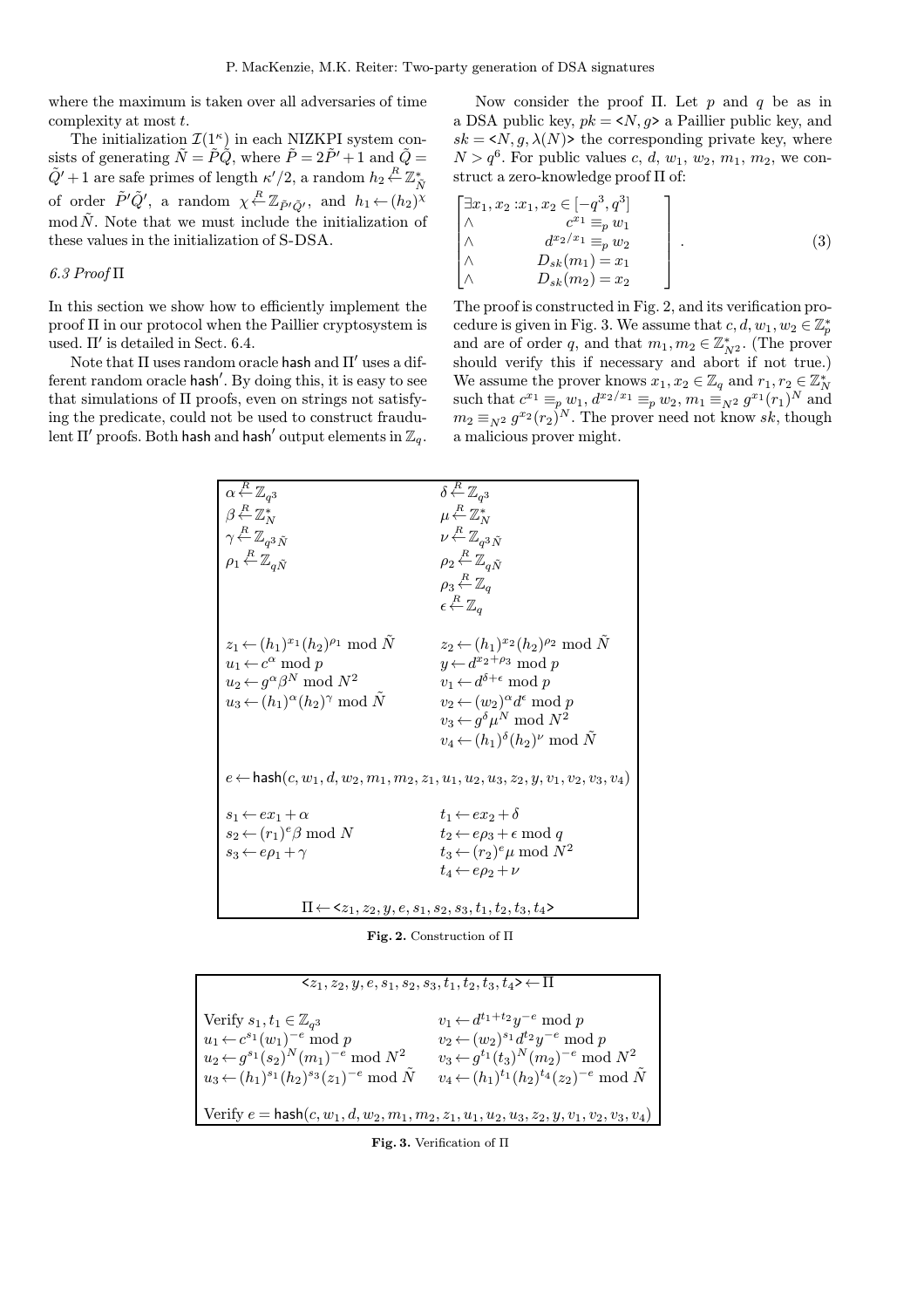Intuitively, the proof works as follows. Commitments  $z_1$  and  $z_2$  are made to  $x_1$  and  $x_2$ , respectively, over the RSA modulus  $\tilde{N}$ , and (using values  $u_3$  and  $v_4$ , respectively) these are proven to fall in the desired range using range proofs as in [20]. Simultaneously, it is shown (using values  $u_1$  and  $u_2$ ) that the commitment  $z_1$  corresponds to the decryption of  $m_1$  and the discrete log of  $w_1$ . Also, simultaneously it is shown (using values  $y, v_1, v_2$ , and  $v_3$ ) that the commitment  $z_2$  corresponds to the decryption of  $m_2$  and that the discrete log of  $w_2$  is the quotient of the two commitments. The full proof is shown in two columns, the left column used to prove the desired properties of  $x_1, w_1$ , and  $m_1$  and the right column used to prove the desired properties of  $x_2, w_2$ , and  $m_2$ .

Lemma 1.  $\Pi$  is an NIZKPI for predicate (3), with  $\text{SIMERR}_{\Pi}(\kappa, n_{\text{ro}}, n_{\text{pr}}) \le n_{\text{pr}}(n_{\text{ro}} + 8)2^{-\kappa+1}$  and  $\text{SERR}_{\Pi}(\kappa, n_{\text{ro}})$  $t, n_{\text{ro}}) \le \max\{4\sqrt{82n_{\text{ro}}\mathsf{Succ}_{\text{M-RSA},\kappa}(t')}, \quad 36n_{\text{ro}}2^{-\kappa+1}\},$ where  $t' = O(t)$ .

Proof. To be completely specific, we will show that the proof  $\Pi$  is a proof of membership for the language

$$
L = \{ \langle c, w_1, d, w_2, m_1, m_2 \rangle : \n\exists x_1, x_2 \in [-q^3, q^3] : c^{x_1} \equiv_p w_1 \wedge d^{x_2/x_1} \equiv_p w_2 \wedge \nD_{sk}(m_1) = x_1 \wedge D_{sk}(m_2) = x_2 \}.
$$

Recall that  $p, q, N, g, N, h_1, h_2$  are determined in the initialization, which we assume for now uses a trusted party. Completeness: Follows from inspection.

**Soundness:** Let  $\epsilon = \text{SERR}_{\Pi}(\kappa, t, n_{\text{ro}}), \epsilon' = \epsilon/4$ , and assume  $\epsilon' \ge 9n_{\rm ro}2^{-\kappa+1}$ . Say we are given a Strong RSA instance  $(\tilde{N}, C)$  generated by  $\tilde{N} \leftarrow G_{\text{RSA}}(1^{\kappa})$  and  $C \stackrel{R}{\leftarrow}$  $\mathbb{Z}_{\tilde{N}}^*$ . Let Siminit $(1^{\kappa})$  compute  $h_2 \leftarrow C$  and  $h_1 \leftarrow C^{\chi}$  for  $\chi \frac{R}{\leftarrow} \mathbb{Z}_{2^{\kappa} \tilde{N}}$ , and output  $(\tilde{N}, h_1, h_2)$ . Note that Siminit $(1^{\kappa})$ produces a distribution statistically indistinguishable from  $\mathcal{I}(1^{\kappa})$  as long as C is a quadratic residue, which happens with probability  $\frac{1}{4}$ , and thus  $\text{Expt}_{A,\Pi}(\kappa)$  with this simulated initialization will return TRUE with probability at least  $\epsilon'$ .

Now consider the following experiment, except with  $\mathsf{Expt}_{\mathcal{A},\Pi}(\kappa)$  using the simulated initialization. Run Expt<sub>A,Π</sub>( $\kappa$ ) once. Say  $\omega$  consists of (1) the values determined in initialization and  $(2)$  the random tape of  $A$ , and hash is the random oracle in this experiment. If the experiment returns TRUE, then let  $\text{Ind}(\omega, \text{hash})$  be the index of the hash query corresponding to the string/proof pair  $(w, \Pi)$  returned by  $\mathcal A$  (or  $\text{Ind}(\omega, \text{hash}) = \infty$  if the pair  $(w,\Pi)$  does not correspond to any hash query made by the  $\mathcal{A}$ ).<sup>5</sup> Let  $\ell \leftarrow \text{Ind}(\omega, \text{hash})$ . Then we run the experiment again with the same  $\omega$  and a new random oracle hash<sup>∗</sup> that returns the same answers to all hash queries prior to hash query  $\ell$  and random answers to hash query  $\ell$ and all subsequent hash queries. If the experiment returns TRUE and A returns a pair  $(w, \hat{\Pi})$ , with  $\text{Ind}(\omega, \text{hash}^*) = \ell$ , where the hash  $\ell$  returns a different value, then we output a root of C with probability at least  $\frac{1}{2} - 2^{-\kappa}$  according to the algorithm below, and otherwise we abort.

Let BREAK be the probability that the algorithm does not abort. Here we show that  $Pr(BREAK) \geq 2(\epsilon')^2/81n_{\rm ro}$ , which implies we can break Strong RSA in time  $O(t)$  and probability at least  $(\epsilon')^2/82n_{\rm ro}$ , assuming  $\kappa \geq 8$ . Similarly to [45], let  $\mathcal{A}^{\mathsf{hash}}_{\omega}$  denote  $\mathcal{A}$  running with initialization values and random tape determined by  $\omega$  and using random oracle hash. Then let

$$
\mathcal{S} = \{(\omega, \mathsf{hash}) : \mathcal{A}_\omega^{\mathsf{hash}} \text{ succeeds and } \mathsf{Ind}(\omega, \mathsf{hash}) \neq \infty\}
$$

and

 $\mathcal{S}_i = \{(\omega, \mathsf{hash}) : \mathcal{A}^{\mathsf{hash}}_\omega \text{ succeeds and } \mathsf{Ind}(\omega, \mathsf{hash}) = i\},$ for  $i \in \{1, ..., n_{\text{ro}}\}.$ 

Let  $\delta = \Pr[\mathcal{S}] \ge \epsilon' - 2^{-\kappa+1} \ge \frac{8\epsilon'}{9}$ . Let  $I = \{i : \Pr(\mathcal{S}_i|\mathcal{S}) \ge$  $1/2n_{\rm ro}$ . Then as in [45, Lemma 9], Pr(lnd  $\in I|\mathcal{S}) \geq \frac{1}{2}$ . Obviously, for any  $\text{Ind} \in I$ ,  $\Pr(\mathcal{S}_i) \ge \delta/2n_{\text{ro}}$ , and then by the splitting lemma [45, Lemma 7], there exists a subset of executions  $\Omega_i$  such that  $Pr(\Omega_i|\mathcal{S}_i) \geq \frac{1}{2}$  and for any  $(\omega, \text{hash}) \in \Omega_i$ ,

$$
\Pr((\omega,\mathsf{hash}^*)\in \mathcal{S}_i|\mathsf{hash}_{
$$

where  $\mathsf{hash}_{\leq i}$  denotes the restriction of hash to its first  $i-1$  queries.

Since all  $S_i$  are disjoint,

$$
\Pr_{\omega, \text{hash}}((\exists i \in I)(\omega, \text{hash}) \in \Omega_i \cap \mathcal{S}_i | \mathcal{S})
$$
\n
$$
= \Pr \left( \bigcup_{i \in I} (\Omega_i \cap \mathcal{S}_i) | \mathcal{S} \right)
$$
\n
$$
= \sum_{i \in I} \Pr(\Omega_i \cap \mathcal{S}_i | \mathcal{S})
$$
\n
$$
= \sum_{i \in I} \Pr(\Omega_i | \mathcal{S}_i) \Pr(\mathcal{S}_i | \mathcal{S})
$$
\n
$$
\geq \frac{1}{2} \sum_{i \in I} \Pr(\mathcal{S}_i | \mathcal{S})
$$
\n
$$
\geq \frac{1}{4}.
$$

Recall that  $\ell = \text{Ind}(\omega, \text{hash})$ . Then with probability at least  $\frac{1}{4}$ ,  $\ell \in I$  and  $(\omega, \text{hash}) \in \Omega_{\ell} \cap \mathcal{S}_{\ell}$ . Thus with probability at least  $\delta/4$ , the first execution is a success, and the adversary will succeed with probability  $\delta/4n_{\rm ro}$  on the second execution. Let  $\rho_{\ell}$  denote the response of hash on query  $\ell$  and  $\rho_{\ell}^{*}$  the response of hash<sup>\*</sup> on query  $\ell$ . The probability that the adversary succeeds on the second execution with  $\rho_{\ell} \neq \rho_{\ell}^*$  is

$$
\begin{aligned} \Pr((\omega,\mathsf{hash}^*)\in\mathcal{S}_\ell \wedge \rho_\ell \neq \rho_\ell^*|\mathsf{hash}_{<\ell}^*=\mathsf{hash}_{<\ell}) \\ \geq \Pr((\omega,\mathsf{hash})\in\mathcal{S}_\ell|\mathsf{hash}_{<\ell}^*=\mathsf{hash}_{<\ell}) \\ -\Pr(\rho_\ell=\rho_\ell^*|\mathsf{hash}_{<\ell}^*=\mathsf{hash}_{<\ell}) \\ \geq \delta/4n_{\mathrm{ro}}-2^{-\kappa+1}. \end{aligned}
$$

<sup>5</sup> Without loss of generality we may assume that all hash queries are distinct.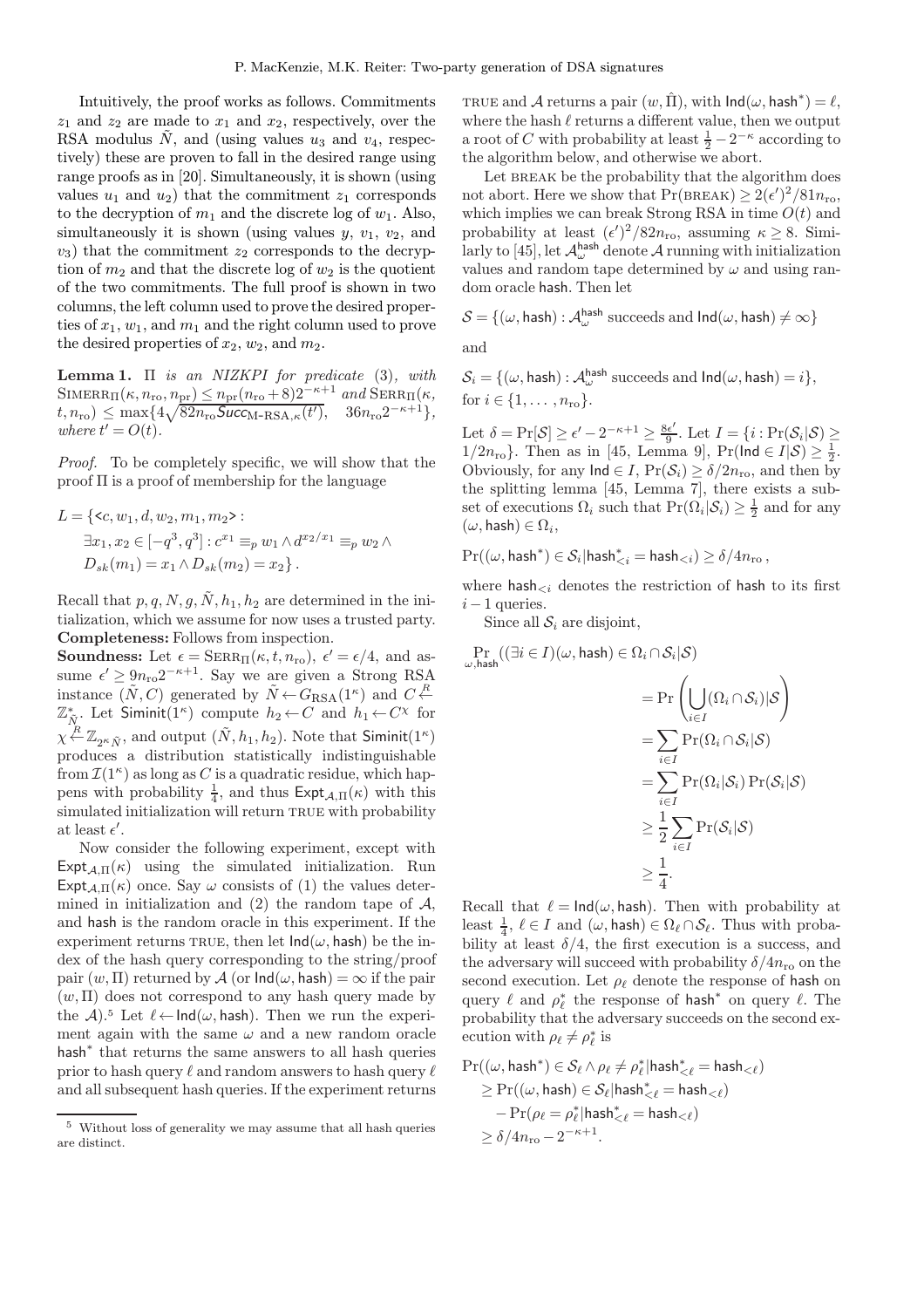Thus the probability desired above is at least  $\frac{\delta}{4}(\frac{\delta}{4n_{\rm ro}} 2^{-\kappa+1}) \ge \frac{2\epsilon'}{9} \left(\frac{\epsilon'}{9n_{\rm ro}}\right) \ge 2(\epsilon')^2/81n_{\rm ro}.$ 

Now we show how to break Strong RSA with probability at least  $\frac{1}{2} - 2^{-\kappa}$  using two pairs  $(w, \Pi)$  and  $(w, \hat{\Pi})$  output by  $\mathcal{A}_{\omega}^{\mathsf{hash}}$  and  $\mathcal{A}_{\omega}^{\mathsf{hash}^*}$ , respectively, where  $Ind(\omega, hash) = Ind(\omega, hash^*)$ .

Say  $w = \langle c, w_1, d, w_2, m_1, m_2 \rangle$ , where  $w \notin L$ . Note that the inputs to the hash function for  $\Pi$  and  $\Pi$  are the same, including  $u_1, u_2, u_3, v_1, v_2, v_3, v_4$  as computed in the verification procedure, but the output of the hash function is different, say, e for  $\Pi$  and  $\hat{e}$  for  $\Pi$ . That is, we get

$$
\Pi = \langle z_1, z_2, y, e, s_1, s_2, s_3, t_1, t_2, t_3, t_4 \rangle \n\hat{\Pi} = \langle z_1, z_2, y, \hat{e}, \hat{s}_1, \hat{s}_2, \hat{s}_3, \hat{t}_1, \hat{t}_2, \hat{t}_3, \hat{t}_4 \rangle,
$$

where  $e \neq \hat{e}$  and

$$
c^{s_1} \equiv_p (w_1)^e u_1
$$
\n
$$
c^{s_1} \equiv_p (w_1)^{\hat{e}} u_1
$$
\n
$$
c^{s_1} \equiv_p (w_1)^{\hat{e}} u_1
$$
\n
$$
c^{s_1} \equiv_p (w_1)^{\hat{e}} u_1
$$
\n
$$
(h_1)^{s_1} (h_2)^{s_3} \equiv_{\tilde{N}} (z_1)^e u_3
$$
\n
$$
d^{t_1+t_2} \equiv_p y^e v_1
$$
\n
$$
(w_2)^{s_1} d^{t_2} \equiv_p y^e v_2
$$
\n
$$
g^{t_1} (t_3)^N \equiv_{N^2} (m_2)^e v_3
$$
\n
$$
(h_1)^{t_1} (h_2)^{t_4} \equiv_{\tilde{N}} (z_2)^e v_4
$$
\n
$$
(h_1)^{t_1} (h_2)^{t_4} \equiv_{\tilde{N}} (z_2)^{\hat{e}} v_4
$$
\n
$$
(h_1)^{t_1} (h_2)^{t_4} \equiv_{\tilde{N}} (z_2)^{\hat{e}} v_4
$$

Let  $\Delta E = e - \hat{e}$ ,  $\Delta S_1 = s_1 - \hat{s}_1$ ,  $\Delta S_3 = s_3 - \hat{s}_3$ ,  $\Delta T_1 =$  $t_1 - \hat{t}_1$ , and  $\Delta T_4 = t_4 - \hat{t}_4$ . Let  $\zeta = \gcd(\Delta S_3 + \chi(\Delta S_1)),$  $\Delta E$ ), and  $\zeta' = \gcd(\Delta T_4 + \chi(\Delta T_1), \Delta E)$ . If  $\zeta \neq \Delta E$ , then we can use the extended Euclidean algorithm to compute Y and Z such that  $((\Delta S_3 + \chi(\Delta S_1))/\zeta)Y + ((\Delta E)/\zeta)Z =$ 1, and output  $((z_1)^Y C^Z \mod N, (\Delta E)/\zeta),$  since  $C = C^{((\Delta S_3 + \chi(\Delta S_1))/\zeta)Y + ((\Delta E)/\zeta)Z} = ((z_1)^{(\Delta E)/\zeta})^Y$  $C^{((\Delta E)/\zeta)Z} = ((z_1)^Y C^Z)^{(\Delta E)/\zeta}$ . Similarly, if  $\zeta' \neq \Delta E$ , then we can use the extended Euclidean algorithm to compute Y and Z such that  $((\Delta T_4 + \chi(\Delta T_1))/\zeta')Y +$  $((\Delta E)/\zeta')Z = 1$ , and output  $((z_2)^{\gamma}C^{\gamma}C^{\gamma}$  mod  $\widetilde{N}, (\Delta E)/\zeta$ ζ ). In either case, we would solve the Strong RSA problem. On the other hand, we will show that  $\zeta = \zeta' = \Delta E$ could occur with probability at most  $\frac{1}{2} + 2^{-\kappa}$ .

Consider the case  $\zeta = \zeta' = \Delta E$ , but  $\Delta E / \Delta S_1$ . Note that we can write  $\chi = \chi_0 + \chi_1 \tilde{P}' \tilde{Q}'$ , and thus  $\Delta S_3 +$  $\Delta S_1 \chi = \Delta S_3 + \Delta S_1 \chi_0 + \Delta S_1 \chi_1 \tilde{P}' \tilde{Q}'$ , with  $\chi_1$  randomly chosen uniformly from a set<sup>6</sup> of size  $K \geq 2^{\kappa}$ , and unknown to  $A$  (even if  $A$  had infinite power). Then there is a prime power  $a^b$  ( $a \geq 2$ ) such that  $a^b|\Delta E$  and  $a^{b-1}|\Delta S_1$ , but  $a^b$   $/\Delta S_1$ . Note that this implies  $a^{b-1}|\Delta S_3$ . Now with  $c_0 = (\Delta S_3 + \Delta S_1 \chi_0)/a^{b-1}$  and  $c_1 = \Delta S_1 \tilde{P}' \tilde{Q}' / a^{b-1}$ , we have that  $0 \equiv_a c_0 + c_1 \chi_1$ , where  $c_1 \not\equiv_a 0$ . The number of elements  $\chi_1 \in \mathbb{Z}_K$  in which this equivalence holds is at most  $|K/a| + 1$ , and thus the probability that this holds for a random choice of  $\chi_1$  is at most  $\frac{1}{a} + \frac{1}{K}$ . Since  $a \ge 2$ and  $K \geq 2^{\kappa}$ , there is at most a probability of  $\frac{1}{2} + 2^{-\kappa}$  of this equivalence holding, and otherwise we are in the case above with  $\zeta\neq \Delta E.$ 

The case where  $\zeta = \zeta' = \Delta E$ , but  $\Delta E$   $\Delta T_1$ , is similar. We now show that the case where  $\zeta = \zeta' = \Delta E$ ,  $\Delta E|\Delta S_1$ , and  $\Delta E|\Delta T_1$  could not occur. Note that the assumptions in this case further imply  $\Delta E|\Delta S_3$ , and  $\Delta E|\Delta T_4$ . Then we can extract

$$
x_1'' \leftarrow \Delta S_1/\Delta E \n\rho_1 \leftarrow \Delta S_3/\Delta E \n\alpha'' \leftarrow (e\hat{s}_1 - \hat{e}_{s_1})/\Delta E \n\gamma \leftarrow (e\hat{s}_3 - \hat{e}_{s_3})/\Delta E
$$
\n
$$
x_2'' \leftarrow (e\hat{t}_1 - \hat{e}_{s_1})/\Delta E \n\gamma \leftarrow (e\hat{t}_3 - \hat{e}_{s_3})/\Delta E \n\nu \leftarrow (e\hat{t}_4 - \hat{e}_{s_4})/\Delta E.
$$

These ensure  $z_1 \equiv_{\tilde{N}} (h_1)^{x_1''}(h_2)^{\rho_1}, z_2 \equiv_{\tilde{N}} (h_1)^{x_2''}(h_2)^{\rho_2},$  $u_3 \equiv_{\tilde{N}} (h_1)^{\alpha''}(h_2)^\gamma, \; v_4 \equiv_{\tilde{N}} (h_1)^{\delta''}(h_2)^\nu, \; s_1 = e x_1'' + \alpha'',$  $t_1 = ex_2'' + \delta'', \, \hat{s}_1 = \hat{e}x_1'' + \alpha'', \text{ and } \hat{t}_1 = \hat{e}x_2'' + \delta''.$  Now extract

$$
x'_1 \leftarrow \begin{cases} X'_1 & \text{if } X_1 \leq (N-1)/2 \\ X'_1 - N & \text{otherwise} \end{cases}
$$
  
where  $X'_1 \leftarrow \Delta S_1(\Delta E)^{-1} \mod N$   

$$
x'_2 \leftarrow \begin{cases} X'_2 & \text{if } X_2 \leq (N-1)/2 \\ X'_2 - N & \text{otherwise} \end{cases}
$$
  
where  $X'_2 \leftarrow \Delta S_2(\Delta E)^{-1} \mod N$   

$$
\alpha' \leftarrow \begin{cases} A' & \text{if } A' \leq (N-1)/2 \\ A' - N & \text{otherwise} \end{cases}
$$
  
where  $A' \leftarrow (e\hat{s}_1 - \hat{e}_{s_1})(\Delta E)^{-1} \mod N$   

$$
\delta' \leftarrow \begin{cases} D' & \text{if } D' \leq (N-1)/2 \\ D' - N & \text{otherwise} \end{cases}
$$
  
where  $D' \leftarrow (e\hat{t}_1 - \hat{e}t_1)(\Delta E)^{-1} \mod N$ .

Note that  $x'_1, x'_2, \alpha', \delta' \in M_{\langle N, g \rangle}$ , and there must exist  $r_1, r_2, \beta, \nu \in \mathbb{Z}_N^*$  such that  $m_1 \equiv_{N^2} g^{\nu_1'}(r_1)^N$ ,  $m_2 \equiv_{N^2}$  $g^{x_2'}(r_2)^N$ ,  $u_2 \equiv_{N^2} g^{\alpha'} \beta^N$ , and  $v_3 \equiv_{N^2} g^{\delta'} \nu^N$ . Next extract

$$
x_1 \leftarrow \Delta S_1(\Delta E)^{-1} \mod q \quad \alpha \leftarrow (e\hat{s}_1 - \hat{e}s_1)(\Delta E)^{-1} \mod q
$$

so that  $s_1 \equiv_q e x_1 + \alpha$  and  $\hat{s}_1 \equiv_q e x_1 + \alpha$ . Finally, to extract an  $x_2$  and  $\delta$  so that  $t_1 \equiv_q e x_2 + \delta$  and  $\hat{t}_1 \equiv_q e x_2 + \delta$ , note that there exist values  $x_3, \rho_3, \epsilon, \eta_1, \eta_2, \eta_3 \in \mathbb{Z}_q$  such that

$$
t_1 + t_2 \equiv_q e \eta_3 + \eta_1 \n x_3 s_1 + t_2 \equiv_q e \eta_3 + \eta_2 \n x_3 \hat{s}_1 + \hat{t}_2 \equiv_q \hat{e} \eta_3 + \eta_2 \n x_3 \hat{s}_1 + \hat{t}_2 \equiv_q \hat{e} \eta_3 + \eta_2.
$$

From the second row we can extract  $\eta_3$  and  $\eta_1$ . From the third row and the value  $\eta_3$ , noting that  $s_1 \neq \hat{s}_1$ , we can extract  $x_3$  and  $\eta_2$ . Then we can compute  $x_2 \leftarrow x_3 x_1 \mod$  $q, \rho_3 \leftarrow \eta_3 - x_2 \mod q, \epsilon \leftarrow \eta_2 - x_3 \alpha \mod q, \text{ and } \delta \leftarrow \eta_1 \epsilon \mod q$ .

Now since  $w \notin L$ , either  $(x_1' \notin [-q^3, q^3]) \vee (x_1' \not\equiv q)$  $(x_1)$  or  $(x_2' \notin [-q^3, q^3]) \vee (x_2' \not\equiv_q x_2)$ . First assume  $(x_1' \notin$  $[-q^3, q^3]$ )  $\vee (x_1' \not\equiv_q x_1)$ . Note that we have the following equations, with all values known:

$$
s_1 \equiv_q e x_1 + \alpha
$$
  
\n
$$
s_1 \equiv_N e x_1' + \alpha'
$$
  
\n
$$
s_1 = e x_1'' + \alpha'
$$
  
\n
$$
s_1 = e x_1'' + \alpha''
$$
  
\n
$$
\hat{s}_1 = \hat{s} x_1' + \alpha'
$$
  
\n
$$
\hat{s}_1 = \hat{\epsilon} x_1'' + \alpha''
$$

where  $s_1, \hat{s}_1 \in \mathbb{Z}_{q^3}$ .

<sup>&</sup>lt;sup>6</sup> The size of this set depends on  $\chi_0$ .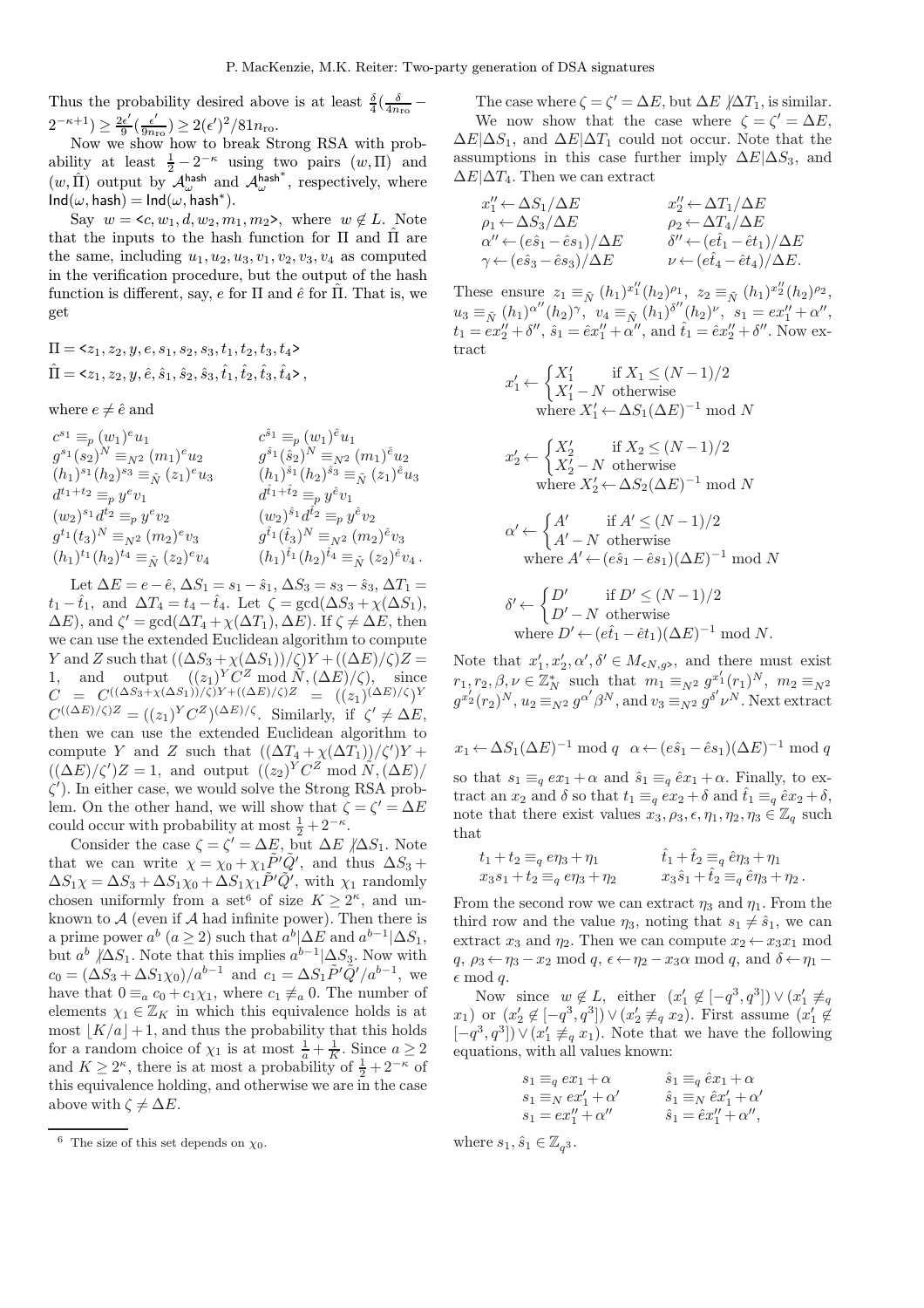Using these equations, we can determine the following facts:

- 1.  $x_1'' \equiv_q x_1$  and  $\alpha'' \equiv_q \alpha$ Proof:  $ex''_1 + \alpha'' \equiv_q ex_1 + \alpha$  and  $\hat{e}x''_1 + \alpha'' \equiv_q \hat{e}x_1 + \alpha$ implies  $x_1''(e - \hat{e}) \equiv_q x_1(e - \hat{e}),$  which implies the result.
- 2.  $x_1'' \equiv_N x_1'$  and  $\alpha'' \equiv_N \alpha'$ Proof: similar to the previous fact.
- 3.  $x_1'' \in [-q^3, q^3]$  and  $\alpha'' \in [-q^4, q^4]$ Proof:  $|x_1''| \le |s_1 - \hat{s}_1| \le q^3$ , and thus  $|\alpha''| = |s_1 - \hat{s}_1|$  $|ex''_1| \leq q^4.$
- 4.  $x'_1 \in [-q^3, q^3]$  and  $\alpha' \in [-q^4, q^4]$ Proof: Since  $N > q^6$  and  $x_1'' \equiv_N x_1'$ .
- 5.  $s_1 = ex'_1 + \alpha'$  and  $\hat{s}_1 = \hat{e}x'_1 + \alpha'$ Proof: Since  $N>q^6$ , this follows from the previous fact, and the equations  $s_1 \equiv_N e x_1' + \alpha'$  and  $\hat{s}_1 \equiv_N$  $\hat{e}x_1' + \alpha'.$
- 6.  $x_1' \equiv_q x_1$ Proof:  $ex_1' + \alpha' \equiv_q ex_1 + \alpha$  and  $\hat{e}x_1' + \alpha' \equiv_q \hat{e}x_1 + \alpha$  implies  $x_1'(e - \hat{e}) \equiv_q x_1(e - \hat{e})$ , which implies the result.
- But this would contradict our assumption that  $(x'_1 \notin$  $[-q^3, q^3]$ )  $\vee (x'_1 \not\equiv_q x_1).$

So now assume  $(x_2' \not\in [-q^3,q^3]) \vee (x_2' \not\equiv_q x_2)$ . Note that we have the following equations, with all values known:

| $t_1 \equiv_q e x_2 + \delta$   | $\tilde{t}_1 \equiv_q \hat{e}x_2 + \delta$   |
|---------------------------------|----------------------------------------------|
| $t_1 \equiv_N e x_2' + \delta'$ | $\tilde{t}_1 \equiv_N \hat{e}x_2' + \delta'$ |
| $t_1 = ex_2'' + \delta''$       | $\hat{t}_1 = \hat{e}x_2'' + \delta'',$       |

where  $t_1, \hat{t}_1 \in \mathbb{Z}_{q^3}$ .

By arguments analogous to those above, we can show that this would contradict our assumpion that  $(x_2 \notin$  $[-q^3, q^3]$ )  $\vee (x_2' \not\equiv_q x_2)$ .

Zero-knowledge: We construct a simulator Sim that takes a string  $\langle c, w_1, d, w_2, m_1, m_2 \rangle$ , where  $c, w_1, d, w_2 \in$  $\mathbb{Z}_p^*$  are of order q and  $m_1, m_2 \in \mathbb{Z}_{N^2}^*$ , and outputs a valid proof, using the standard technique of "backpatching" random oracle queries. The simulator operates as in Fig. 4. From inspection, the proof  $\Pi$  is valid (i.e., it verifies).

It is trivial to see that with overwhelming probability this backpatching is consistent, i.e., the random oracle has not been previously queried on the input for which we are backpatching. If the backpatching is inconsistent, we abort. If we only consider the random value  $y$ , we see that backpatching can be inconsistent with probability at most  $n_{\rm ro}/q$ . Also, the probability of any values  $s_1, t_1 \in$  $[q^2, q^3 - q^2]$  is the same for the real protocol and simulator, the probability of any values  $s_3, t_4 \in [q^2 \tilde{N}, q^3 \tilde{N}$  $q^2\tilde{N}$  is the same for the real protocol and simulator, and the probability of any values  $s_2, t_2, t_3$  is the same for the real protocol and the simulator. Thus in total the distinguishing probability (for each simulated proof) is at most

$$
\frac{n_{\rm ro}}{q} + 2 \cdot \frac{2q^2}{q^3} + 2 \cdot \frac{2q^2 \tilde{N}}{q^3 \tilde{N}} = \frac{n_{\rm ro}}{q} + \frac{8}{q} \le (n_{\rm ro} + 8)2^{-\kappa + 1}.
$$

The bound in the lemma comes from the fact that this simulator is called  $n_{\text{pr}}$  times.

# 6.4 Proof Π

Now we look at the proof  $\Pi'$ . Let p and q be as in a DSA public key,  $pk = \langle N, q \rangle$  and  $sk = \langle N, q, \lambda(N) \rangle$  be a Paillier key pair with  $N > q^9$ , and  $pk' = \langle N', g' \rangle$  and  $sk' =$ 

| $e \stackrel{R}{\leftarrow} \mathbb{Z}_q$                                                                                                                                                                                |                                                                                                                                                                                                                                                                                                                           |
|--------------------------------------------------------------------------------------------------------------------------------------------------------------------------------------------------------------------------|---------------------------------------------------------------------------------------------------------------------------------------------------------------------------------------------------------------------------------------------------------------------------------------------------------------------------|
| $s_1 \overset{R}{\leftarrow} \mathbb{Z}_{a^3}$<br>$s_2 \overset{R}{\leftarrow} \mathbb{Z}_N^*$<br>$s_3 \stackrel{R}{\leftarrow} \mathbb{Z}_{q^3 \tilde{N}}$<br>$\rho_1 \stackrel{R}{\leftarrow} \mathbb{Z}_{a\tilde{N}}$ | $t_1 \stackrel{R}{\leftarrow} \mathbb{Z}_{q^3}$<br>$t_3 \overset{R}{\leftarrow} \mathbb{Z}_N^*$<br>$t_4 \stackrel{R}{\leftarrow} \mathbb{Z}_{a^3\tilde{N}}$<br>$\rho_2 \stackrel{R}{\leftarrow} \mathbb{Z}_{q\tilde{N}}$<br>$\rho_3 \stackrel{R}{\leftarrow} \mathbb{Z}_q$<br>$t_2 \stackrel{R}{\leftarrow} \mathbb{Z}_q$ |
| $z_1 \leftarrow (h_2)^{\rho_1} \mod N$<br>$u_1 \leftarrow (w_1)^{-e} c^{s_1} \mod p$<br>$u_2 \leftarrow (m_1)^{-e} g^{s_1}(s_2)^N \text{ mod } N^2$<br>$u_3 \leftarrow (z_1)^{-e} (h_1)^{s_1} (h_2)^{s_3} \mod N$        | $z_2 \leftarrow (h_2)^{\rho_2} \mod N$<br>$y \leftarrow d^{p_3} \mod p$<br>$v_1 \leftarrow y^{-e} d^{t_1+t_2} \mod p$<br>$v_2 \leftarrow (w_2)^{s_1} d^{t_2} \mod p$<br>$v_3 \leftarrow (m_2)^{-e} g^{t_1}(t_3)^N \text{ mod } N^2$<br>$v_4 \leftarrow (z_2)^{-e} (h_1)^{t_1} (h_2)^{t_4} \text{ mod } N$                 |
| hash $(c, w_1, d, w_2, m_1, m_2, z_1, u_1, u_2, u_3, z_2, y, v_1, v_2, v_3, v_4) \leftarrow e$                                                                                                                           |                                                                                                                                                                                                                                                                                                                           |
| $\Pi \leftarrow \langle z_1, z_2, y, e, s_1, s_2, s_3, t_1, t_2, t_3, t_4 \rangle$                                                                                                                                       |                                                                                                                                                                                                                                                                                                                           |

Fig. 4. Simulator for Π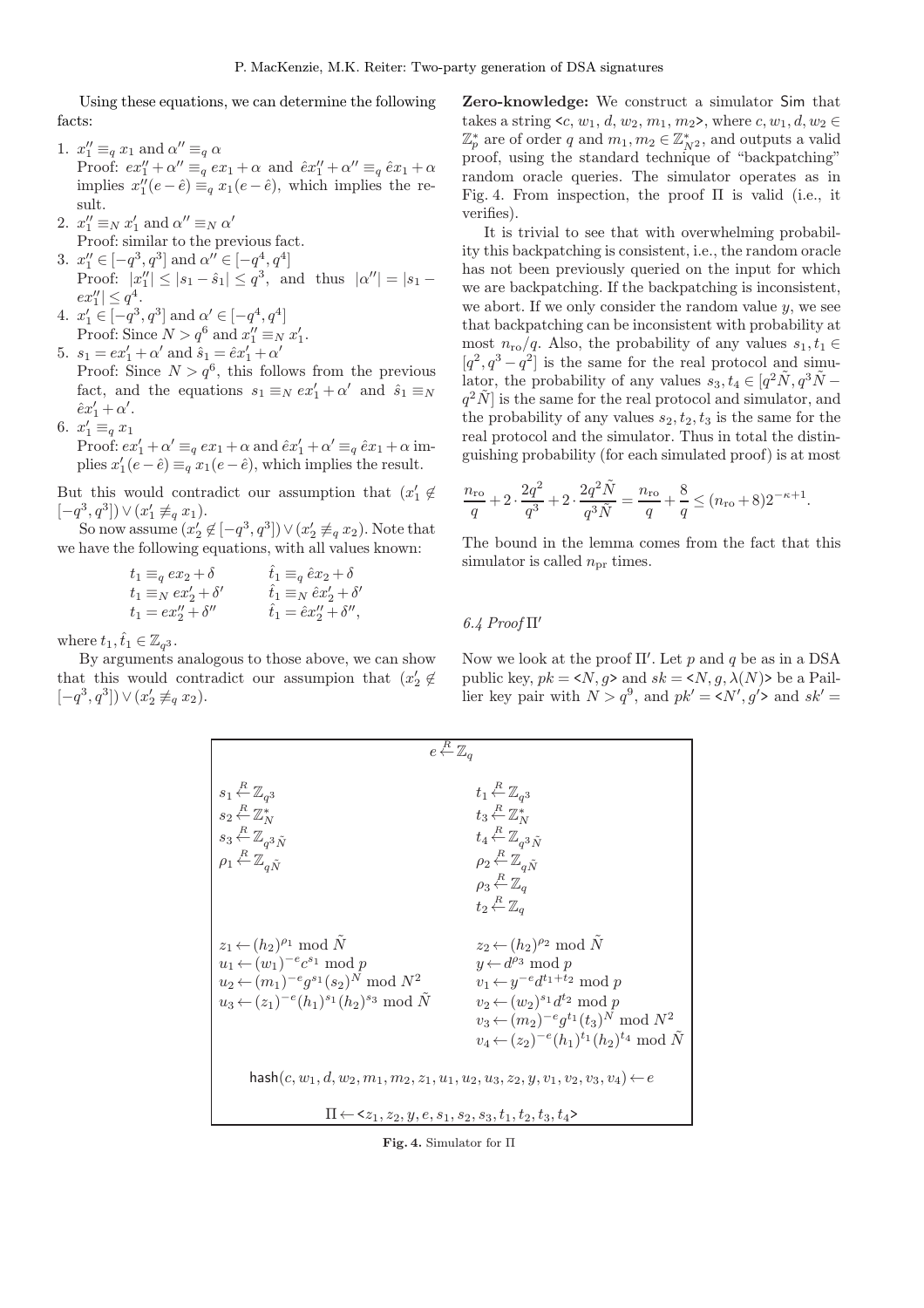$\langle N', g', \lambda(N')\rangle$  be a Paillier key pair with  $N' > q^6$ . For values c, d,  $w_1, w_2, m_1, m_2, m_3, m_4$  such that  $D_{sk}(m_3) \in$  $[-q^4, q^4]$  and  $D_{sk}(m_4) \in [-q^4, q^4]$ , we construct a zeroknowledge proof  $\Pi'$  of:

$$
\begin{bmatrix}\n\exists x_1, x_2, x_3: & x_1, x_2 \in [-q^3, q^3] \\
\wedge & x_3 \in [-q^7, q^7] \\
\wedge & c^{x_1} \equiv_p w_1 \\
\wedge & d^{x_2/x_1} \equiv_p w_2 \\
\wedge & D_{sk}(m_2) = (D_{sk}(m_3))x_1 + (D_{sk}(m_4))x_2 + qx_3\n\end{bmatrix}
$$
\n(4)

We note that Eq. (4) is stronger than what is needed, as shown in Fig. 1. The proof is constructed in Fig. 5, and the verification procedure for it is given in Fig. 6. We assume that  $c, d, w_1, w_2 \in \mathbb{Z}_p^*$  and are of order q, and that  $m_1 \in \mathbb{Z}_{(N')^2}^*$  and  $m_2 \in \mathbb{Z}_{N^2}^*$ . (The prover should verify this if necessary.) We assume the prover knows  $x_1, x_2 \in \mathbb{Z}_q$ ,  $x_3 \in \mathbb{Z}_q$ <sub>5</sub>, and  $r_1, r_2 \in \mathbb{Z}_N^*$ , such that  $c^{x_1} \equiv_p$  $w_1, d^{x_2/x_1} \equiv_p w_2, m_1 \equiv_{(N')^2} (g')^{x_1}(r_1)^{N'}, \text{ and } m_2 \equiv_{N^2}$  $(m_3)^{x_1}(m_4)^{x_2}g^{qx_3}(r_2)^N$ . The prover need not know sk or  $sk'$ , though a malicious prover might know  $sk'$ . We assume the verifier knows  $D_{sk}(m_3)$  and  $D_{sk}(m_4)$ . If necessary, the verifier should verify that  $c, d, w_1, w_2 \in \mathbb{Z}_p^*$  and are of order q, and that  $m_1 \in \mathbb{Z}_{(N')^2}^*$  and  $m_2 \in \mathbb{Z}_{N^2}^*$ .

Lemma 2.  $\Pi'$  is an NIZKPI for predicate Eq. (4), with  $\text{SIMERR}_{\Pi'}(\kappa, n_{\text{ro}}, n_{\text{pr}}) \leq n_{\text{pr}}(n_{\text{ro}} + 12)2^{-\kappa+1}$  and  $\text{SER}_{\Pi'}(\kappa, t, n_{\text{ro}})$   $\leq$   $\max\{4\sqrt{82n_{\text{ro}}\text{Succ}_{\text{M-RSA},\kappa}(t')},\}$  $36n_{\text{ro}}2^{-\kappa+1}$ , where  $t' = O(t)$ .

Proof. To be completely specific, we will show that the proof  $\Pi'$  is a proof of membership for the language

$$
L' = \{ \langle c, w_1, d, w_2, m_1, m_2, m_3, m_4 \rangle : \n\exists x_1, x_2 \in [-q^3, q^3], x_3 \in [-q^7, q^7] : c^{x_1} \equiv_p w_1 \land \nd^{x_2/x_1} \equiv_p w_2 \land D_{sk'}(m_1) = x_1 \land \nD_{sk}(m_2) = (D_{sk}(m_3))x_1 + (D_{sk}(m_4))x_2 + qx_3 \}.
$$

Recall that  $p, q, N, g, N', g', \tilde{N}, h_1, h_2$  are determined in the initialization, which we assume for now uses a trusted party, and that  $D_{sk}(m_3) \in [-q^4, q^4]$  and  $D_{sk}(m_4) \in$  $[-q^4, q^4].$ 

Completeness: Follows from inspection.

| $\alpha \stackrel{R}{\leftarrow} \mathbb{Z}_{a^3}$                 | $\delta \stackrel{R}{\leftarrow} \mathbb{Z}_{a^3}$                                                          |
|--------------------------------------------------------------------|-------------------------------------------------------------------------------------------------------------|
| $\beta \stackrel{R}{\leftarrow} \mathbb{Z}_{N}^*$                  | $\mu \stackrel{R}{\leftarrow} \mathbb{Z}_N^*$                                                               |
| $\gamma \stackrel{R}{\leftarrow} \mathbb{Z}_{q^3 \tilde{N}}$       | $\nu \stackrel{R}{\leftarrow} \mathbb{Z}_{a^3\tilde{N}}$                                                    |
| $\rho_1 \stackrel{R}{\leftarrow} \mathbb{Z}_{q\tilde{N}}$          | $\rho_2 \stackrel{R}{\leftarrow} \mathbb{Z}_{a\tilde{N}}$                                                   |
|                                                                    | $\rho_3 \stackrel{R}{\leftarrow} \mathbb{Z}_a$                                                              |
|                                                                    | $\rho_4 \stackrel{R}{\leftarrow} \mathbb{Z}_{q^5 \tilde{N}}$                                                |
|                                                                    | $\epsilon \stackrel{R}{\leftarrow} \mathbb{Z}_a$                                                            |
|                                                                    | $\sigma \stackrel{R}{\leftarrow} \mathbb{Z}_{q7}$                                                           |
|                                                                    |                                                                                                             |
|                                                                    | $\tau \stackrel{R}{\leftarrow} \mathbb{Z}_{a^7\tilde{N}}$                                                   |
| $z_1 \leftarrow (h_1)^{x_1} (h_2)^{\rho_1} \text{ mod } \tilde{N}$ | $z_2 \leftarrow (h_1)^{x_2} (h_2)^{\rho_2} \text{ mod } \tilde{N}$                                          |
| $u_1 \leftarrow c^{\alpha} \mod p$                                 | $y \leftarrow d^{x_2+\rho_3} \mod p$                                                                        |
| $u_2 \leftarrow (g')^{\alpha} \beta^{N'} \bmod (N')^2$             | $v_1 \leftarrow d^{\delta + \epsilon} \mod p$                                                               |
| $u_3 \leftarrow (h_1)^{\alpha} (h_2)^{\gamma} \mod N$              | $v_2 \leftarrow (w_2)^{\alpha} d^{\epsilon} \mod p$                                                         |
|                                                                    | $v_3 \leftarrow (m_3)^{\alpha} (m_4)^{\delta} g^{q\sigma} \mu^N \text{ mod } N^2$                           |
|                                                                    | $v_4 \leftarrow (h_1)^{\delta} (h_2)^{\nu} \mod \tilde{N}$                                                  |
|                                                                    | $z_3 \leftarrow (h_1)^{x_3} (h_2)^{\rho_4} \text{ mod } N$                                                  |
|                                                                    | $v_5 \leftarrow (h_1)^\sigma (h_2)^\tau \mod N$                                                             |
|                                                                    | $e \leftarrow$ hash' $(c, w_1, d, w_2, m_1, m_2, z_1, u_1, u_2, u_3, z_2, z_3, y, v_1, v_2, v_3, v_4, v_5)$ |
| $s_1 \leftarrow ex_1 + \alpha$                                     | $t_1 \leftarrow ex_2 + \delta$                                                                              |
| $s_2 \leftarrow (r_1)^e \beta \mod N'$                             | $t_2 \leftarrow e\rho_3 + \epsilon \mod q$                                                                  |
| $s_3 \leftarrow e\rho_1 + \gamma$                                  | $t_3 \leftarrow (r_2)^e \mu \mod N$                                                                         |
|                                                                    | $t_4 \leftarrow e\rho_2 + \nu$                                                                              |
|                                                                    | $t_5 \leftarrow ex_3 + \sigma$                                                                              |
|                                                                    | $t_6 \leftarrow e\rho_4 + \tau$                                                                             |
|                                                                    | $\Pi' \leftarrow \langle z_1, z_2, z_3, y, e, s_1, s_2, s_3, t_1, t_2, t_3, t_4, t_5, t_6 \rangle$          |

Fig. 5. Construction of  $\Pi'$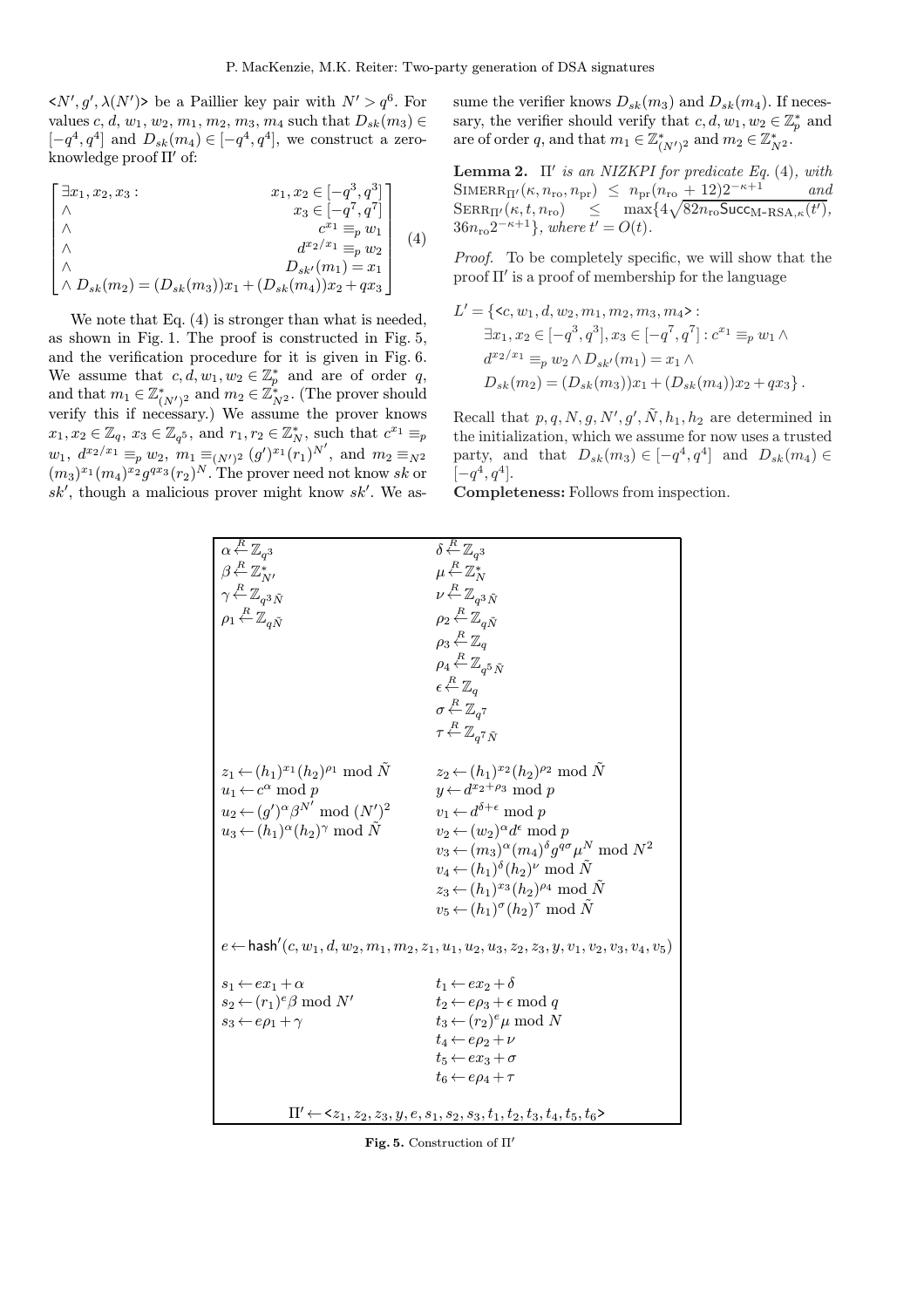P. MacKenzie, M.K. Reiter: Two-party generation of DSA signatures





**Soundness:** Let  $\epsilon = \text{SERR}_{\Pi'}(\kappa, t, n_{\text{ro}}), \epsilon' = \epsilon/4$  and assume  $\epsilon' \ge 9n_{\rm ro}2^{-\kappa+1}$ . Say we are given a Strong RSA instance  $(\tilde{N}, C)$  generated by  $\tilde{N} \leftarrow G_{\text{RSA}}(1^{\kappa})$  and  $C \stackrel{R}{\leftarrow} \mathbb{Z}_{\tilde{N}}^*$ . Let Siminit $(1^{\kappa})$  compute  $h_2 \leftarrow C$  and  $h_1 \leftarrow C^{\chi}$  for  $\chi \stackrel{R}{\leftarrow} \mathbb{Z}_{2^{\kappa} \tilde{N}}$ , and output  $(N, h_1, h_2)$ . Note that Siminit(1<sup>k</sup>) produces a distribution statistically indistinguishable from  $\mathcal{I}(1^{\kappa})$ as long as  $C$  is a quadratic residue, which happens with probability  $\frac{1}{4}$ , and thus  $\text{Expt}_{A,\Pi'}(\kappa)$  with this simulated initialization will also return true with probability at least  $\epsilon'$ .

Now as in Lemma 1, consider the following experiment, except with  $\mathsf{Expt}_{A,\Pi'}(\kappa)$  using the simulated initialization. Run Expt<sub>A,Π'</sub>( $\kappa$ ) once. Say  $\omega$  consists of (1) the values determined in initialization and (2) the random tape of  $A$ , and hash' is the random oracle in this experiment. If the experiment returns TRUE, then let  $\text{Ind}(\omega, \text{hash}')$  be the index of the hash query corresponding to the string/proof pair  $(w, \Pi')$  returned by A (or  $\mathsf{Ind}(\omega,\mathsf{hash}') = \infty$  if the pair  $(w,\Pi')$  does not correspond to any hash query made by the  $\mathcal{A}$ ).<sup>7</sup> Let  $\ell \leftarrow$ Ind( $\omega$ , hash'). Then we run the experiment again with the same  $\omega$  and a new random oracle hash<sup>∗</sup> that returns the same answers to all hash queries prior to hash query  $\ell$  and random answers to hash query  $\ell$  and all subsequent hash queries. If the experiment returns TRUE and  $A$  returns a pair  $(w, \hat{\Pi}')$ , with  $\text{Ind}(\omega, \text{hash}^*) = \ell$ , where the hash  $\ell$  returns a different value, then we output a root of  $C$  with probability at least  $\frac{1}{2} - 2^{-\kappa}$  according to the algorithm below, and otherwise we abort.

Let BREAK be the probability that the algorithm does not abort. As in the proof of Lemma 1, we can show that  $Pr(BREAK) \geq 2(\epsilon')^2/81n_{\rm ro}$ , which implies we can break Strong RSA in time  $O(t)$  and with probability at least  $(\epsilon')^2/82n_{\rm ro}$ , assuming  $\kappa \geq 8$ .

Now we show how to break Strong RSA with probability at least  $\frac{1}{2} - 2^{-\kappa}$  using two pairs  $(w, \Pi')$  and  $(w, \hat{\Pi}')$  output by  $\mathcal{A}_{\omega}^{\mathsf{hash}'}$  and  $\mathcal{A}_{\omega}^{\mathsf{hash}^*}$ , respectively, where  $\mathsf{Ind}(\omega,\mathsf{hash}') = \mathsf{Ind}(\omega,\mathsf{hash}^*).$ 

Say  $w = \langle c, w_1, d, w_2, m_1, m_2, m_3, m_4 \rangle$ , where  $w \notin L$ . Note that the inputs to the hash function for  $\Pi'$  and  $\hat{\Pi}'$  are the same, including  $u_1, u_2, u_3, v_1, v_2, v_3, v_4, v_5$  as computed in the verification procedure, but the output of the hash function is different, say,  $e$  for  $\Pi'$  and  $\hat{e}$  for  $\hat{\Pi}'$ . That is, we get

$$
\Pi' = \langle z_1, z_2, z_3, y, e, s_1, s_2, s_3, t_1, t_2, t_3, t_4, t_5, t_6 \rangle
$$
  

$$
\hat{\Pi}' = \langle z_1, z_2, z_3, y, \hat{e}, \hat{s}_1, \hat{s}_2, \hat{s}_3, \hat{t}_1, \hat{t}_2, \hat{t}_3, \hat{t}_4, \hat{t}_5, \hat{t}_6 \rangle,
$$

where  $e \neq \hat{e}$  and

$$
c^{s_1} \equiv_p (w_1)^e u_1 \t c^{\hat{s}_1} \equiv_p (w_1)^{\hat{e}} u_1
$$
  
\n
$$
(g')^{s_1}(s_2)^{N'} \equiv_{(N')^2} (m_1)^e u_2 \t (g')^{\hat{s}_1}(\hat{s}_2)^{N'} \equiv_{(N')^2} (m_1)^{\hat{e}} u_2
$$
  
\n
$$
(h_1)^{s_1}(h_2)^{s_3} \equiv_{\tilde{N}} (z_1)^e u_3 \t (h_1)^{\hat{s}_1}(h_2)^{\hat{s}_3} \equiv_{\tilde{N}} (z_1)^{\hat{e}} u_3
$$
  
\n
$$
d^{t_1+t_2} \equiv_p y^e v_1 \t d^{\hat{t}_1+\hat{t}_2} \equiv_p y^{\hat{e}} v_1
$$
  
\n
$$
(w_2)^{s_1} d^{t_2} \equiv_p y^e v_2 \t (w_2)^{\hat{s}_1} d^{\hat{t}_2} \equiv_p y^{\hat{e}} v_2
$$
  
\n
$$
(m_3)^{s_1}(m_4)^{t_1} g^{q t_5}(t_3)^N \t (m_3)^{\hat{s}_1}(m_4)^{\hat{t}_1} g^{q \hat{t}_5}(\hat{t}_3)^N
$$
  
\n
$$
\equiv_{N^2} (m_2)^e v_3 \t \equiv_{N^2} (m_2)^{\hat{e}} v_3
$$
  
\n
$$
(h_1)^{t_1}(h_2)^{t_4} \equiv_{\tilde{N}} (z_2)^e v_4 \t (h_1)^{\hat{t}_1}(h_2)^{\hat{t}_4} \equiv_{\tilde{N}} (z_2)^{\hat{e}} v_4
$$
  
\n
$$
(h_1)^{t_5}(h_2)^{t_6} \equiv_{\tilde{N}} (z_3)^e v_5 \t (h_1)^{\hat{t}_5}(h_2)^{\hat{t}_6} \equiv_{\tilde{N}} (z_3)^{\hat{e}} v_5.
$$

Let  $\Delta E = e - \hat{e}$ ,  $\Delta S_1 = s_1 - \hat{s}_1$ ,  $\Delta S_3 = s_3 - \hat{s}_3$ ,  $\Delta T_1 =$  $t_1 - \hat{t}_1$ ,  $\Delta T_4 = t_4 - \hat{t}_4$ ,  $\Delta T_5 = t_5 - \hat{t}_5$ ,  $\Delta T_6 = t_6 - \hat{t}_6$ , and let  $\zeta = \gcd(\Delta S_3 + \chi(\Delta S_1), \Delta E),$   $\zeta' = \gcd(\Delta T_4 + \chi(\Delta T_1)),$  $\Delta E$ ), and  $\zeta'' = \gcd(\Delta T_6 + \chi(\Delta T_5), \Delta E)$ . If  $\zeta \neq \Delta E$ , then we can use the extended Euclidean algorithm to compute Y and Z such that  $((\Delta S_3 + \chi(\Delta S_1))/\zeta)Y + ((\Delta E)/\zeta)Z =$ 1, and output  $((z_1)^{\tilde{Y}} C^Z \mod \tilde{N}, (\Delta E)/\zeta)$ , since

$$
C = C^{((\Delta S_3 + \chi(\Delta S_1))/\zeta)Y + ((\Delta E)/\zeta)Z}
$$
  
= ((z<sub>1</sub>)<sup>(\Delta E)/\zeta</sup>)<sup>Y</sup>C<sup>((\Delta E)/\zeta)Z</sup>  
= ((z<sub>1</sub>)<sup>Y</sup>C<sup>Z</sup>)<sup>(\Delta E)/\zeta</sup>.

Similarly, if  $\zeta' \neq \Delta E$ , then we can use the extended Euclidean algorithm to compute  $Y$  and  $Z$  such that  $((\Delta T_4 + \chi(\Delta T_1))/\zeta')Y + ((\Delta E)/\zeta')Z = 1$ , and output  $((z_2)^Y C^Z \mod \tilde{N}, (\delta E)/\zeta')$ . Similarly, if  $\zeta'' \neq \Delta E$ , then we can use the extended Euclidean algorithm to compute Y and Z such that  $((\Delta T_6 + \chi(\Delta T_5))/\zeta'')Y +$  $((\Delta E)/\zeta'')Z = 1$ , and output  $((z_3)^Y C^Z \mod \tilde{N}, (\delta E)/\zeta'')$ . In any case, we would solve the Strong RSA problem. On the other hand, we would show that  $\zeta = \zeta' = \zeta'' = \Delta E$ could occur with probability at most  $\frac{1}{2} + 2^{-\kappa}$ .

Consider the case  $\zeta = \zeta' = \zeta'' = \Delta E$ , but  $\Delta E / \Delta S_1$ . Note that we can write  $\chi = \chi_0 + \chi_1 \tilde{P}' \tilde{Q}'$ , and thus  $\Delta S_3 +$ 

<sup>7</sup> Without loss of generality we may assume that all hash queries are distinct.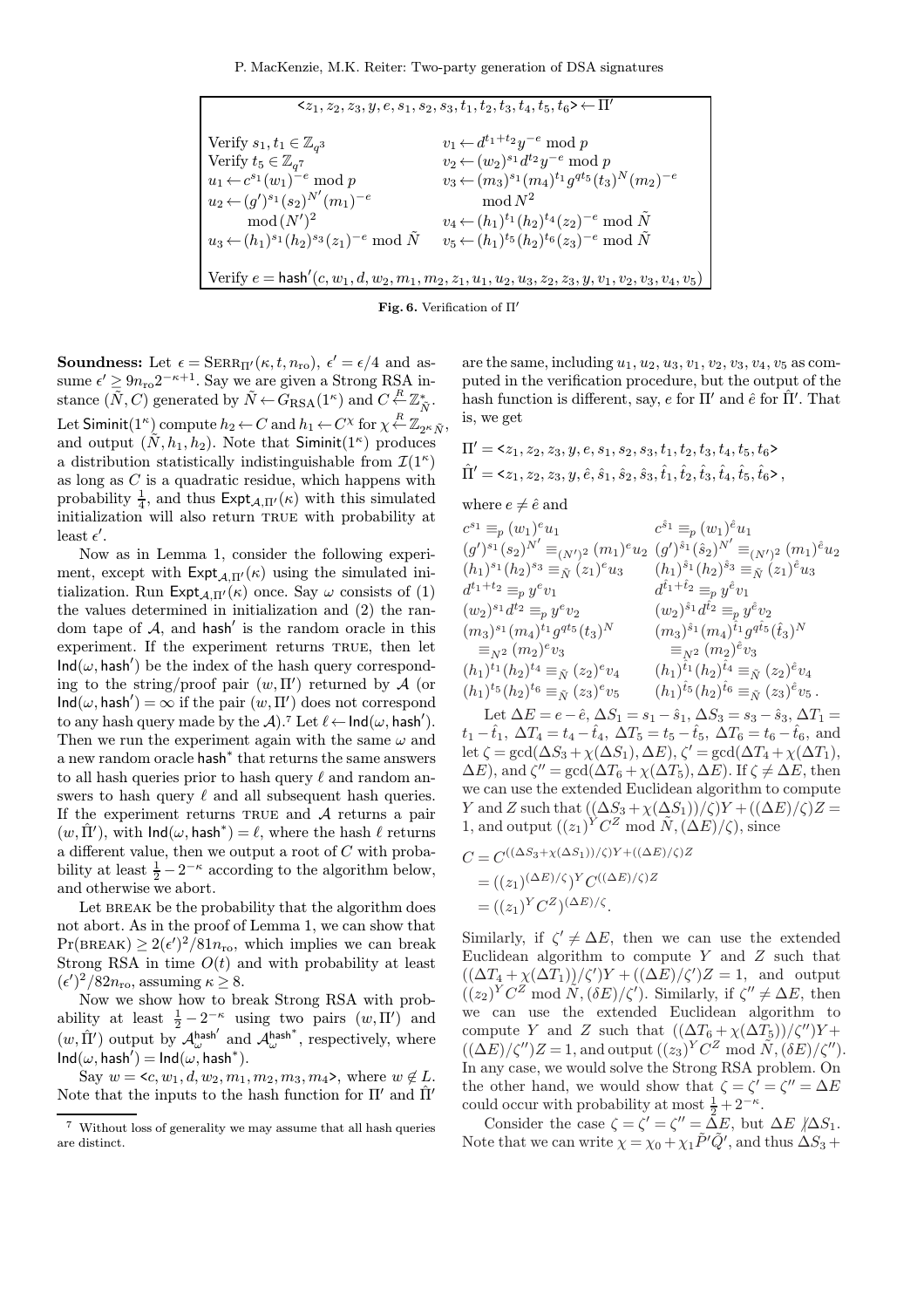$\Delta S_1 \chi = \Delta S_3 + \Delta S_1 \chi_0 + \Delta S_1 \chi_1 \tilde{P}' \tilde{Q}'$ , with  $\chi_1$  randomly chosen uniformly from a set<sup>8</sup> of size  $K \geq 2^{\kappa}$ , and unknown to  $A$  (even if  $A$  had infinite power). Then there is a prime power  $a^b$  ( $a \ge 2$ ) such that  $a^b|\Delta E$  and  $a^{b-1}|\Delta S_1$ , but  $a^b$   $\vert\Delta S_1$ . Note that this implies  $a^{b-1}\vert\Delta S_3$ . Now with  $c_0 = (\Delta S_3 + \Delta S_1 \chi_0)/a^{b-1}$  and  $c_1 = \Delta S_1 \tilde{P}' \tilde{Q}' / a^{b-1}$ , we have that  $0 \equiv_a c_0 + c_1 \chi_1$ , where  $c_1 \not\equiv_a 0$ . The number of elements  $\chi_1 \in \mathbb{Z}_K$  in which this equivalence holds is at most  $|K/a| + 1$ , and thus the probability that this holds for a random choice of  $\chi_1$  is at most  $\frac{1}{a} + \frac{1}{K}$ . Since  $a \ge 2$ and  $K \geq 2^{\kappa}$ , there is at most a probability of  $\frac{1}{2} + 2^{-\kappa}$  of this equivalence holding, and otherwise we are in the case above with  $\zeta \neq \Delta E$ .

The cases where  $\zeta = \zeta' = \zeta'' = \Delta E$ , but  $\Delta E / \Delta T_1$  or  $\Delta E$  / $\Delta T_5$  are similar.

We now show that the case where  $\zeta = \zeta' = \zeta'' =$  $\Delta E, \Delta E | \Delta S_1, \Delta E | \Delta T_1$ , and  $\Delta E | \Delta T_5$  could not occur. Note that the assumptions in this case further imply  $\Delta E|\Delta S_3$ ,  $\Delta E|\Delta T_4$ , and  $\Delta E|\Delta T_6$ . Then we can extract  $x_1'', \rho_1, \alpha'', \gamma$ , where  $z_1 \equiv_{\tilde{N}} (h_1)^{x_1''}(h_2)^{\rho_1}$  and  $u_3 \equiv_{\tilde{N}}$  $(h_1)^{\alpha''}(h_2)^\gamma$ , and moreover,  $s_1 = ex''_1 + \alpha''$  and  $\hat{s}_1 = \hat{e}x''_1 + \hat{e}$  $\alpha''$ . Also, we can extract  $x_2'', \rho_2, \delta'', \nu$ , where  $z_2 \equiv_{\tilde{N}}$  $(h_1)^{x_2''}(h_2)^{\rho_2}$  and  $v_4 \equiv_{\tilde{N}} (h_1)^{\delta''}(h_2)^{\nu}$ , and moreover,  $t_1 =$  $ex_2'' + \delta''$  and  $\hat{t}_1 = \hat{e}x_2'' + \delta''$ . Finally, we can extract

<sup>8</sup> The size of this set depends on  $\chi_0$ .

 $x''_3, \rho_4, \sigma'', \tau$ , where  $z_3 \equiv_{\tilde{N}} (h_1)^{x''_3} (h_2)^{\rho_4}$  and  $v_5 \equiv_{\tilde{N}} (h_1)^{\sigma''}$  $(h_2)^\tau$ , and moreover,  $t_5 = e x_3'' + \sigma''$  and  $\hat{t}_5 = e x_3'' + \sigma''$ .

Similar to the soundness proof of Lemma 1, we can extract  $x_1, x_2, \alpha, \delta \in \mathbb{Z}_q$  satisfying the following equations:

$$
\begin{array}{ll} s_1 \equiv_q e x_1 + \alpha & \qquad \hat{s}_1 \equiv_q \hat{e} x_1 + \alpha \\ t_1 \equiv_q e x_2 + \delta & \qquad \hat{t}_1 \equiv_q \hat{e} x_2 + \delta. \end{array}
$$

Also similar to the soundness proof of Lemma 1, we can extract  $x'_1, x'_2, x'_3, \alpha', \delta', \sigma' \in \mathbb{Z}_N$  satisfying

| $s_1 \equiv_N e x_1' + \alpha'$ | $\hat{s}_1 \equiv_N \hat{e}x'_1 + \alpha'$   |
|---------------------------------|----------------------------------------------|
| $t_1 \equiv_N e x_2' + \delta'$ | $\hat{t}_1 \equiv_N \hat{e}x'_2 + \delta'$   |
| $t_5 \equiv_N e x'_3 + \sigma'$ | $\hat{t}_5 \equiv_N \hat{e}x'_3 + \sigma'$ , |

where  $s_1, \hat{s}_1, t_1, \hat{t}_1 \in \mathbb{Z}_{q^3}$  and  $t_5, \hat{t}_5 \in \mathbb{Z}_{q^7}$ .

Now, since  $w \notin \hat{L}$ , either  $(x_1' \notin [-q^3, q^3]) \vee (x_1' \neq q)$  $x_1$ ) or  $(\exists x_2' \in [-q^3, q^3], x_3' \in [-q^7, q^7] : (D_{sk}(m_2) =$  $(D_{sk}(m_3))x'_1 + (D_{sk}(m_4))x'_2 + qx'_3) \wedge (x'_2 \equiv_q x_2).$ 

First assume  $(x_1' \not\in [-q^3, q^3]) \vee (x_1' \not\equiv_q x_1)$ . By the same reasoning as in the proof of Lemma 1, we get a contradiction.

So instead assume that  $(\exists x'_2 \in [-q^3, q^3], x'_3 \in [-q^7, q^7]$ :  $(D_{sk}(m_2) = (D_{sk}(m_3))x'_1 + (D_{sk}(m_4))x'_2 + qx'_3) \wedge (x'_2 \equiv q$  $(x_2)$ ). By the same reasoning as in the proof of Lemma 1, we get that  $x_1'' \equiv_q x_1$  and  $x_2'' \equiv_q x_2$ , as well as  $x_1'' \equiv_N x_1'$ ,  $x_2'' \equiv_N x_2'$ , and  $x_3'' \equiv_N x_3'$ . Also we get that  $x_1', x_2' \in$  $[-q^3, q^3]$  and  $x'_3 \in [-q^7, q^7]$  (using the fact that  $N > q^9$ ).

| $e \stackrel{R}{\leftarrow} \mathbb{Z}_q$                                                                                                                                                                                      |                                                                                                                                                                                                                                                                                                                                                                                                                                                                                                        |
|--------------------------------------------------------------------------------------------------------------------------------------------------------------------------------------------------------------------------------|--------------------------------------------------------------------------------------------------------------------------------------------------------------------------------------------------------------------------------------------------------------------------------------------------------------------------------------------------------------------------------------------------------------------------------------------------------------------------------------------------------|
| $s_1 \overset{\kappa}{\leftarrow} \mathbb{Z}_{q^3}$<br>$s_2 \overset{R}{\leftarrow} \mathbb{Z}_{N}^*$<br>$s_3 \overset{R}{\leftarrow} \mathbb{Z}_{q^3 \tilde{N}}$<br>$\rho_1 \stackrel{R}{\leftarrow} \mathbb{Z}_{a\tilde{N}}$ | $t_1 \overset{R}{\leftarrow} \mathbb{Z}_{a^3}$<br>$t_3 \overset{R}{\leftarrow} \mathbb{Z}_N^*$<br>$t_4 \stackrel{R}{\leftarrow} \mathbb{Z}_{a^3\tilde{N}}$<br>$\rho_2 \stackrel{R}{\leftarrow} \mathbb{Z}_{a\tilde{N}}$<br>$\rho_3 \stackrel{R}{\leftarrow} \mathbb{Z}_a$<br>$\rho_4 \stackrel{R}{\leftarrow} \mathbb{Z}_{q^7\tilde{N}}$<br>$t_2 \stackrel{R}{\leftarrow} \mathbb{Z}_q$<br>$t_5 \stackrel{R}{\leftarrow} \mathbb{Z}_{a^7}$<br>$t_6 \stackrel{R}{\leftarrow} \mathbb{Z}_{a^7\tilde{N}}$ |
| $z_1 \leftarrow (h_2)^{\rho_1} \mod \tilde{N}$<br>$u_1 \leftarrow (w_1)^{-e} c^{s_1} \mod p$<br>$u_2 \leftarrow (m_1)^{-e} (g')^{s_1} (s_2)^{N'} \mod (N')^2$<br>$u_3 \leftarrow (z_1)^{-e} (h_1)^{s_1} (h_2)^{s_3} \mod N$    | $z_2 \leftarrow (h_2)^{\rho_2} \mod N$<br>$y \leftarrow d^{\rho_3} \mod p$<br>$v_1 \leftarrow y^{-e} d^{t_1+t_2} \mod p$<br>$v_2 \leftarrow (w_2)^{s_1} d^{t_2} \text{ mod } p$<br>$v_3 \leftarrow (m_2)^{-e} (m_3)^{s_1} (m_4)^{t_1} g^{qt_5} (t_3)^N$<br>$mod N^2$<br>$v_4 \leftarrow (z_2)^{-e} (h_1)^{t_1} (h_2)^{t_4} \mod N$<br>$z_3 \leftarrow (h_2)^{\rho_4} \mod N$<br>$v_5 \leftarrow (z_3)^{-e} (h_1)^{t_5} (h_2)^{t_6} \mod N$                                                             |
| hash' $(c, w_1, d, w_2, m_1, m_2, z_1, u_1, u_2, u_3, z_2, z_3, y, v_1, v_2, v_3, v_4, v_5) \leftarrow e$                                                                                                                      |                                                                                                                                                                                                                                                                                                                                                                                                                                                                                                        |
| $\Pi' \leftarrow \langle z_1, z_2, z_3, y, e, s_1, s_2, s_3, t_1, t_2, t_3, t_4, t_5, t_6 \rangle$                                                                                                                             |                                                                                                                                                                                                                                                                                                                                                                                                                                                                                                        |

Fig. 7. Simulator for  $\Pi'$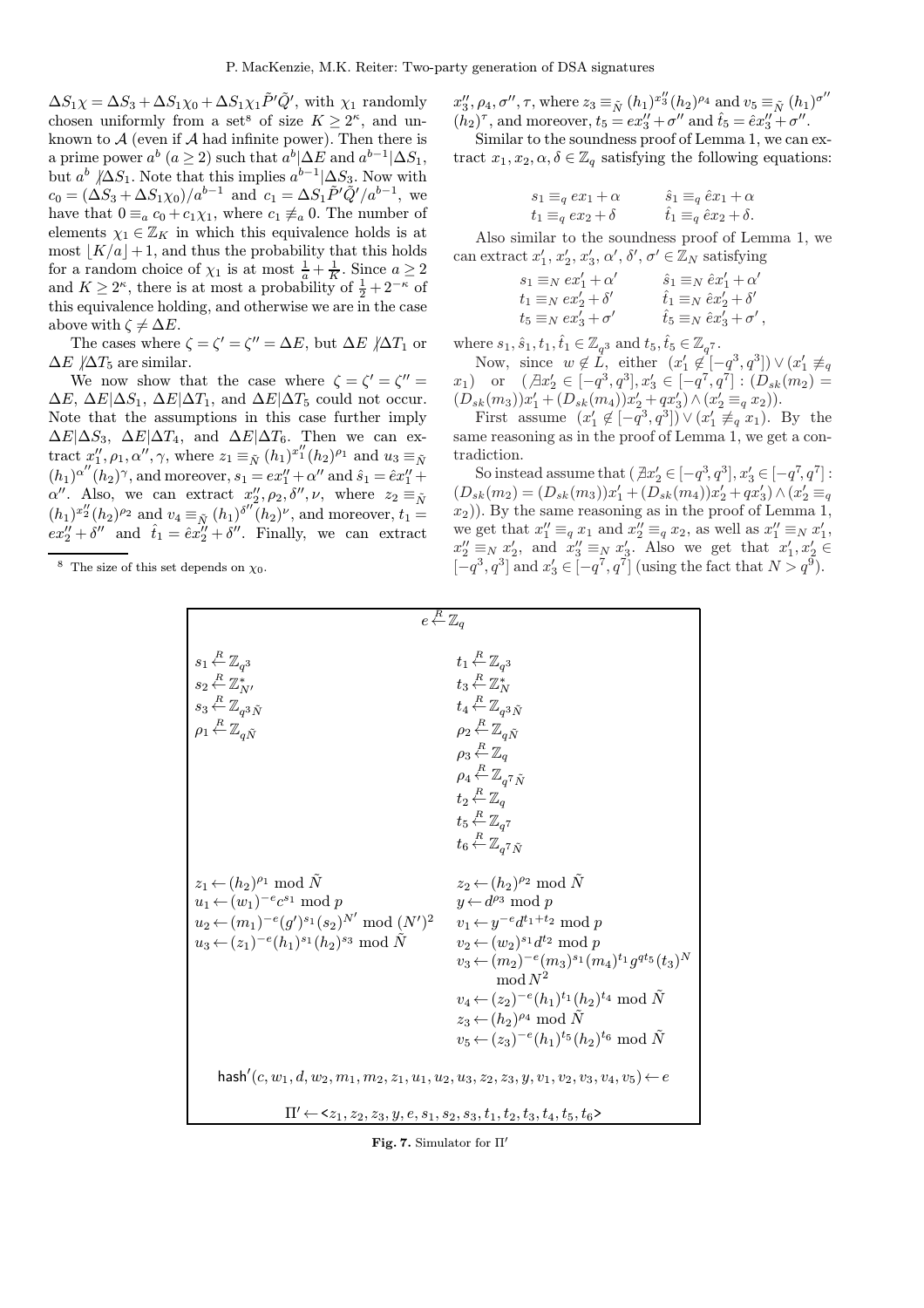Consequently, again as in the proof of Lemma 1,  $x'_1 \equiv_q$  $x_1, x_2' \equiv_q x_2$ , and  $x_3' \equiv_q x_3$ . Thus  $x_2' \in [-q^3, q^3]$ ,  $x_3' \in$  $[-q^7, q^7]$ , and  $x'_2 \equiv_q x_2$ , which contradicts our assumption.

Zero-knowledge: We construct a simulator Sim that takes a string  $\langle c, w_1, d, w_2, m_1, m_2, m_3, m_4 \rangle$ , where  $c, w_1, d, w_2 \in \mathbb{Z}_p^*$  are of order  $q, m_1 \in \mathbb{Z}_{(N')^2}^*$ , and  $m_2, m_3$ ,  $m_4 \in \mathbb{Z}_{N^2}^*$ , and outputs a valid proof, using the standard technique of "backpatching" random oracle queries. The simulator operates as in Fig. 7. From inspection, the proof  $\Pi'$  is valid (i.e., it verifies).

It is trivial to see that with overwhelming probability this backpatching is consistent, i.e., the random oracle has not been previously queried on the input for which we are backpatching. If the backpatching is inconsistent, we abort. If we only consider the random value  $y$ , we see that backpatching can be inconsistent with probability at most  $n_{\rm ro}/q$ . Also, the probability of any values  $s_1, t_1 \in$  $[q^2, q^3 - q^2]$  is the same for the real protocol and simulator, the probability of any values  $s_3, t_4 \in [q^2N, q^3N$  $q^2\tilde{N}$  is the same for the real protocol and simulator, the probability of any value  $t_5 \in [q^6, q^7 - q^6]$  is the same for the real protocol and simulator, the probability of any value  $t_6 \in [q^6 \tilde{N}, q^7 \tilde{N} - q^6 \tilde{N}]$  is the same for the real protocol and simulator, and the probability of any values for  $s_2, t_2, t_3$  is the same for the real protocol and the simulator. Thus in total the distinguishing probability is at most

$$
\frac{n_{\rm ro}}{q} + 2 \cdot \frac{2q^2}{q^3} + 2 \cdot \frac{2q^2 \tilde{N}}{q^3 \tilde{N}} + \frac{2q^6}{q^7} + \frac{2q^6 \tilde{N}}{q^7 \tilde{N}}
$$

$$
= \frac{n_{\rm ro}}{q} + \frac{12}{q} \le (n_{\rm ro} + 12)2^{-\kappa + 1}.
$$

The bound in the lemma comes from the fact that this simulator is called  $n_{\text{pr}}$  times.

#### References

- 1. Benaloh J (1994) Dense probabilistic encryption. In: Proc. workshop on selected areas of cryptography, pp 120–128
- 2. Barić N, Pfitzmann B (1997) Collision-free accumulators and fail-stop signature schemes without trees. In: Proc. EURO-CRYPT '96. LNCS, vol 1233. Springer, Berlin Heidelberg New York, pp 480–494
- 3. Blum M, DeSantis A, Micali S, Persiano G (1991) Noninteractive zero-knowledge. SIAM J Comput 20(6):1084–1118
- 4. Blum M, Feldman P, Micali S (1988) Non-interactive zero knowledge and its applications. In: Proc. 20th ACM symposium on theory of computing, pp 103–112
- 5. Boyar J, Friedl K, Lund C (1991) Practical zero-knowledge proofs: giving hints and using deficiencies. J Cryptol 4(3):185– 206
- 6. Boyd C (1986) Digital multisignatures. In: Beker HJ, Piper FC (eds) Cryptography and coding. Clarendon Press, Oxford, UK, pp 241–246
- 7. Bellare M, Rogaway P (1993) Random oracles are practical: A paradigm for designing efficient protocols. In: Proc. 1st ACM conference on computer and communications security, November 1993, pp 62–73
- 8. Croft RA, Harris SP (1989) Public-key cryptography and reusable shared secrets. In: Baker H, Piper F (eds) Cryptography and coding, Clarendon Press, Oxford, UK, pp 189–201
- 9. Camenisch J, Michels M (1999) Separability and efficiency for generic group signature schemes. In: Proc. CRYPTO'99. LNCS, vol 1666. Springer, Berlin Heidelberg New York, pp 413–430
- 10. Cerecedo M, Matsumoto T, Imai H (1993) Efficient and secure multiparty generation of digital signatures based on discrete logarithms. IEICE Trans Fundament Electron Commun Comput Sci E76A(4):532–545
- Cramer R, Damgård I, Schoenmakers B (1994) Proofs of partial knowledge and simplified design of witness hiding protocols. In: Proc. CRYPTO '94. LNCS, vol 839. Springer, Berlin Heidelberg New York, pp 174–187
- 12. Desmedt Y (1987) Society and group oriented cryptography: a new concept. In: Proc. CRYPTO '87, LNCS, vol 293. Springer, Berlin Heidelberg New York, pp 120–127
- 13. De Santis A, Di Crescenzo G, Ostrovsky R, Persiano G, Sahai A (2001) Robust non-interactive zero knowledge. In: Proc. CRYPTO 2001. LNCS, vol 2139. Springer, Berlin Heidelberg New York, pp 566–598
- 14. Desmedt Y, Frankel Y (1989) Threshold cryptosystems. In: Proc. CRYPTO '89. LNCS, vol 435. Springer, Berlin Heidelberg New York, pp 307–315
- 15. ElGamal T (1985) A public key cryptosystem and a signature scheme based on discrete logarithms. IEEE Trans Inf Theory 31:469–472
- 16. FIPS 180-1 (1995) Secure hash standard. Federal Information Processing Standards Publication 180-1, U.S. Dept. of Commerce/NIST, National Technical Information Service, Springfield, VA
- 17. FIPS 186 (1994) Digital signature standard. Federal Information Processing Standards Publication 186, U.S. Dept. of Commerce/NIST, National Technical Information Service, Springfield, VA
- 18. Frankel Y (1989) A practical protocol for large group oriented networks. In: Proc. EUROCRYPT '89. LNCS, vol 434. Springer, Berlin Heidelberg New York, pp 56–61
- 19. Frankel Y, MacKenzie P, Yung M (1999) Adaptively-secure distributed threshold public key systems. In: Proc. European symposium on algorithms. LNCS, vol 1643. Springer, Berlin Heidelberg New York, pp 4–27
- 20. Fujisaki $\bar{\mathrm{E}}, \,$  Okamoto $\mathbf{\hat{T}}$  (1997) Statistical zero-knowledge protocols to prove modular polynomial relations. In: Proc. CRYPTO '97. LNCS, vol 1294. Springer, Berlin Heidelberg New York, pp 16–30
- 21. Galil Z, Haber S, Yung M (1985) A private interactive test of a boolean predicate and minimum-knowledge public-key cryptosystems. In: Proc. 26th IEEE symposium on foundations of computer science, pp 360–371
- 22. Gennaro R, Jarecki S, Krawczyk H, Rabin T (1996) Robust threshold DSS signatures. In: Proc. EUROCRYPT '96. LNCS, vol 1070. Springer, Berlin Heidelberg New York, pp 354–371
- 23. Gennaro R, Jarecki S, Krawczyk H, Rabin T (1999) Secure distributed key generation for discrete-log based cryptosystems. In: Proc. EUROCRYPT '99. LNCS, vol 1592. Springer, Berlin Heidelberg New York, pp 295–310
- 24. Gennaro R, Krawczyk H, Rabin T (1997) RSA-based undeniable signatures. In: Proc. CRYPTO '97. LNCS, vol 1294. Springer, Berlin Heidelberg New York, pp 132–149
- 25. Gennaro R, Micciancio D, Rabin T (1998) An efficient noninteractive statistical zero-knowledge proof system for quasisafe prime products. In: Proc. 5th ACM conference on computer and communications security, pp 67–72
- 26. Goldreich O, Oren Y (1994) Definitions and properties of zeroknowledge proof systems. J Cryptol 7:1–32
- 27. Goldwasser S, Micali S (1984) Probabilistic encryption. J Comput Sys Sci 28:270–299
- 28. Goldwasser S, Micali S, Rivest RL (1988) A digital signature scheme secure against adaptive chosen-message attacks. SIAM J Comput 17(2):281–308
- 29. Harn L (1994) Group oriented  $(t, n)$  threshold digital signature scheme and digital multisignature. IEE Proc Comput Digit Tech 141(5):307–313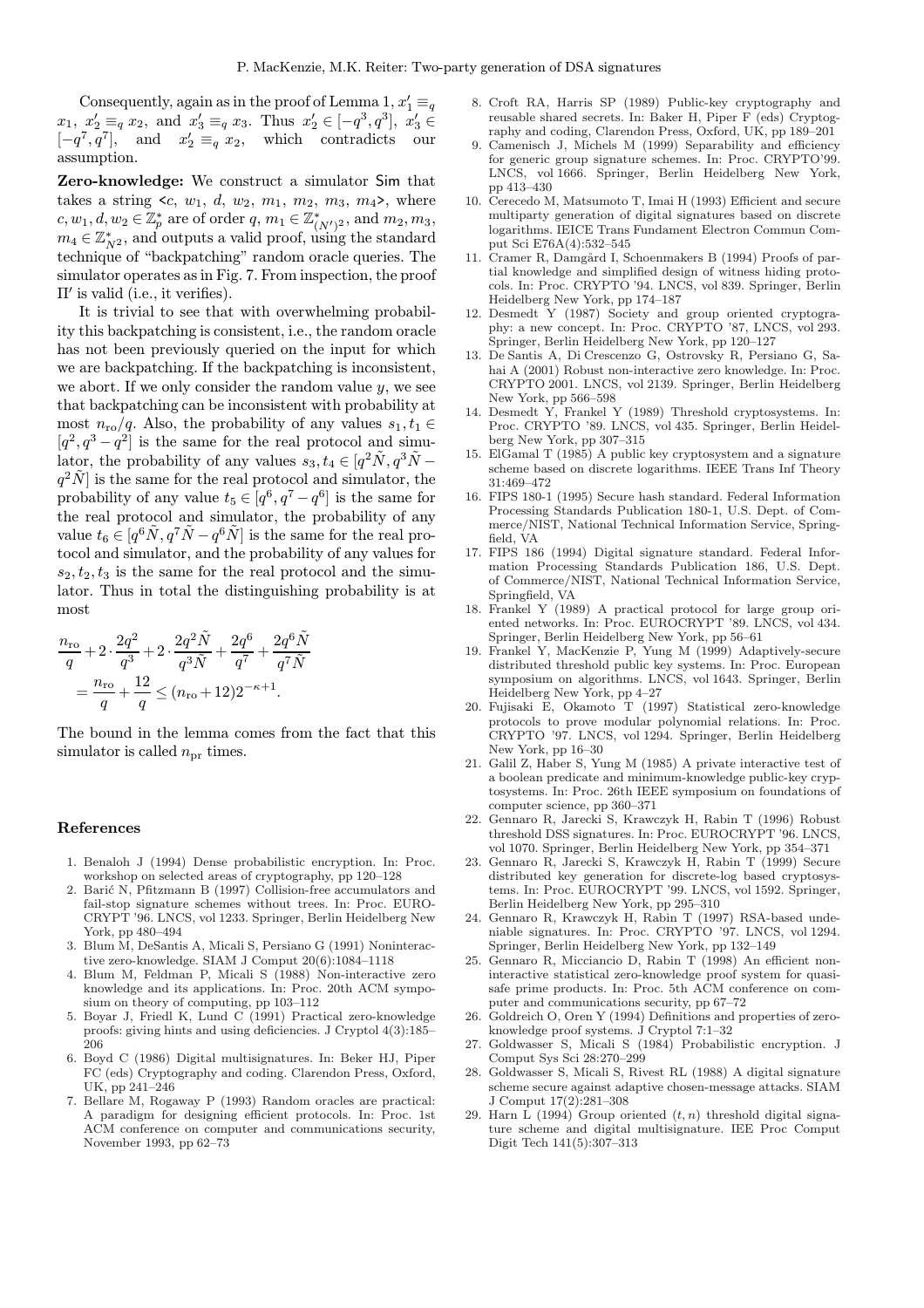- 30. Herzberg A, Jakobsson M, Jarecki S, Krawczyk H, Yung M (1997) Proactive public-key and signature schemes. In: Proc. 4th ACM conference on computer and communications security, pp 100–110
- 31. Hwang T (1990) Cryptosystem for group oriented cryptography. In: Proc. EUROCRYPT '90. LNCS, vol 473. Springer, Berlin Heidelberg New York, pp 352–360
- 32. Jarecki S, Lysyanskaya A (2000) Adaptively secure threshold cryptography: introducing concurrency, removing erasures. In: Proc. EUROCRYPT 2000. LNCS, vol 1807. Springer, Berlin Heidelberg New York, pp 221–242
- 33. Kilian J, Petrank E, Rackoff C (1998) Lower bounds for zero knowledge on the internet. In Proc. 39th IEEE symposium on foundations of computer science, pp 484–492
- 34. Kravitz DW (1993) Digital signature algorithm. U.S. Patent 5,231,668, 27 July 1993
- 35. Langford S (1995) Threshold DSS signatures without a trusted party. In Proc. CRYPTO '95. LNCS, vol 963. Springer, Berlin Heidelberg New York, pp 397–409
- 36. MacKenzie P, Reiter MK (2003) Networked cryptographic devices resilient to capture. Int J Inf Secur  $2(1)$ :1–20
- 37. MacKenzie P, Reiter MK (2003) Delegation of cryptographic servers for capture-resilient devices. Distrib Comput 16(4):307–327
- 38. Naccache D, Stern J (1997) A new public-key cryptosystem. In: Proc. EUROCRYPT '97. LNCS, vol 1233. Springer, Berlin Heidelberg New York, pp 27–36
- 39. Naor M, Yung M (1990) Public-key cryptosystems provably secure against chosen ciphertext attacks. In: Proc. 22nd ACM symposium on theory of computing, pp 427–437
- 40. Okamoto T, Uchiyama S (1998) A new public-key cryptosystem, as secure as factoring. In: Proc. EUROCRYPT '98. LNCS, vol 1403. Springer, Berlin Heidelberg New York, pp 308–318
- 41. Paillier P (1999) Public-key cryptosystems based on composite degree residuosity classes. In: Proc. EUROCRYPT '99. LNCS, vol 1592. Springer, Berlin Heidelberg New York, pp 223–238
- 42. Park C, Kurosawa K (1996) New ElGamal type threshold digital signature scheme. IEICE Trans Fundament Electron Commun Comput Sci E79A(1):86–93
- 43. Pedersen T (1991) A threshold cryptosystem without a trusted party. In: EUROCRYPT '91, LNCS, vol 547, pp 522–526
- 44. Pointcheval D, Stern J (1996) Security proofs for signature schemes. In: Proc. EUROCRYPT '96. LNCS, vol 1070. Springer, Berlin Heidelberg New York, pp 387–398
- 45. Pointcheval D, Stern J (2000) Security arguments for digital signatures and blind signatures. J Cryptol 13(3):361–396
- 46. Poupard G, Stern J (2000) Short proofs of knowledge for factoring. In: Proc. Public Key Cryptosystems, PKC 2000. LNCS, vol 1751. Springer, Berlin Heidelberg New York, pp 147–166
- 47. Tompa M, Woll H (1987) Random self-reducibility and zeroknowledge interactive proofs of possession of information. In: Proc. 28th IEEE symposium on foundations of computer science, pp 472–482
- 48. van de Graaf J, Peralta R (1987) A simple and secure way to show the validity of your public key. In: Proc. CRYPTO '87. LNCS, vol 293. Springer, Berlin Heidelberg New York, pp 128–134
- 49. Yao A (1982) Protocols for secure computation. In: Proc. 23rd IEEE symposium on foundations of computer science, pp 160–164

#### Appendix : Initialization protocol

The requirements of the initialization protocol for our S-DSA system are described in properties I1–I3 of Sect. 4.1. As mentioned there, a trusted third party can be used to achieve these initialization properties in a straightforward way, though we would prefer to achieve I1–I3 without relying on a trusted party. In this section we describe such an initialization protocol for the S-DSA system that runs between alice and bob. We require that this initialization protocol be run before any S-DSA signature sessions and that it be run sequentially. (Naturally, after the initialization, signature sessions may still be run concurrently.)

### A.1 Definitions

The only additional definition that we require to present our protocol is that of a zero-knowledge proof of knowledge.

- Zero-knowledge proofs of knowledge: A zeroknowledge proof of knowledge system (ZKPK system)  $\Psi$  for an NP language  $L_R$ , with witness relation R, is a tuple  $(\mathcal{P}, \mathcal{V})$ , where P and V are probabilistic polynomial-time interactive Turing machines, satisfying
	- 1. Completeness: For all  $w \in L_R$ ,  $\langle \mathcal{P}, \mathcal{V} \rangle(w)$  is an accepting transcript for  $\mathcal V$ .
	- 2. Soundness: There is a function  $KERR(\kappa, t)$ (*knowledge error*), a polynomial  $T_{\mathcal{X}}(\kappa)$ , and a probabilistic polynomial-time oracle machine  $X$  (knowledge extractor) such that the following holds: For all  $w \in L_R$  with  $|w| = \kappa$ , and any interactive machine  $\mathcal{P}'$  running in time t with success probability  $\epsilon(w)$  on input w, the machine  $X$ , having rewindable black-box access to  $\mathcal{P}'$ , outputs some witness v for w within an expected number of steps bounded by

$$
\frac{T_{\mathcal{X}}(\kappa)}{\epsilon(w) - \text{KERR}(|w|)}.
$$

3. Black-box zero-knowledge: There is a function  $\text{SIMERR}(\kappa, t)$  (simulation error) and a probabilistic expected<sup>9</sup> polynomial-time oracle machine Sim such that for every input  $w \in L_R$ with  $|w| = \kappa$ , every probabilistic interactive machine  $V'$  that runs in time t, every auxiliary input  $y$  and random input  $r$  to  $\mathcal{V}'$ , and every probabilistic polynomial-time oracle machine Dist (the "distinguisher") such that  $Dist^{\mathcal{V}'_{y,r}(w)}$ runs in time t:

$$
\begin{aligned} &\Pr\Big(\mathsf{Dist}^{\mathcal{V}'_{y,r}(w)}(\langle \mathcal{P},\mathcal{V}'_{y,r}\rangle(w))\Big)\\ &\qquad -\Pr\Big(\mathsf{Dist}^{\mathcal{V}'_{y,r}(w)}(\mathsf{Sim}^{\mathcal{V}'_{y,r}(w)}(w))\Big)\\ &\leq \mathsf{SIMERR}(\kappa,t).\end{aligned}
$$

 $9\,$  We could require strict polynomial time, but it is sufficient for our purposes, and, moreover, the protocol of Poupard and Stern [46] is only proven secure under the weaker definition of expected polynomial time.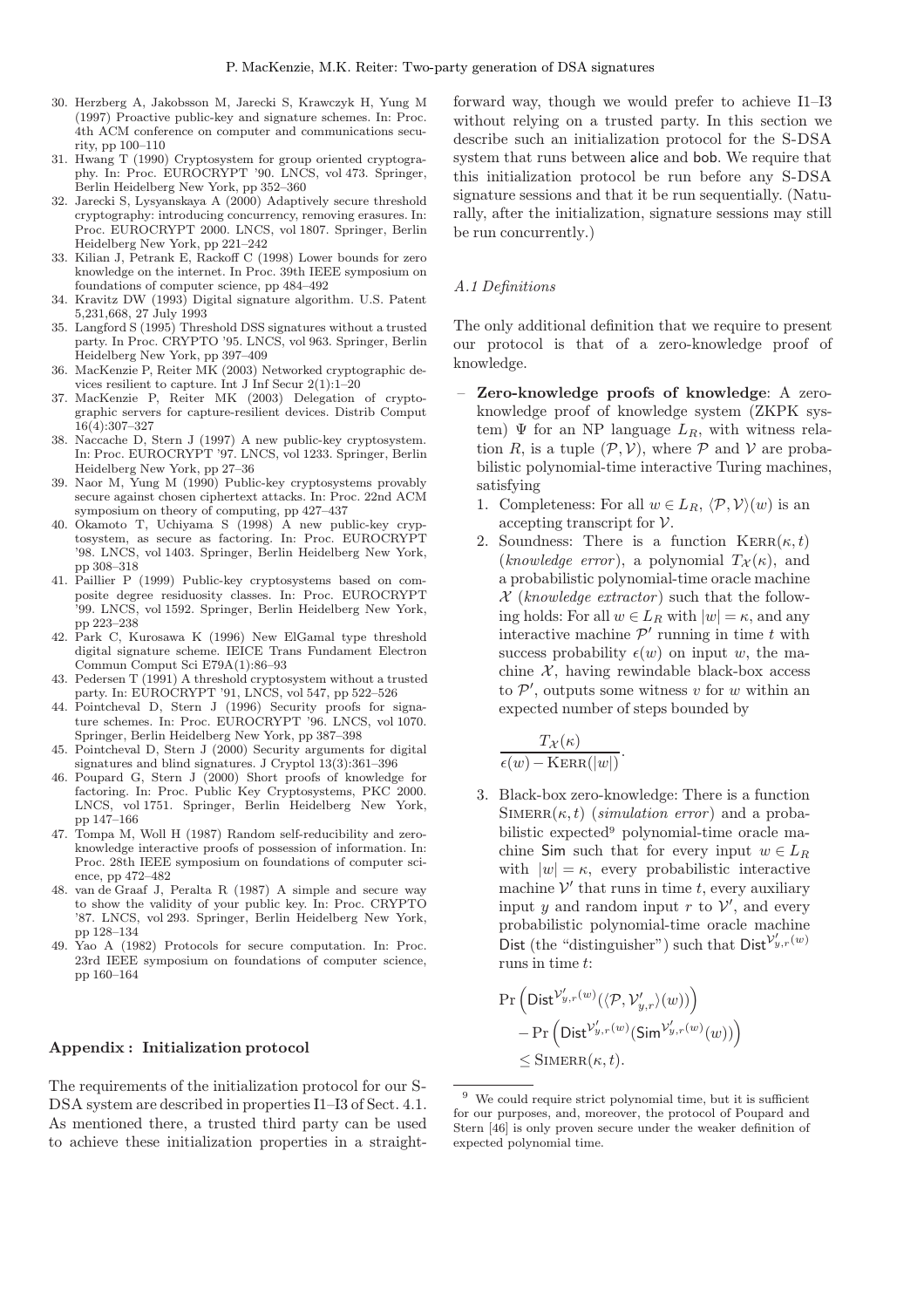P. MacKenzie, M.K. Reiter: Two-party generation of DSA signatures

| alice                                                                                                                                                                                                 | bob                                                                                                                                                                  |
|-------------------------------------------------------------------------------------------------------------------------------------------------------------------------------------------------------|----------------------------------------------------------------------------------------------------------------------------------------------------------------------|
| $(pk, sk) \leftarrow G_{\mathcal{E}}(1^{\kappa})$                                                                                                                                                     |                                                                                                                                                                      |
| pk                                                                                                                                                                                                    |                                                                                                                                                                      |
|                                                                                                                                                                                                       |                                                                                                                                                                      |
| $\Pi_{sk} =$ zkpk $[sk : M(pk, sk) = 1]$                                                                                                                                                              |                                                                                                                                                                      |
|                                                                                                                                                                                                       | $(pk', sk') \leftarrow G_{\mathcal{E}}(1^{\kappa})$                                                                                                                  |
| pk'                                                                                                                                                                                                   |                                                                                                                                                                      |
|                                                                                                                                                                                                       |                                                                                                                                                                      |
| $\Pi_{sk'} =$ zkpk $[sk':M(pk', sk') = 1]$                                                                                                                                                            |                                                                                                                                                                      |
| $x_1 \stackrel{R}{\leftarrow} \mathbb{Z}_q$                                                                                                                                                           |                                                                                                                                                                      |
| $\alpha \leftarrow E_{pk}(x_1)$                                                                                                                                                                       |                                                                                                                                                                      |
| $\alpha$                                                                                                                                                                                              |                                                                                                                                                                      |
|                                                                                                                                                                                                       | $x_2 \overset{R}{\leftarrow} \mathbb{Z}_q$                                                                                                                           |
|                                                                                                                                                                                                       | $\beta \leftarrow E_{pk'}(x_2)$                                                                                                                                      |
| $\beta$                                                                                                                                                                                               |                                                                                                                                                                      |
| $y_1 \leftarrow g^{x_1} \bmod p$                                                                                                                                                                      |                                                                                                                                                                      |
| $\Pi_1 \leftarrow \mathsf{zkp} \left[ \begin{array}{c} \exists \eta \in [-q^3, q^3]: \\ \wedge \end{array} \right] \begin{array}{c} y_1 \equiv_p g^\eta \\ D_{sk}(\alpha) = \eta \end{array} \right]$ |                                                                                                                                                                      |
|                                                                                                                                                                                                       |                                                                                                                                                                      |
| $>$                                                                                                                                                                                                   |                                                                                                                                                                      |
|                                                                                                                                                                                                       | abort if $(V$ erifier $(\Pi_1) = 0)$                                                                                                                                 |
|                                                                                                                                                                                                       | $y_2 \leftarrow g^{x_2} \mod p$                                                                                                                                      |
|                                                                                                                                                                                                       | $\overrightarrow{\exists\eta\in}[\, -q^3, q^3]: \begin{array}{c} y_2\equiv_p g^\eta\\ D_{sk'}(\beta)=\eta \end{array}]$<br>$\Pi_2 \leftarrow$ zkp<br>$\mid$ $\wedge$ |
|                                                                                                                                                                                                       | publish $(y_1)^{x_2} \mod p$                                                                                                                                         |
| $\langle y_2, \Pi_2 \rangle$                                                                                                                                                                          |                                                                                                                                                                      |
| abort if (Verifier( $\Pi_2$ ) = 0)                                                                                                                                                                    |                                                                                                                                                                      |
| publish $(y_2)^{x_1} \bmod p$                                                                                                                                                                         |                                                                                                                                                                      |

Fig. 8. S-DSA initialization protocol

In other words, the transcript of  $\langle \mathcal{P}, \mathcal{V}'_{y,r} \rangle (w)$ can be distinguishied from that of  $\mathsf{Sim}^{\mathcal{V}'_{y,r}(w)}(w)$ with probability at most  $\text{SIMERR}(\kappa, t)$ , even when the distinguisher is allowed black-box access to the machine  $\mathcal{V}'_{y,r}(w)$ .

We denote a zero-knowledge proof of knowledge of a value w satisfying a predicate  $P$  (i.e., that w is in the language of elements satisfying  $P$ ) by zkpk  $[w : P]$ .

# A.2 Protocol

The protocol for performing initialization, achieving properties I1, I2, and I3 from Sect. 4.1, is shown in Fig. 8. This protocol takes public DSA parameters  $\langle q, p, q \rangle$  as input and produces public values  $y, y_1$ , and  $y_2$ , with x shared between alice and bob as stated in I2. Though the value  $y$  is not mentioned explicitly in Fig. 8, it is taken as the value published by alice and bob (assum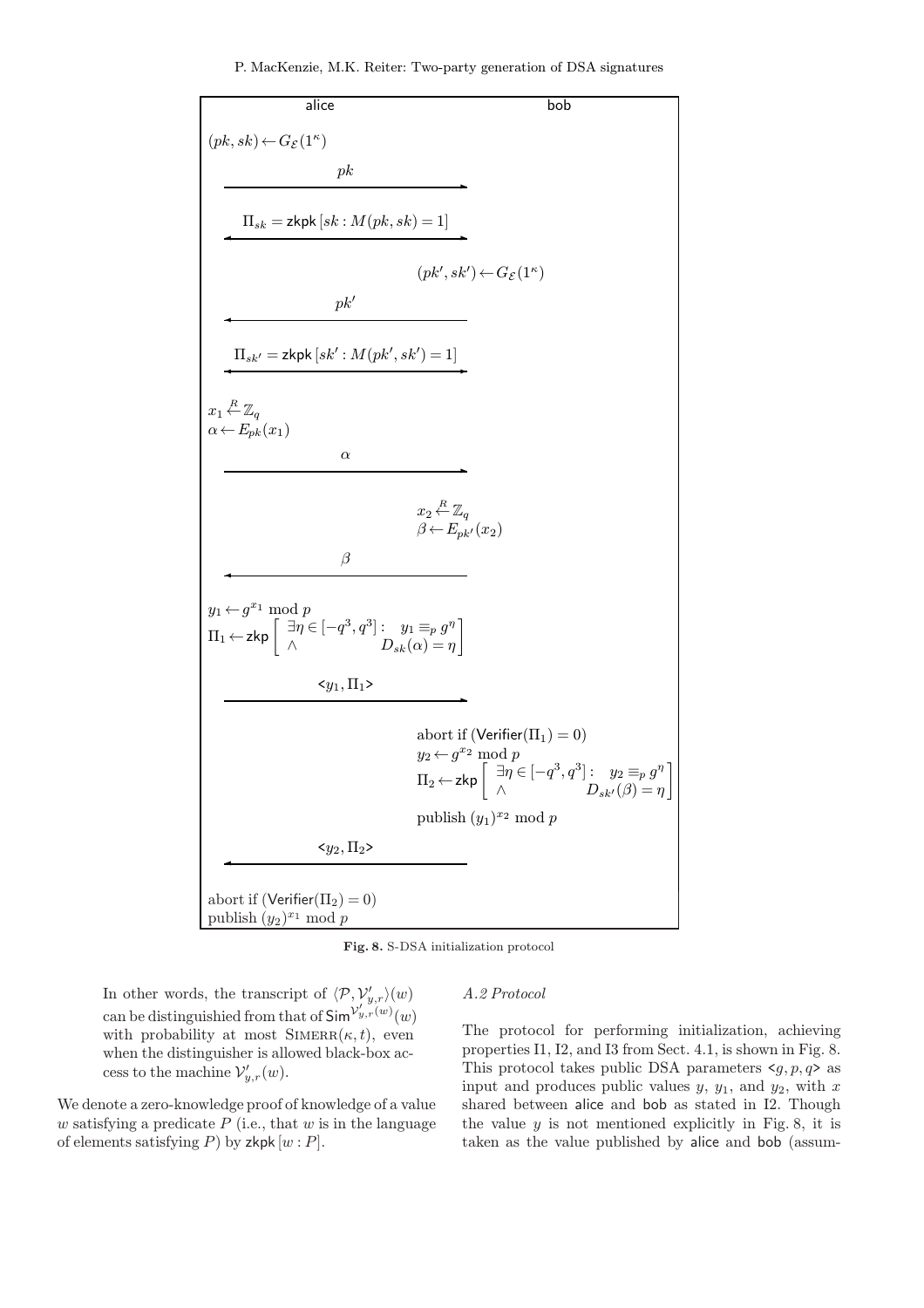ing they publish the same value) when each completes the protocol. The protocol is initiated by alice, who generates an encryption key pair  $(pk, sk)$  and proves knowledge of sk using proof  $\Pi_{sk}$ . Then bob generates an encryption key pair  $(pk', sk')$  and proves knowledge of sk' using proof  $\Pi_{sk}$ . Next, alice generates her secret  $x_1$  and an encryption  $\alpha$  of  $x_1$ , and sends  $\alpha$  to bob. Analogously, bob generates his secret  $x_2$  and an encryption  $\beta$  of  $x_2$ , and sends  $\beta$  to alice. Finally, alice generates  $y_1 \equiv_p g^{x_1}$  and a proof  $\Pi_1$  that  $\alpha$  encrypts the discrete log of  $y_1$ , and sends  $y_1$  and  $\Pi_1$  to bob. Analogously, bob generates  $y_2 \equiv_p g^{x_2}$  and a proof  $\Pi_2$  that β encrypts the discrete log of  $y_2$  and sends  $y_2$  and  $\Pi_2$ to alice.

The protocol of Fig. 8 employs interactive zero-knowledge proofs of knowledge  $(\Pi_{sk}$  and  $\Pi_{sk'})$  and noninteractive zero-knowledge proofs of consistency  $(\Pi_1$  and  $\Pi_2$ ). These proofs are dependent on the form of sk and sk . If we adopt the Paillier cryptosystem as in Sect. 6, and so  $pk = \langle N, g \rangle$ , alice can prove that  $N = PQ$  for primes P and Q by first proving in zero-knowledge that there are primes P, Q and values r, s such that  $N =$  $P^rQ^s$  (e.g., using [21], [48], or [25]), and then proving that  $gcd(N, \lambda(N)) = 1$  (e.g., using [5] or [25]). Note that  $gcd(N, \lambda(N)) = 1$  implies that  $r = s = 1$ . In addition, any proof obligations regarding  $g$  can be discharged if  $g$  is simply set to  $g = N + 1$ . Thus, it is not difficult for alice to give a zero-knowledge proof that  $pk = \langle N, g \rangle$  is well formed. Finally, alice can prove knowledge of P and Q using either the protocol of [47] or the more efficient protocol of [46]. The proofs  $\Pi_1$  and  $\Pi_2$  can be implemented using straightforward adaptations of the techniques in proofs  $\Pi$  and  $\Pi'$  (Sect. 6) and are omitted.

We remind the reader that  $\Pi_{sk}$  and  $\Pi_{sk'}$  are interactive proofs of knowledge. By making these interactive (instead of using random oracles to make them noninteractive), we force each party to fix a public key before completing the proof. This facilitates our security simulation (Sect. A.3) by allowing extraction of secret keys for public keys generated according to the correct distribution. The black-box zero-knowledge property of these proofs also facilitates our simulation, as it implies that the simulator for alice (resp. bob) could effectively replace alice (resp. bob) in the actual protocol, when running against a given bob-compromising (resp. alice-compromising) adversary.

### A.3 Simulatability

For our initialization protocol to be secure, we show that there is an expected polynomial-time simulator $10$  for the uncompromised party that takes a DSA key  $y$  and public key  $pk^*$  for the encryption scheme  $\mathcal E$  as input such that the following properties hold:

- S1.The adversary cannot distinguish the real protocol from the simulated protocol when a random DSA key and a random public key from  $\mathcal E$  are input to the simulator.
- S2.If the simulated protocol completes successfully, then
	- (a) The public key produced by the protocol is  $y$ ;
	- (b)The public key of the uncorrupted party is set to  $pk^*$ ; and
	- (c) The simulator outputs the secret DSA share of the compromised party and the secret key of the encryption scheme of the compromised party.

If the initialization protocol is secure in this sense, i.e., there is a simulator with properties S1 and S2, then we can replace the trusted initialization with this initialization protocol. The probability with which the simulator fails to achieve S1 and S2 augments the failure probability of the composite simulation for the resulting signature protocol as an additive term. To state this property carefully, we would also need to change the definition of security for signature schemes (and encryption schemes for bob-compromising adversaries) to consider forgers (attackers) that run in expected time  $t$ , rather than strict time t.

The simulator for alice plays the part of alice in the real initialization, except that it performs the operations in Fig. 9. The simulator for bob plays the part of bob in the real initialization, except that it performs the operations in Fig. 10.

 $10$  This simulator has the ability to "rewind" the adversary, since we assume that initialization is performed sequentially.

| Set $pk \leftarrow pk^*$ .                                                    |
|-------------------------------------------------------------------------------|
| Simulate $\Pi_{sk}$ and halt if the simulation fails.                         |
| Extract sk' using the extractor for $\Pi_{sk'}$ and halt if extraction fails. |
| Set $\alpha \leftarrow E_{pk}(0)$ .                                           |
| Decrypt $\beta$ to obtain $x_2$ .                                             |
| Halt if $\Pi_2$ is a fraudulent proof.                                        |
| Set $y_1 \leftarrow y^{(x_2)^{-1}} \mod p$ .                                  |
| Simulate $\Pi_1$ and halt if the simulation fails.                            |
| Publish $y$ .                                                                 |
| Output $x_2$ and $sk'$ .                                                      |
|                                                                               |

Fig. 9. Simulator for alice initialization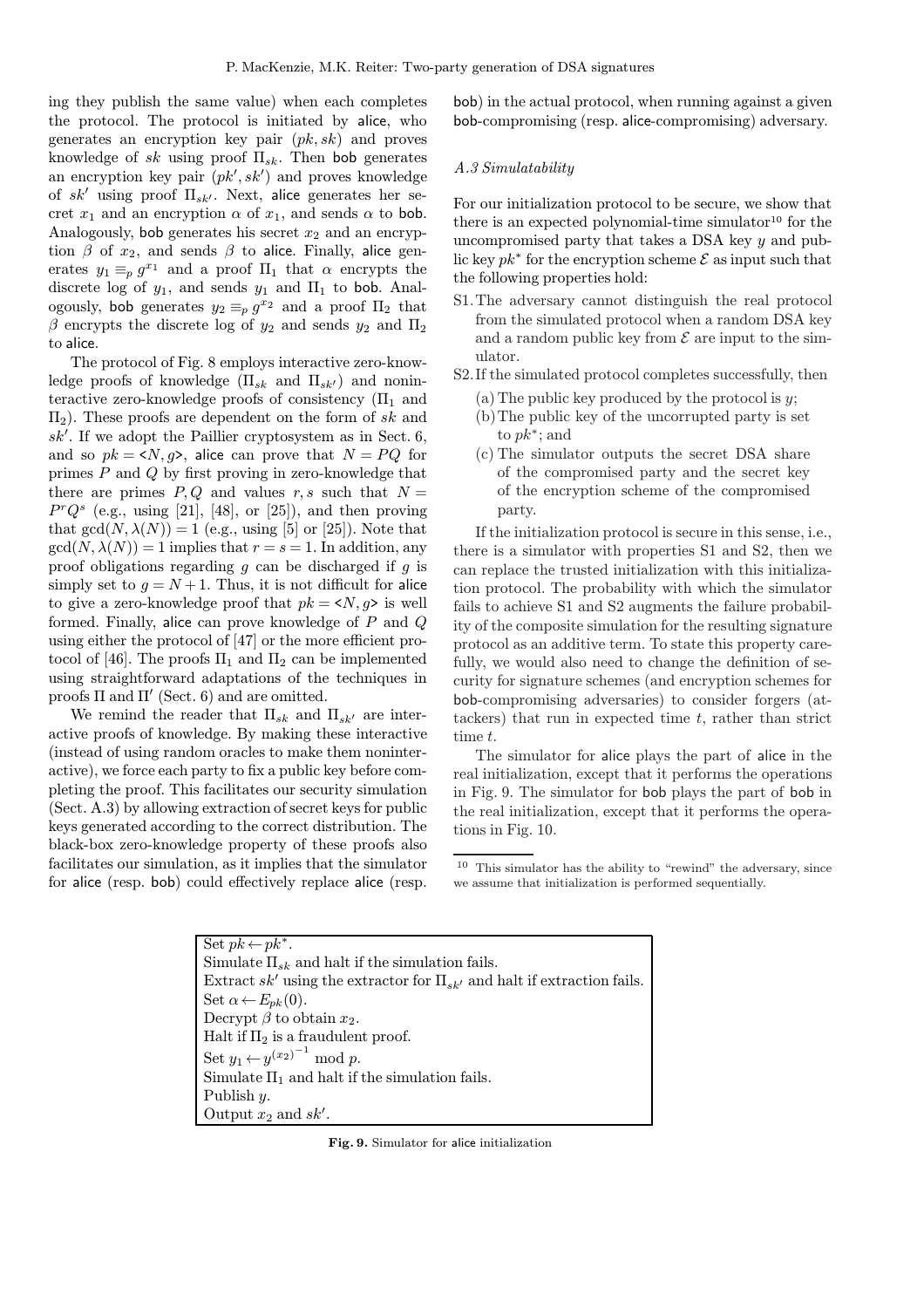Extract sk using the extractor for  $\Pi_{sk}$  and halt if extraction fails. Set  $pk' \leftarrow pk^*$ . Simulate  $\Pi_{sk'}$  and halt if the simulation fails. Decrypt  $\alpha$  to obtain  $x_1$ . Set  $\beta \leftarrow E_{pk'}(0)$ . Set  $y_2 \leftarrow y^{(x_1)^{-1}}$ . Simulate  $\Pi_2$  and halt if the simulation fails. Publish y. Output  $x_1$  and sk.

Fig. 10. Simulator for bob initialization

Property S2 stated above is obviously satisfied by these simulators. Finally, we must prove that property S1 holds.

Lemma 3. Consider a bob-compromising adversary that runs in time t and completes the initialization protocol with probability  $\epsilon \geq 2\text{KERR}_{\Pi_{sk'}}(\kappa',t) + \text{SIMERR}_{\Pi_{sk}}(\kappa',t).$ Then the simulator for alice initialization runs in expected time  $O(T_{\mathcal{X}}(\kappa') + t_{\exp})$  and can be distinguished from the real initialization protocol with probability at most

$$
\begin{aligned} & \text{SIMERR}_{\Pi_{sk}}(\kappa',t) + \text{SERR}_{\Pi_2}(\kappa,t,q_{\text{hash}_{\Pi_2}}) \\ & + \text{SIMERR}_{\Pi_1}(\kappa,q_{\text{hash}_{\Pi_1}},1) + \mathit{Adv}^{\text{ss}}_{\mathcal{E},\kappa}(t). \end{aligned}
$$

**Proof sketch:** Let  $I_0$  be the alice initialization protocol. As in our proofs for S-DSA, the idea behind the proof is to construct a series of alice simulators  $I_1, I_2, \ldots$  related to  $I_0$  and such that we eventually come to an  $I_j$ that is perfectly indistinguishable from the alice simulator of Fig. 9. At each step, we relate the probability of the bob-compromising adversary distinguishing  $I_j$  from  $I_{j+1}$  to the simulation or soundness errors of some zeroknowledge proof or to the probability of breaking the encryption scheme.

- 1. Let  $I_1$  be like  $I_0$ , except that  $I_1$  sets  $pk \leftarrow pk^*$  and simulates  $\Pi_{sk}$ . Then  $I_1$  can be distinguished from  $I_0$  with probability at most  $\text{SIMERR}_{\Pi_{sk}}(\kappa', t)$ .
- 2. Let  $I_2$  be like  $I_1$ , except that if  $\Pi_{sk'}$  succeeds,  $I_2$ extracts  $sk'$  using the extractor for  $\Pi_{sk'}$ . Since the adversary completes initialization in  $I_1$  with probability at least  $\epsilon - \text{SimERR}_{\Pi_{sk}} \geq 2 \text{KERR}_{\Pi_{sk'}}(\kappa', t)$ , and so succeeds in generating  $\Pi_{sk'}$  with some probability  $\epsilon' \geq \epsilon - \text{SIMERR}_{\Pi_{sk}}$ , this extraction adds expected time at most

$$
\epsilon' \left( \frac{T_{\mathcal{X}}(\kappa')}{\epsilon' - \text{KERR}_{\Pi_{sk'}}(\kappa', t)} \right) \le \epsilon' \left( \frac{T_{\mathcal{X}}(\kappa')}{\epsilon'/2} \right) = 2T_{\mathcal{X}}(\kappa')
$$

to the simulation.

- 3. Let  $I_3$  be like  $I_2$ , except that  $I_3$  decrypts  $\beta$  to obtain  $x_2$  and halts if  $\Pi_2$  is a fraudulent proof. Then  $I_3$ can be distinguished from  $I_2$  with probability at most  $\mathrm{SERR}_{\Pi_2}(\kappa,t,q_{\mathsf{hash}_{\Pi_2}}).$
- 4. Let  $I_4$  be like  $I_3$ , except that  $I_4$  simulates  $\Pi_1$  and halts if the simulation fails. Then  $I_4$  can be distinguished

from  $I_3$  with probability at most  $\text{SIMERR}_{\Pi_1}(\kappa,$  $q_{\mathsf{hash}_{\Pi_1}}, 1).$ 

- 5. Let  $I_5$  be like  $I_4$ , except that the simulator sets  $\alpha \leftarrow E_{pk}(0)$ . Then  $I_5$  can be distinguished from  $I_4$  with probability at most  $\mathsf{Adv}_{\mathcal{E},\kappa}^{\mathrm{ss}}(t)$ . To see this, take a public key  $pk$  and a test oracle, use  $pk$  as the public key for alice, and run  $I_4$  except setting  $\alpha$  to be the output of the test oracle for  $pk$  with inputs  $x_1$  and 0. Note that this is equivalent to  $I_4$  when  $x_1$  is used, and  $I_5$  when 0 is used.
- 6. Let  $I_6$  be like  $I_5$ , except that y is chosen randomly from  $\{g^x \mod p\}_{x \in \mathbb{Z}_q^*}$  and  $y_1 \leftarrow y^{(x_2)^{-1}} \mod p$ . Then  $I_6$  is perfectly indistinguishable from  $I_5$ .

Now  $I_6$  is perfectly indistinguishable from the simulator for alice. П

Lemma 4. Consider an alice-compromising adversary that runs in time t and completes initialization with probability  $\epsilon \geq 2K \text{ERR}_{\Pi_{sk}}(\kappa', t)$ . Then the simulator for bob initialization runs in expected time  $O(T_{\mathcal{X}}(\kappa') + t_{\exp})$  and can be distinguished from the real initialization protocol with probability at most

 $\mathrm{SIMERR}_{\Pi_{sk'}}(\kappa',t)+\mathrm{SERR}_{\Pi_1}(\kappa,t,q_{\mathsf{hash}_{\Pi_1}})$  $+\operatorname{SIMERR}_{\Pi_2}(\kappa,q_{\mathsf{hash}_{\Pi_2}},1)+\mathsf{Adv}^{\operatorname{ss}}_{\mathcal{E},\kappa}(t).$ 

**Proof sketch:** Let  $I_0$  be the bob initialization protocol. As in our previous proof, our approach is to construct a series of bob simulator  $I_1, I_2, \ldots$  related to  $I_0$  and such that we eventually come to an  $I_i$  that is perfectly indistinguishable from the bob simulator of Fig. 10. At each step, we relate the probability of the alice-compromising adversary distinguishing  $I_i$  from  $I_{i+1}$  to the simulation or soundness errors of some zero-knowledge proof or to the probability of breaking the encryption scheme.

- 1. Let  $I_1$  be like  $I_0$ , except that if  $\Pi_{sk}$  succeeds, the simulator extracts sk using the extractor for  $\Pi_{sk}$ . Since the adversary completes initialization in  $I_0$  with probability  $\epsilon \geq 2 \text{KERR}_{\Pi_{sk}}(\kappa', t)$ , and so succeeds in generating  $\Pi_{sk}$  with at least that probability, this extraction adds expected time  $2T_{\mathcal{X}}(\kappa')$  to the simulation.
- 2. Let  $I_2$  be the  $I_1$  protocol, except that the simulator sets  $pk' \leftarrow pk^*$  and simulates  $\Pi_{sk'}$ . Then  $I_2$  can